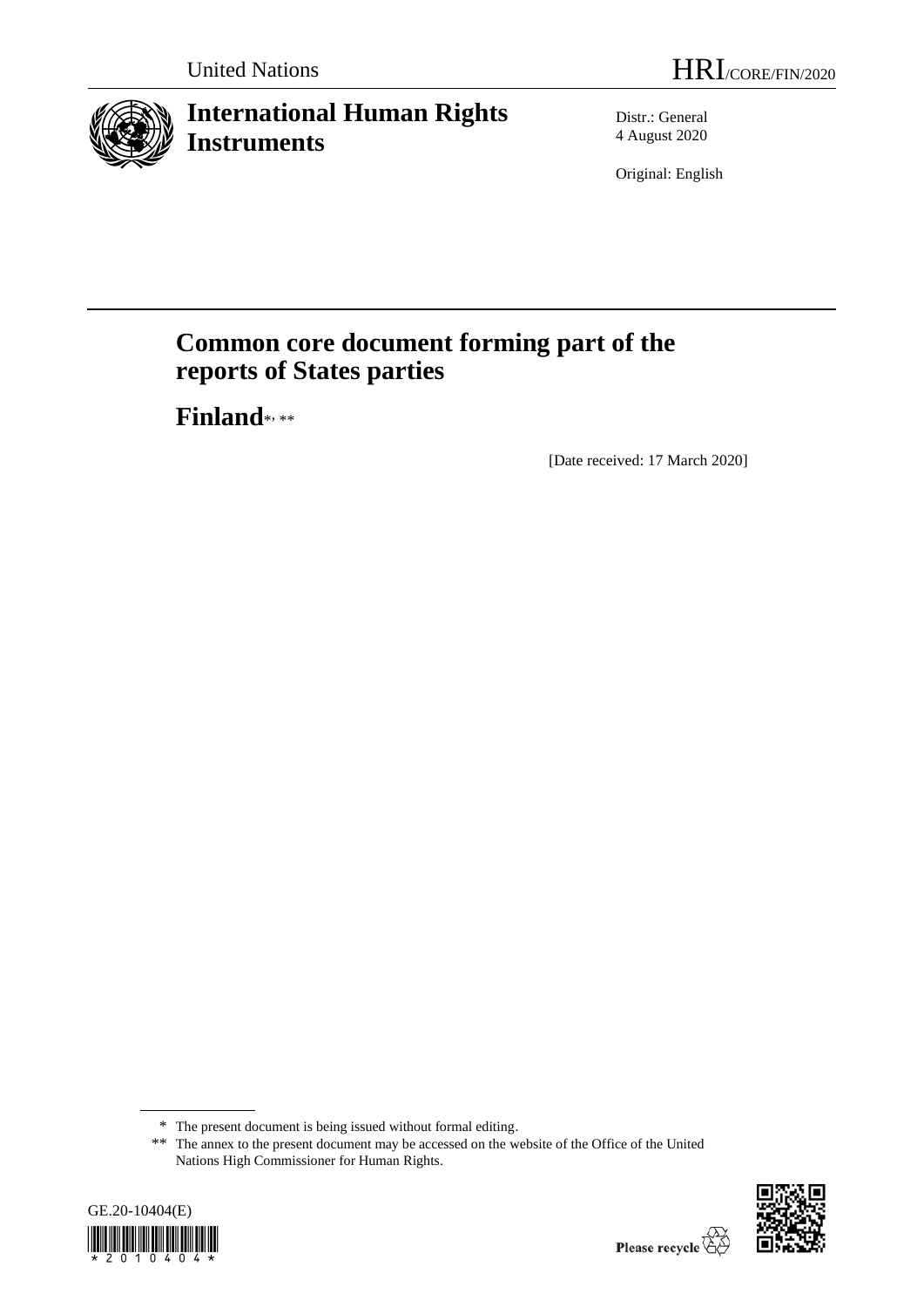# **I. General information about Finland**

# **A. People, economy, health, social security, early childhood education and care, education and training, and employment**

# **(a) People**

# **Population**

1. Finland is the seventh largest country in Europe (338,424 km2). Despite its size, in terms of population Finland is among the smallest countries in Europe (around 5.5 million inhabitants). Women slightly outnumber men. At the start of 2018, Finland had a population density of 18 persons per square kilometre.

2. Finland has compiled population statistics since 1749, when the country's population numbered 410,400. But for a few exceptional years, the Finnish population has been steadily increasing since then. The largest population loss was seen in the famine year of 1868, when the population declined by more than 96,000. The most recent years of population loss, attributable to Finnish mass migration to Sweden, were 1969 and 1970. At year-end 2018, Finland had a population of 5,517,919.

3. In recent years, the Finnish population has grown at an annual rate of around 0.5%. Foreign net migration has come to account for an increasing share of the population growth in the 2000s, and since 2007 Finland's population has grown more by net migration than by excess of births.

4. The year 2018 will be the third consecutive year for Finland to have a higher mortality rate than birth rate. The number of births is forecast to continue falling and the number of deaths to continue rising despite greater longevity. Net migration is forecast to sustain population growth until 2035, when the Finnish population would number 5.62 million. Thereafter the population is forecast to start to decline and fall below the current figure as early as the 2050s.

5. Internal migration from rural to urban areas continues apace and the population of Finland is concentrated, to an increasing extent, in the largest urban regions. Finland has nine cities with a population in excess of 100,000, and these are home to around 40% of the nation's population.

6. The demographic dependency ratio in Finland was 60.8 at year-end 2018. The ratio indicates the number of persons aged 15 or under and 65 or over per 100 working age persons (aged 15–64).

7. According to the statistical grouping of municipalities, the demographic dependency ratio was 55.7 in urban municipalities, 72.1 in semi-urban municipalities and 79.0 in rural municipalities. The classification of municipalities based on municipal boundaries has become somewhat problematic with the increase in the land area of municipalities. Mergers of municipalities have led to a situation where there are some areas within the same municipality that have an urban character and others that are rural.

8. The use of geographical data independent of municipal boundaries allows the more specific identification and classification of areas. Together with the University of Oulu Department of Geography, the Finnish Environment Institute has developed a new area classification based on geographical data. The demographic dependency ratio determined using this classification was 55.6 in urban areas and 77.1 in rural areas.

9. Urban areas were home to 70.3% and rural areas to 28.4% of the Finnish population. Persons who do not have a fixed abode (i.a. persons permanently resident at care facilities) are excluded from these figures. A more detailed breakdown of the demographic dependency ratio in 2018 was:

- Inner urban area, 50.7
- Outer urban area, 58.6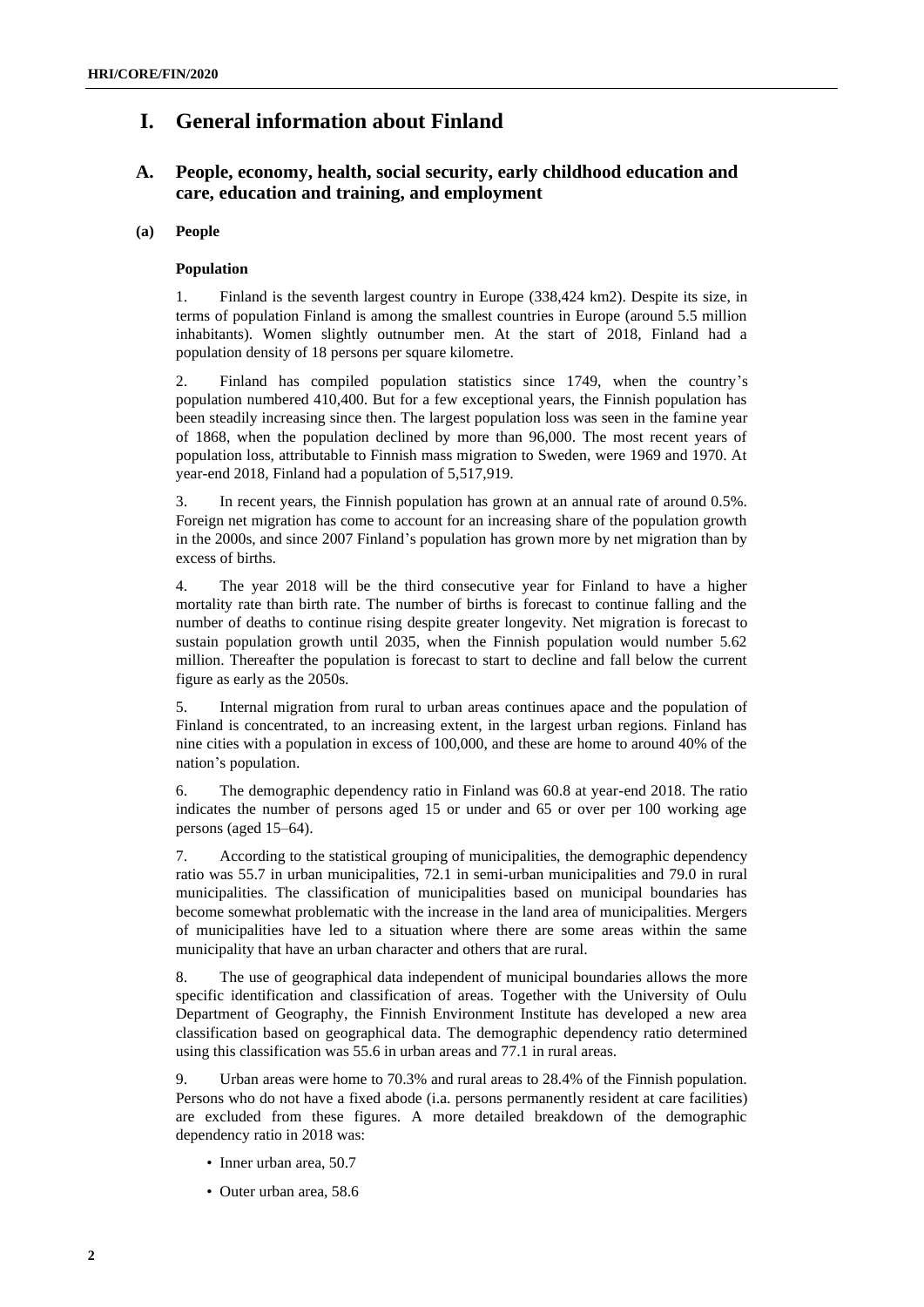- Peri-urban area, 64.1
- Rural areas close to urban areas, 70.3
- Local centres in rural areas, 75.7
- Rural heartland areas, 79.3
- Sparsely populated rural areas, 84.1

10. Finland's demographic dependency ratio has deteriorated in recent years. The ratio for the entire country was 60.1 in 2017 but there are vast differences between areas. In the region of Uusimaa, the nation's three largest cities have a more advantageous demographic dependency ratio of 51.1 while the more sparsely populated regions have a considerably less advantageous age structure than the nation's urban regions. The region of Southern Savo has the weakest demographic dependency ratio at 72.8. The demographic dependency ratio is forecast to continue to deteriorate throughout the nation as the population ages. In relative terms, population ageing will impact more strongly on urban regions.

11. With foreign citizens making up only 5% of the population (257,572 persons in 2018), Finland has a very homogeneous population. Estonian and Russian citizens make up the largest groups of foreign citizens.

12. Finland is a bilingual country and its national languages are Finnish and Swedish. Swedish-speaking Finns make up around 5% of the population. Under the Constitution of Finland (731/1999), the public authorities shall provide for the cultural and societal needs of the Finnish-speaking and Swedish-speaking populations of the country on an equal basis. Everyone has the right to use their own language, either Finnish or Swedish, before courts of law and other authorities.

|                  | 2013      | 2014      | 2015      | 2016      | 2017          | 2018          |
|------------------|-----------|-----------|-----------|-----------|---------------|---------------|
| Finnish          | 4 869 362 | 4 868 751 | 4 865 628 | 4 857 795 | 4 848 761     | 4835778       |
| Swedish          | 290 910   | 290 747   | 290 161   | 289 540   | 289 052       | 288 400       |
| Sámi             | 1930      | 1949      | 1957      | 1969      | 1992          | 1995          |
| Other languages: |           |           |           |           |               |               |
| Russian          | 66 379    | 69 614    | 72436     | 75 444    | 77 177        | 79 225        |
| Estonian         | 42 936    | 46 195    | 48 087    | 49 241    | 49 590        | 49 691        |
| Arabic           | 13 170    | 14 8 25   | 16713     | 21 783    | 26 4 67       | 29 4 62       |
| Somali           | 15789     | 16 721    | 17871     | 19 0 59   | 20 007        | 20 944        |
| English          | 15 570    | 16732     | 17784     | 18758     | 19 626        | 20713         |
| Kurdish          | 10 075    | 10731     | 11 271    | 12 2 2 6  | 13 3 27       | 14 0 54       |
| Persian          | 7 2 8 1   | 8 1 0 3   | 8 7 4 5   | 10882     | 12 090        | 13 017        |
| Chinese          | 9496      | 10 110    | 10722     | 11 3 3 4  | 11825         | 12 407        |
| Albanian         | 8 2 1 4   | 8754      | 9 2 3 3   | 9791      | 10 391        | 10 990        |
| Vietnamese       | 6991      | 7532      | 8 2 7 3   | 9 2 4 8   | 9872          | 10 440        |
| Thai             | 7513      | 8038      | 8582      | 9 0 4 7   | 9 4 0 3       | 9763          |
| Turkish          | 6 4 4 1   | 6766      | 7082      | 7403      | 7739          | 8 1 2 7       |
| Spanish          | 6 0 2 2   | 6583      | 7025      | 7449      | 7770          | 8099          |
| German           | 5 9 0 2   | 6 0 5 9   | 6 1 6 8   | 6 2 5 6   | 6 1 8 3       | 6 3 1 7       |
| Polish           | 4 0 6 0   | 4 4 5 9   | 4 7 9 4   | 5 0 8 1   | 5 2 7 4       | 5 4 4 1       |
| Other            | 63 229    | 69 0 84   | 74 776    | 80 991    | 86 5 84       | 93 056        |
| <b>Total</b>     | 5 451 270 | 5 471 753 | 5 487 308 | 5 503 297 | 5 5 1 3 1 3 0 | 5 5 1 7 9 1 9 |

# Table 1. **Population by language 2013–2018**

*Source:* Statistics Finland, Population structure.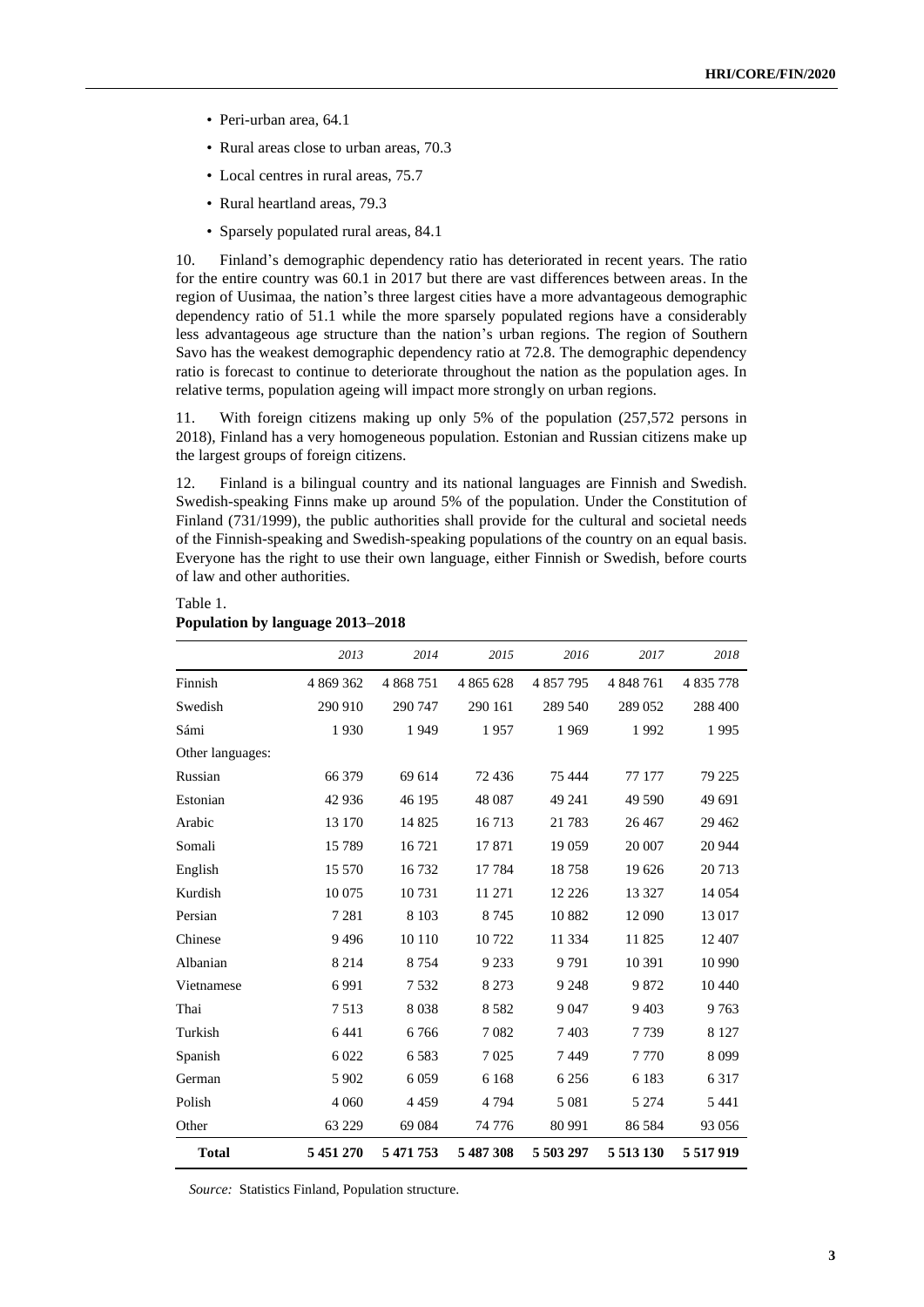13. The religious affiliations of the population in 2018 were as follows: Evangelical Lutheran 70%, Orthodox 1% and other 12%, while 27% of the population were members of no religious community.

14. Finland compiles no statistical data on membership of an ethnic group. Under Regulation (EU) 2016/679 of the European Parliament and of the Council (General Data Protection Regulation), hereinafter GDPR, in principle the processing of personal data revealing racial or ethnic origin is prohibited. At present, Statistics Finland compiles statistics not only on the language and country of birth of persons but also on their citizenship and origin.

# **Sámi people**

15. The Sámi people are the only indigenous people of Finland. Based on information collected by the Sámi Parliament, Sámi people in Finland numbered 10,463 in 2015. Only 33.44% of Finland's Sámi people reside in their native region, the Sámi homeland (the municipalities of Enontekiö, Utsjoki and Inari as well as the area of the reindeer owners' association of Lapland in Sodankylä), 60.47% are resident elsewhere in Finland and the rest abroad.

16. Under section 17, subsection 3 of the Constitution of Finland, the Sámi, as an indigenous people, have the right to maintain and develop their own language and culture. Under section 121, subsection 4 of the Constitution of Finland, in their native region, the Sámi have linguistic and cultural self-government, as provided by an Act. Sámi culture includes the Sámi language, cultural heritage, crafts heritage, cultural expressions and traditional Sámi means of livelihood such as reindeer husbandry, fishing, crafts, foraging and hunting, along with the modern forms of pursuing these. The right of the Sámi to use the Sámi language before the authorities is provided in the Sámi Language Act (1086/2003).

17. Finland has enacted the Skolt Act (253/1995) to promote the Skolt Sámi and the living conditions and livelihoods in their areas as well as to maintain the Skolt culture. The Skolt area is defined in the Act, which also recognises the Skolt village assembly as an ageold administrative body managing Skolt affairs.

18. Three Sámi languages are spoken in Finland: Northern Sámi, Inari Sámi and Skolt Sámi, the latter two in particular being highly endangered. Under the Sámi Language Act, Sámi language refers to all three Sámi languages. At year-end 2018, the Sámi language had been declared in the Population Information System as their native language by 1,995 persons in Finland. Under section 7 of the Sámi Language Act, Sámi people have the right to declare Sámi as their native language in the Population Register. Since not all native Sámi speakers have exercised this right, the number of Sámi speakers indicated by official statistics does not always correspond to their actual number. The Population Information System allows only one native language to be declared and the Sámi often declare Finnish as their native language despite having two or even three native languages. A considerable number of Sámi speakers moreover also speak another language.

19. The Sámi Parliament is the autonomous government of the Sámi people established by an Act (Act on the Sámi Parliament, 974/1995). The Sámi Parliament operates in the administrative branch of the Ministry of Justice but independently of central government authorities. The Sámi Parliament is tasked with carrying out the duties laid down for it in the Constitution of Finland, i.e. the linguistic and cultural self-government of the Sámi people and safeguarding the maintenance and development of Sámi indigenous culture.

20. Section 9 of the Act on the Sámi Parliament provides for the obligation of the authorities to negotiate with the Sámi Parliament in all far-reaching and important measures which may directly and in a specific way affect the status of the Sámi as an indigenous people and which concern community planning; the management, use, leasing and assignment of state lands, conservation areas and wilderness areas; prospecting for and exploiting mining mineral deposits and gold-panning taking place in State land and water areas; legislative or administrative changes to the occupations belonging to the Sámi form of culture; the development of the teaching of and in the Sámi language in schools as well as the development of social and health services; and any other matters affecting the Sámi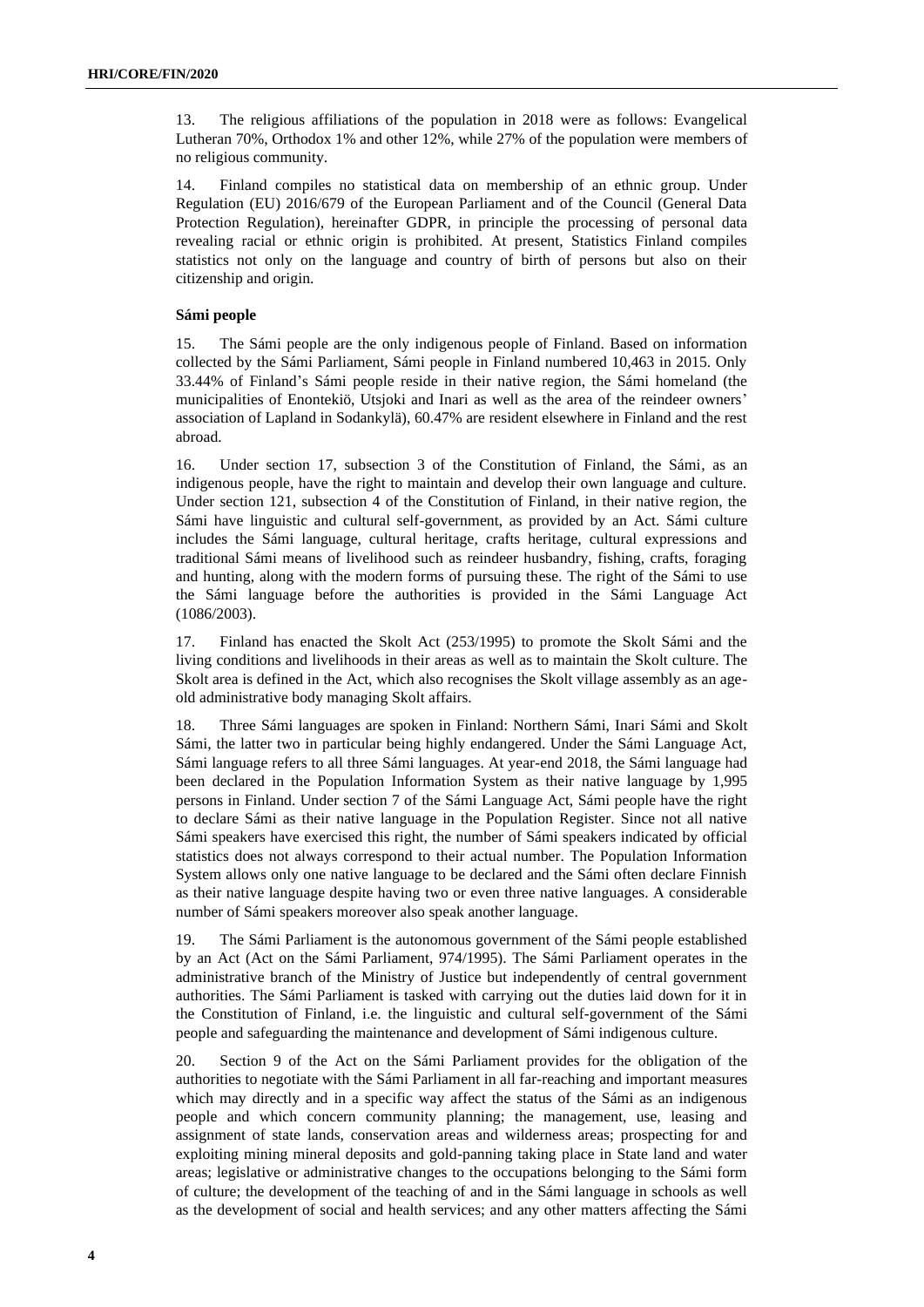language and culture or the status of the Sámi as an indigenous people in the Sámi homeland.

21. The Sámi Parliament serves as a conduit for funding to Sámi culture and associations, youth activities and Sámi-language early childhood education and care and health and social services. In addition, the Sámi Parliament produces learning materials in the Sámi language with funds allocated to it annually in the Budget.

22. The Sámi Parliament receives budgetary funds for its operations. In 2019, the general government discretionary transfer allocated to maintaining the linguistic and cultural autonomy of the Sámi people was EUR 3,787,000.

23. Under section 10 of the Basic Education Act (628/1998), Sámi may be the language of instruction in basic education. Pupils living in the Sámi homeland who are proficient in the Sámi language shall be primarily taught in Sámi. Sámi is also taught as the subject of 'native language and literature,' with Finnish or Swedish taught alongside Sámi in accordance with a syllabus adapted for Sámi speakers. Sámi may also be taught as a foreign language based on either the language syllabus starting in years 1–6 of basic education or the shorter syllabi starting in years 7–9 of basic education or in general upper secondary education. Sámi may also be the language of instruction in language immersion education or bilingual education. The legislative provisions apply equally to all three Sámi languages. The municipalities in the Sámi homeland observe the national syllabi and lesson distribution plans in teaching Sámi and in instruction provided in the Sámi language. Outside the Sámi homeland, instruction is not provided in the Sámi language and the teaching of Sámi constitutes complementary basic education in which Sámi lacks subject status and the education providers receive a discretionary government transfer to provide two one-hour lessons per week.

24. In the municipalities in the Sámi homeland, the implementation and development of the education is made possible by the special funding allocated to these municipalities. The earmarked funding for teacher salaries arising from instruction in and of the Sámi language may account for up to 100% of payroll. The combined number of pupils and hours of instruction in teaching Sámi and in Sámi-language instruction in the basic education provided by the Sámi homeland municipalities is on the rise, whereas in general upper secondary schools the number of students learning Sámi has declined and Sámi-language education provision has ended. The numbers of Inari Sámi and Northern Sámi pupils have been rising slightly throughout the 2000s, while the situation in terms of Skolt Sámi in education is fragile and the number of pupils stagnant.

#### **National minorities and other minority groups**

25. The National Advisory Board for Romani Affairs estimates the current Roma population in Finland to stand at around 10,000–12,000 persons. A further 3,000–4,000 Finnish Roma are estimated to reside in Sweden. The Roma population is dispersed across Finland but their geographic distribution is uneven. The Finnish National Agency for Education estimates there to be around 4,500 people of Roma origin living in Southern Finland, around 2,500 in Western, Inland and Southwestern Finland, 1,500 in Eastern Finland and 1,000 in northernmost Finland. The number of Roma migrants from other EU Member States to Finland is rising steadily, as is the number of native speakers of e.g. Bulgarian and Romanian Roma dialects. At present, EU citizens of Roma origin number around 500 in Finland.

26. At year-end 2018, there were 79,225 persons resident in Finland whose native language was Russian. Finland's traditional Russian minority has over the past decade been augmented with a large number of new migrants and at present, Russian speakers make up the largest foreign-language immigrant group in Finland. In terms of geographic distribution, the Russian-speaking population is concentrated in the largest municipalities while in smaller ones, the highest numbers of Russian speakers live in the municipalities close to the Russian border.

27. The number of Estonian speakers in Finland has been rising considerably and they now make up the second-largest group of foreign language speakers. At year-end 2018, there were 49,691 persons resident in Finland whose native language was Estonian. The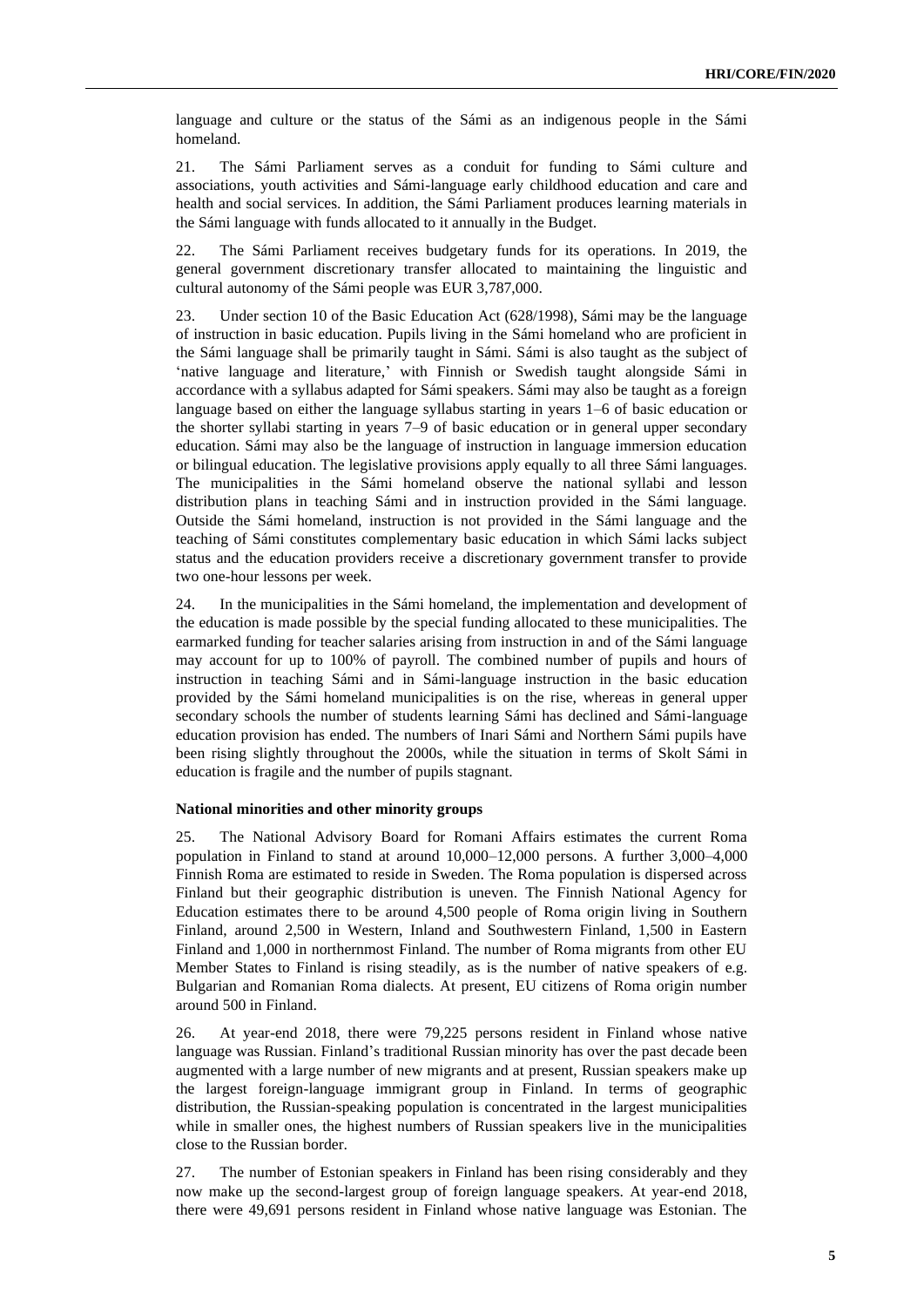migration of Estonians to Finland started in the 1990s (in 1990, there were 1,394 Estonian speakers resident in Finland) and picked up pace after Estonia's accession to the EU in 2004. In many cases, Estonians in Finland are labour migrants.

28. An estimated 700–800 Tatars of Turkish origin reside in Finland and more than half of them still have Tatar as their native language. Finnish Tatars speak as their native language Mishar Tatar, a Western dialect of Tatar, which is one of the Turkic languages. In 2015, 184 persons had declared the Tatar language as their native language in the population records. The majority of Finland's Tatar population resides in the Helsinki region.

29. The Jewish communities of Helsinki and Turku have around 100 Yiddish-speaking persons, for 20 of whom it is their native language. Native Hebrew speakers number around 150, with at least a further 200 persons having Hebrew as their second home language. Finland has no official statistics on speakers of Yiddish and Hebrew. Yiddish as a spoken language is on the verge of disappearance in Finland, yet the Yiddish-language cultural heritage will remain significant to the Jewish identity also in the future and the language will remain a subject of study and interest. The main language of the Jewish population in Finland and also the native language for most of them is Finnish. The turmoil in Eastern Europe in the 1990s has returned the Russian language to Finland's Jewish community despite Russian only being the home language of a small minority. Finland's Jews are to an increasing extent becoming culturally diverse and the Jewish community in the country reflects the broader cultural diversification of Finnish society.

30. Finland has around 5,000 native speakers of the Karelian language. A further 20,000 or so identify as Karelian speakers and both understand and speak the language at least to some extent. There are no comprehensive statistics on Karelian speakers in Finland, however. Since 2011, Karelian has been an option among native languages in the Population Information System maintained by the Population Register Centre. In 2015, 152 persons had declared Karelian to be their native language.

31. Under section 17, subsection 3 of the Constitution of Finland, the rights of persons using sign language and of persons in need of interpretation or translation aid owing to disability shall be guaranteed by an Act. Sign language users constitute a linguistic and cultural minority in Finland. The Language Policy Programme for the National Sign Languages in Finland recommends that the State attend to promoting the status of minority languages, sign languages included, at the European level, for example in the European Charter for Regional or Minority Languages and in other language documents. Finland has two national sign languages: Finnish sign language and Finnish-Swedish sign language. The former is the native language of around 4,000–5,000 deaf or hearing-impaired persons. All told, Finnish sign language is used by around 14,000 persons, hearing persons included. Finnish-Swedish sign language users were long estimated to number around 300, half of whom were deaf. However, a study conducted in 2014–2015 revealed the number of deaf Finnish-Swedish sign language users to be around 90, most of whom were quite advanced in years. The Finnish-Swedish sign language is indeed a seriously endangered language.

# **Birth rate and death rate**

32. There were 47,577 children born in Finland in 2018. The birth rate has been in decline for eight consecutive years. The decrease from 2017 was 2,744 births or 5.5%, the highest annual fall in relative terms since the early 1970s. Besides the birth rate, also the fertility rate continued to decline in 2018. At the fertility rate prevailing in 2018, a woman would give birth to an average of 1.41 children.

33. A total of 54,527 persons died in 2018, the highest number since 1944. The previous post-1940s record year was 2016, when the number of deaths was 604 lower than in 2018.

34. Of the population of Finland, 22% are aged over 65 and 16% under 15. The number of persons aged under 15 and over 65 per 100 persons of working age (aged 15–64) was 61 for the entire country in 2018.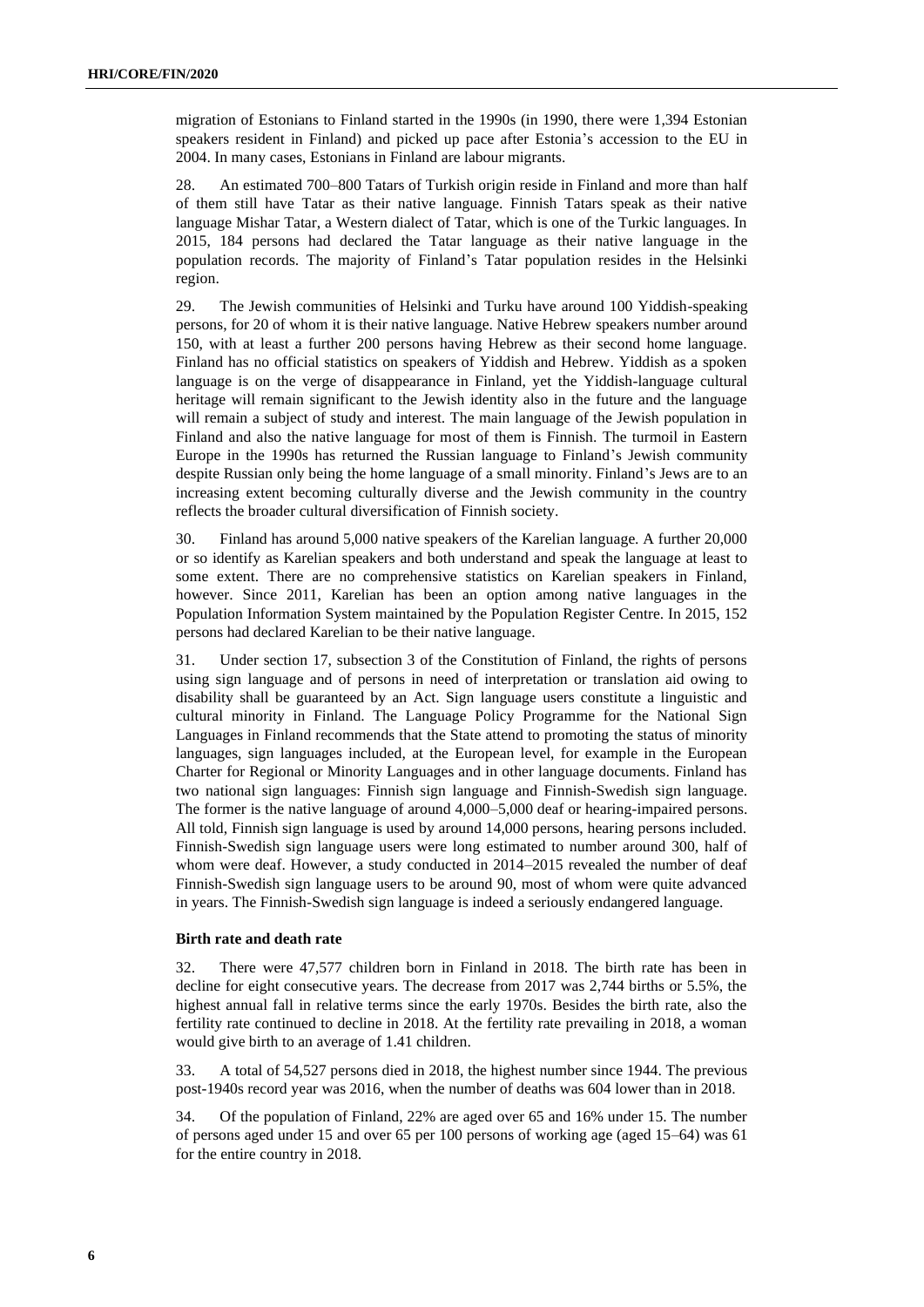# **Families**

35. At year-end 2018, there were 1,469,000 families in Finland. The number of families rose constantly until 2016 only to contract in 2017 and 2018. The average family size was 2.7 in 2018 and 73% of the population were members of a family. Single-parent families numbered 186,180 in 2018: 152,888 families of mother and children, 33,292 families of father and children.

# **Migration**

36. Finland's migration policy and the related legislative drafting are based on the common EU migration and asylum policy, international instruments, and the aims outlined by the Government.

37. With the birth rate in decline for several years running and the population ageing at an intense rate, Finland has recognised the need for foreign labour. Foreign labour is desired to promote the country's economic growth and employment. The aim of Prime Minister Sanna Marin´s Government (December 2019-) is to increase labour immigration as well as the immigration of seasonal workers and students. The Government of Prime Minister Juha Sipilä (2015–2019) also enacted a number of legislative amendments with a view to promoting the migration of specialists and students through a variety of means.

38. The numbers of workers and students migrating to Finland have been on the rise for several years running. In 2018, a total of 6,281 applicants applied for their first residence permit on the basis of studies (2017: 5,646). A residence permit on the basis of studies was granted to 5,202 applicants (2017: 5,194). Initial residence permit applications filed in 2018 on the basis of employment numbered 10,805 (2017: 8,650). A residence permit on the basis of employment was granted to 7,687 applicants (2017: 6,751). Certificates for seasonal work were additionally granted to 6,916 persons. Each year, the Finnish Immigration Service grants Finnish citizenship to around 10,000 persons.

39. Beneficiaries of international protection make up a fairly small proportion of those migrating to Finland. In 2018, the Finnish Immigration Service received 4,548 asylum applications, nearly half of which were subsequent applications. Despite the numbers of applicants falling quite low in recent years, the Finnish asylum system remains under strain due to the exceptionally high number of applicants in 2015. In recent years, legislative amendments have been enacted to speed up the asylum procedure and application processing times have shortened.

40. With regard to the expulsion of persons who have been issued a decision of refusal of entry or deportation, Finland has continued to pursue bilateral negotiations with key countries in order to establish systems of repatriation. The expulsion of persons who have committed crimes or who are to be considered a threat to public order and safety was expedited by means of an amendment to the Aliens Act (301/2004). The Citizenship Act (359/2003) was also amended to allow persons who have committed certain serious crimes to be stripped of Finnish citizenship.

| Country of<br>citizenship | 2017    |      | % Year-on-year change, % | 2018    |      | % Year-on-year change, % |
|---------------------------|---------|------|--------------------------|---------|------|--------------------------|
| Estonia                   | 51 539  | 20.7 | 0.1                      | 51456   | 20.0 | $-0.2$                   |
| Russia                    | 29 183  | 11.7 | $-5.8$                   | 28 747  | 11.2 | $-1.5$                   |
| Iraq                      | 11729   | 4.7  | 19.5                     | 13 078  | 5.1  | 11.5                     |
| China                     | 8 7 4 2 | 3.5  | 3.1                      | 9 2 3 0 | 3.6  | 5.6                      |
| Sweden                    | 8018    | 3.2  | $-0.3$                   | 7996    | 3.1  | $-0.3$                   |
| Thailand                  | 7533    | 3.0  | 0.6                      | 7632    | 3.0  | 1.3                      |
| Somalia                   | 6 6 7 7 | 2.7  | $-4.9$                   | 6448    | 2.5  | $-3.4$                   |
| Afghanistan               | 5 7 9 2 | 2.3  | 9.4                      | 6 1 9 8 | 2.4  | 7.0                      |

# Table 2. **Foreign citizens 2017–2018**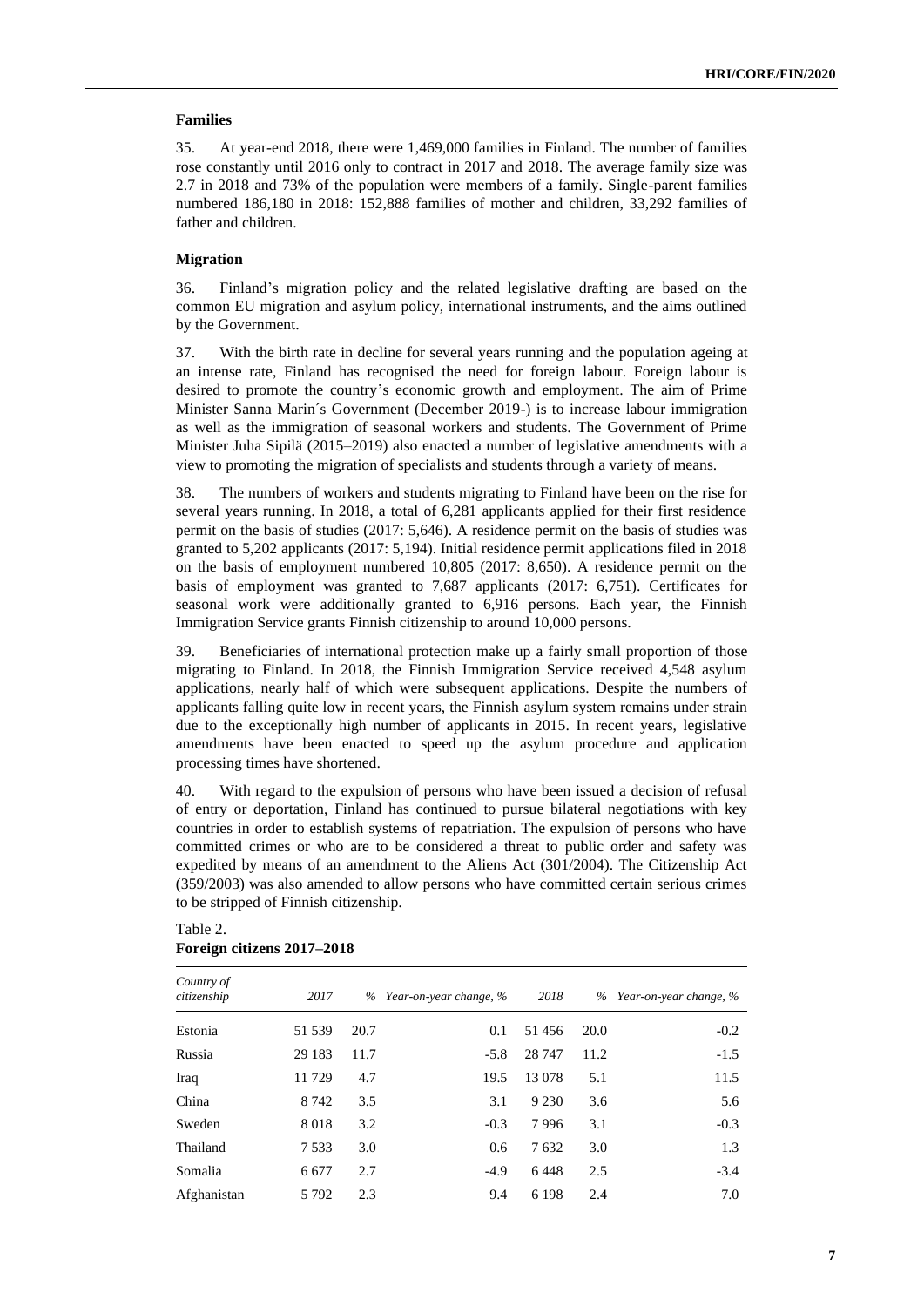| Country of<br>citizenship | 2017    |      | % Year-on-year change, % | 2018        |      | % Year-on-year change, % |
|---------------------------|---------|------|--------------------------|-------------|------|--------------------------|
| Syria                     | 5 2 9 0 | 2.1  | 57.7                     | 6016        | 2.3  | 13.7                     |
| Vietnam                   | 5 603   | 2.2  | 6.7                      | 5941        | 2.3  | 6.0                      |
| India                     | 5 1 5 9 | 2.1  | 2.9                      | 5 7 3 0     | 2.2  | 11.1                     |
| Turkey                    | 4 6 6 0 | 1.9  | 0.1                      | 4 7 9 4     | 1.9  | 2.9                      |
| UK                        | 4 5 1 8 | 1.8  | $-1.0$                   | 4619        | 1.8  | 2.2                      |
| Ukraine                   | 4 0 3 3 | 1.6  | 7.2                      | 4593        | 1.8  | 13.9                     |
| Poland                    | 4 2 8 4 | 1.7  | 2.2                      | 4410        | 1.7  | 2.9                      |
| Germany                   | 4 0 1 4 | 1.6  | $-3.3$                   | 4 1 0 2     | 1.6  | 2.2                      |
| Other                     | 82 678  | 33.1 | 3.2                      | 86 5 82     | 33.6 | 4.7                      |
| <b>Total</b>              | 249 452 | 100  |                          | 2.4 257 572 | 100  | 3.3                      |

*Source:* Statistics Finland, Population structure.

#### **(b) Economy**

# **Gross national income**

41. In 2018, Finland's gross domestic product (GDP) was around EUR 233.6 billion and the annual change in volume was 2.3%. Per capita GDP was EUR 42,504.

42. The tax ratio, i.e. the ratio of taxes and tax-like payments to GDP, was around 42.4% in 2018, and no significant change is forecast for the foreseeable future.

43. Natural persons had average taxable income of EUR 29,540 per income recipient in 2017: EUR 34,227 for men and EUR 25,061 for women.

# **Consumer Price Index**

44. The Consumer Price Index describes development in the prices of products and services purchased by households in Finland. The Consumer Price Index is used as a general measure of inflation.

45. The Consumer Price Index is calculated with a method in which the prices of different commodities are weighed together with their shares of consumption. The calculation of the index follows Laspeyres' price index formula whereby the shares of consumption used as the weights relate to the base period.

Table 3. **Consumer Price Index by groups of goods and services 2010–2016**

|    | 2010  | 2011  | 2012  | 2013  | 2014  | 2015  | 2016  | 2017  | 2018  |
|----|-------|-------|-------|-------|-------|-------|-------|-------|-------|
| 00 | 100.0 | 103.4 | 106.3 | 107.9 | 109.0 | 108.8 | 109.2 | 110.0 | 111.2 |
| 01 | 100.0 | 106.3 | 111.8 | 117.7 | 117.9 | 115.7 | 114.4 | 113.3 | 115.5 |
| 02 | 100.0 | 100.8 | 107.9 | 110.3 | 114.6 | 116.0 | 117.2 | 120.7 | 128.2 |
| 03 | 100.0 | 101.2 | 103.9 | 102.6 | 102.2 | 102.8 | 102.1 | 100.9 | 99.7  |
| 04 | 100.0 | 106.3 | 108.1 | 108.5 | 109.8 | 110.7 | 111.3 | 112.8 | 114.5 |
| 05 | 100.0 | 102.3 | 103.9 | 105.4 | 106.0 | 105.7 | 105.3 | 105.1 | 104.2 |
| 06 | 100.0 | 100.7 | 101.1 | 102.9 | 106.0 | 109.3 | 116.8 | 118.8 | 120.2 |
| 07 | 100.0 | 103.9 | 108.6 | 110.0 | 109.2 | 107.1 | 106.9 | 109.7 | 110.6 |
| 08 | 100.0 | 98.0  | 91.7  | 85.6  | 86.8  | 83.1  | 83.8  | 82.4  | 80.3  |
| 09 | 100.0 | 99.7  | 100.2 | 100.8 | 101.5 | 100.2 | 99.6  | 98.9  | 98.9  |
| 10 | 100.0 | 103.2 | 105.0 | 107.9 | 114.2 | 113.1 | 115.7 | 117.6 | 119.3 |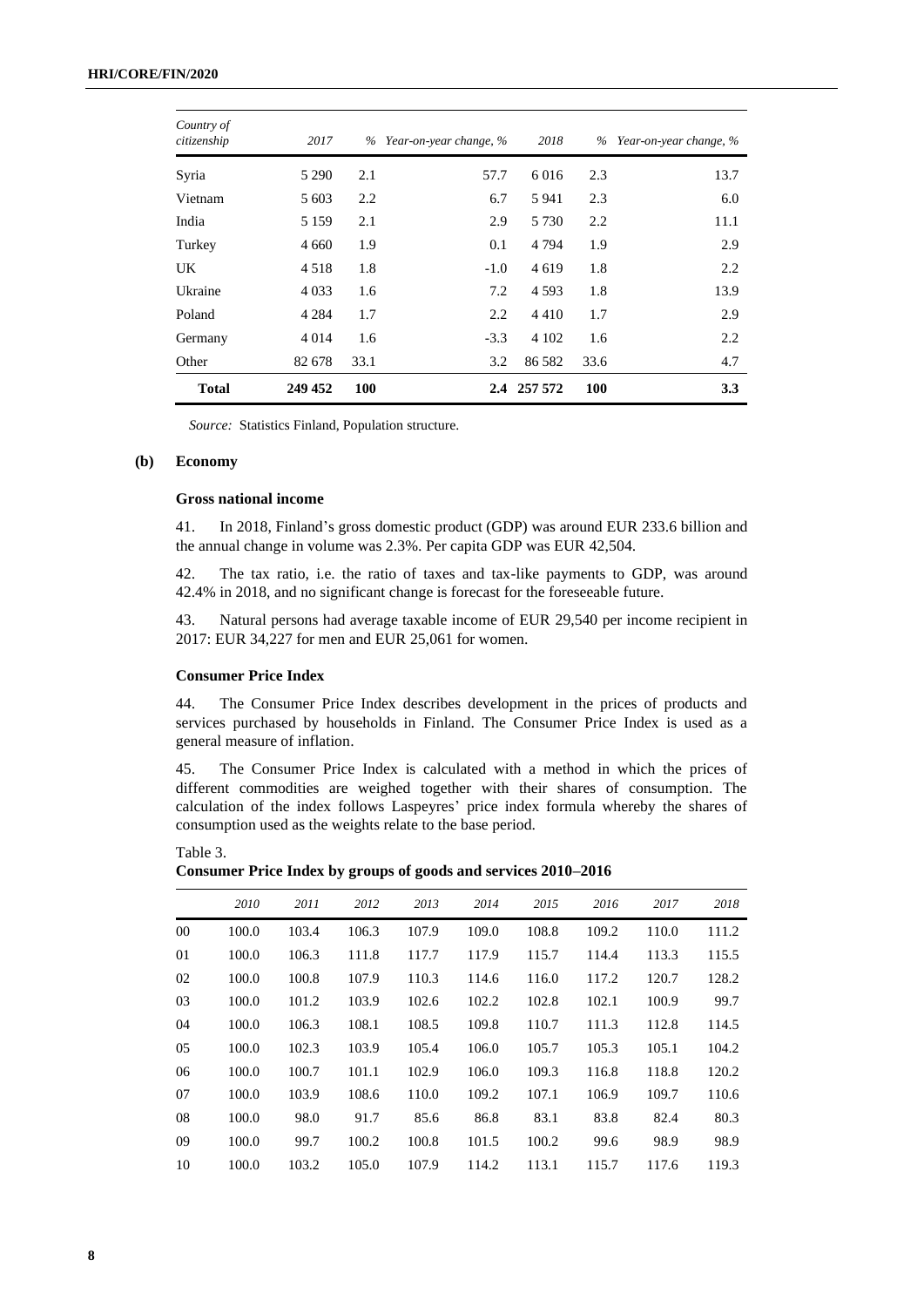|    | 2010                                                     | 2011 2012 2013 2014 2015 2016 2017 |  |  |  | 2018 |
|----|----------------------------------------------------------|------------------------------------|--|--|--|------|
|    | 11 100.0 102.5 106.4 111.1 113.8 115.5 117.5 119.7 122.5 |                                    |  |  |  |      |
| 12 | 100.0 103.6 107.8 108.1 110.7 111.0 110.7 111.0 110.3    |                                    |  |  |  |      |

*Source:* Statistics Finland, Consumer Price Index, charts.

 $0 =$  Consumer Price Index,  $01 =$  Food and non-alcoholic beverages,  $02 =$  Alcoholic beverages and tobacco,  $03 =$  Clothing and footwear $04 =$  Housing, water, electricity, gas and other fuels,  $05 =$ Furnishings, household equipment and routine maintenance of the house,  $06$  = Health,  $07$  = Transport,  $08 =$  Communication,  $09 =$  Recreation and culture,  $10 =$  Education,  $11 =$  Restaurants and hotels,  $12$  = Miscellaneous goods and services.

46. In addition to their national consumer price indices, the Member States of the European Union also produce a Harmonised Index of Consumer Prices. The main purpose for which it is used is inflation comparison between the EU countries. The European Central Bank uses the harmonised index of consumer prices as the measure of inflation in its monetary policy. Calculation of the Harmonised Index of Consumer Prices is guided by EU regulations.

#### **Central government debt**

47. Under the Constitution of Finland, the incurrence of central government debt shall be based on the consent of Parliament. The consent shall indicate the maximum level of new debt or the total level of central government debt. Parliament has authorised the Government to incur debt provided that the nominal value of the central government debt does not exceed EUR 125 billion until further notice and that, at the time of borrowing, the value of short-term debt does not exceed EUR 18 billion.

48. Parliament has authorised the Government to take out short-term loans when necessary in order to safeguard the central government's liquidity, as well as to enter into derivative contracts at its discretion for the purpose of risk management related to central government debt management.

| Year  | <b>EUR</b> million | $%$ of GDP |
|-------|--------------------|------------|
| 2010  | 75 152             | 40.2       |
| 2011  | 79 661             | 40.5       |
| 2012  | 83 910             | 42.0       |
| 2013  | 89738              | 44.1       |
| 2014  | 95 129             | 46.3       |
| 2015  | 99 807             | 47.6       |
| 2016  | 102 352            | 47.4       |
| 2017  | 105 773            | 47.2       |
| 2018  | 104 973            | 45.0       |
| 2019* |                    | 44.5       |
| 2020* |                    | 43.8       |

# Table 4.

### **Development of Finland's central government debt, 2010–2018**

*Source:* veronmaksajat.fi [Taxpayers Association of Finland], Central government debt.

\* projection.

## **Informal economy**

49. Finland combats the informal economy by policy actions and legislation related to combating the grey economy and economic crime as well as to employment security and social security and the labour market in general. The functioning and inclusiveness of the job market are important goals. Finnish labour and social services legislation has a broad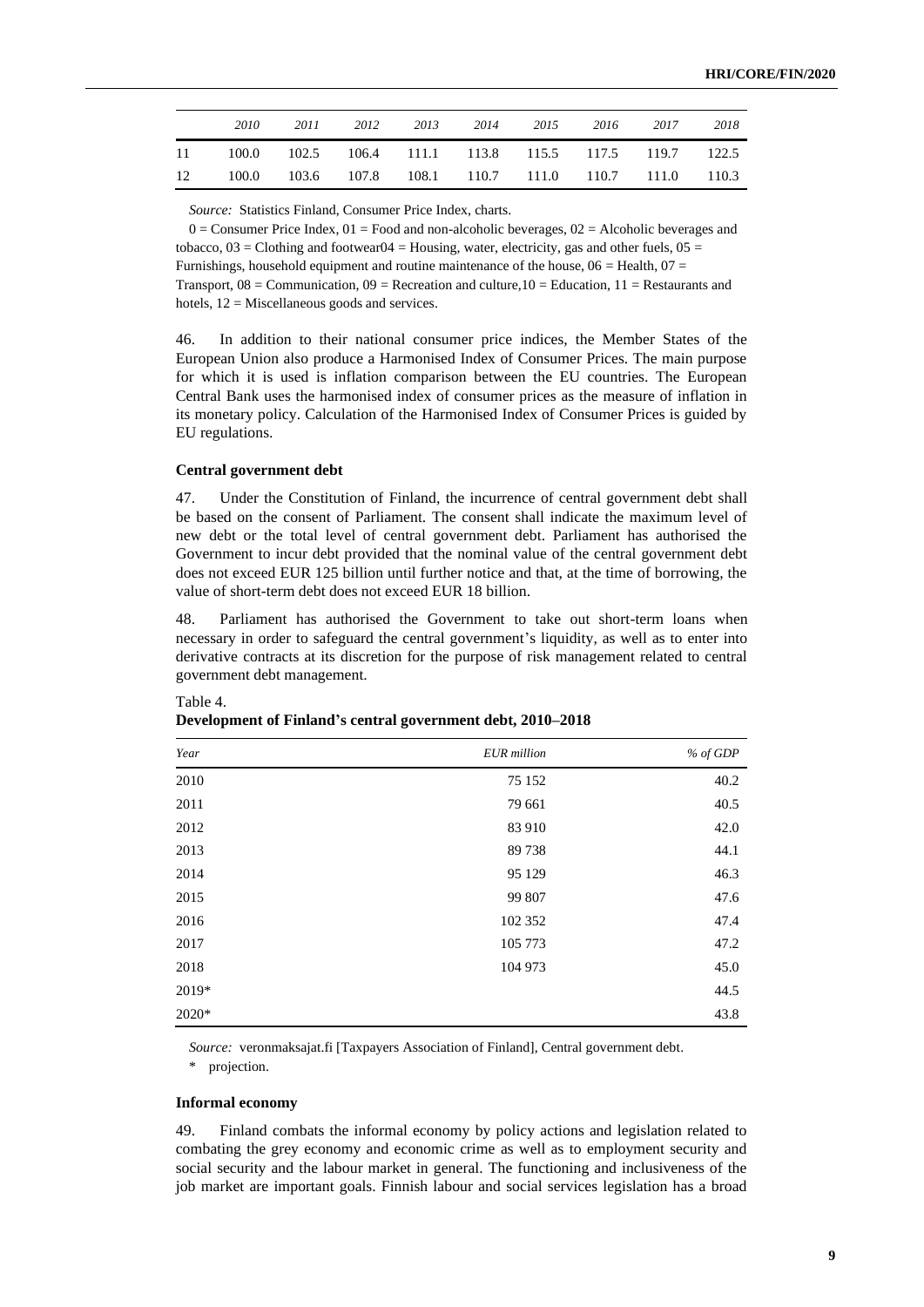scope of application, owing to which we have no specific 'formalisation actions' in respect of the informal economy.

50. Labour and social services legislation as well as policies concerning working life development are prepared in tripartite cooperation. The equality of employees and the promotion of participation in working life are key viewpoints in terms of the functioning of the labour market in all legislative and policy drafting. A further essential element in promoting the inclusion of less advantaged persons in working life is to improve public services.

51. The Constitution of Finland safeguards freedom of association and collective bargaining rights to all, informal economy actors included.

52. Actions to enhance the supervisory capabilities of the authorities and their tools for supervising compliance with working life regulation are essential to combating the informal and grey economy.

53. The European platform against undeclared work is an EU-level body that has produced national factsheets on the policies and actions of Member States to address undeclared work. For information on Finland's actions, please see the Annex Factsheet on Undeclared Work - FINLAND (September 2017) (Annex I).

54. No reliable statistics are available on the informal economy or undeclared work.

55. In Finland, the grey economy and undeclared work are typically associated with 'envelope wages' (i.e. under-declaration of employment to the authorities) in the sectors of construction and hospitality. Hidden employment is also known to exist in the entertainment industry and the real estate sector. The grey economy and undeclared work are particularly in evidence in the sector of home renovations carried out by small enterprises or self-employed persons. While the working of undocumented persons (without a work permit) does not present as a problem in Finland, underpayment has been recognised as a problem among migrants, especially in the sectors of construction and catering services.

56. Undeclared wages are most common in the construction sector (7.1% of total payroll) and the real estate sector (6.7%). The hospitality industry, manufacturing and also the entertainment industry are often mentioned among sectors where undeclared work is on the rise.

57. No statistics are available on the distribution of undeclared work based on the size of the employer. In most cases, undeclared work is associated with small and medium-sized enterprises. Among large enterprises, the problems have more to do with arrangements put into place to evade income tax on benefits paid to employees.

# **Poverty and income distribution**

58. Household structure in Finland has changed over the past two decades. Households of one and two persons have become more commonplace while the proportion of families with children has declined. The most common household type in 2017 was the one-person household, which accounted for 43% of all households. Childless couples made up 30% of households and households with children and either one or two parents 21.2%. The category of 'other' includes i.a. multigenerational households and households consisting of parents and adult children.

59. The proportion of the population with low income and persistent low income has varied around 12% in recent years. The general income level has seen poor development over the same time period and consequently there has been no significant change in the low-income threshold, which is fixed to average income.

60. The at-risk-of-poverty rate is lower for families with children than for the entire population. The at-risk-of-poverty rate for persons living in (belonging to) families with children has also held at around 9% in recent years. Low income remains a significant problem for single-parent families. Nonetheless, Finland has less relative poverty than most EU Member States.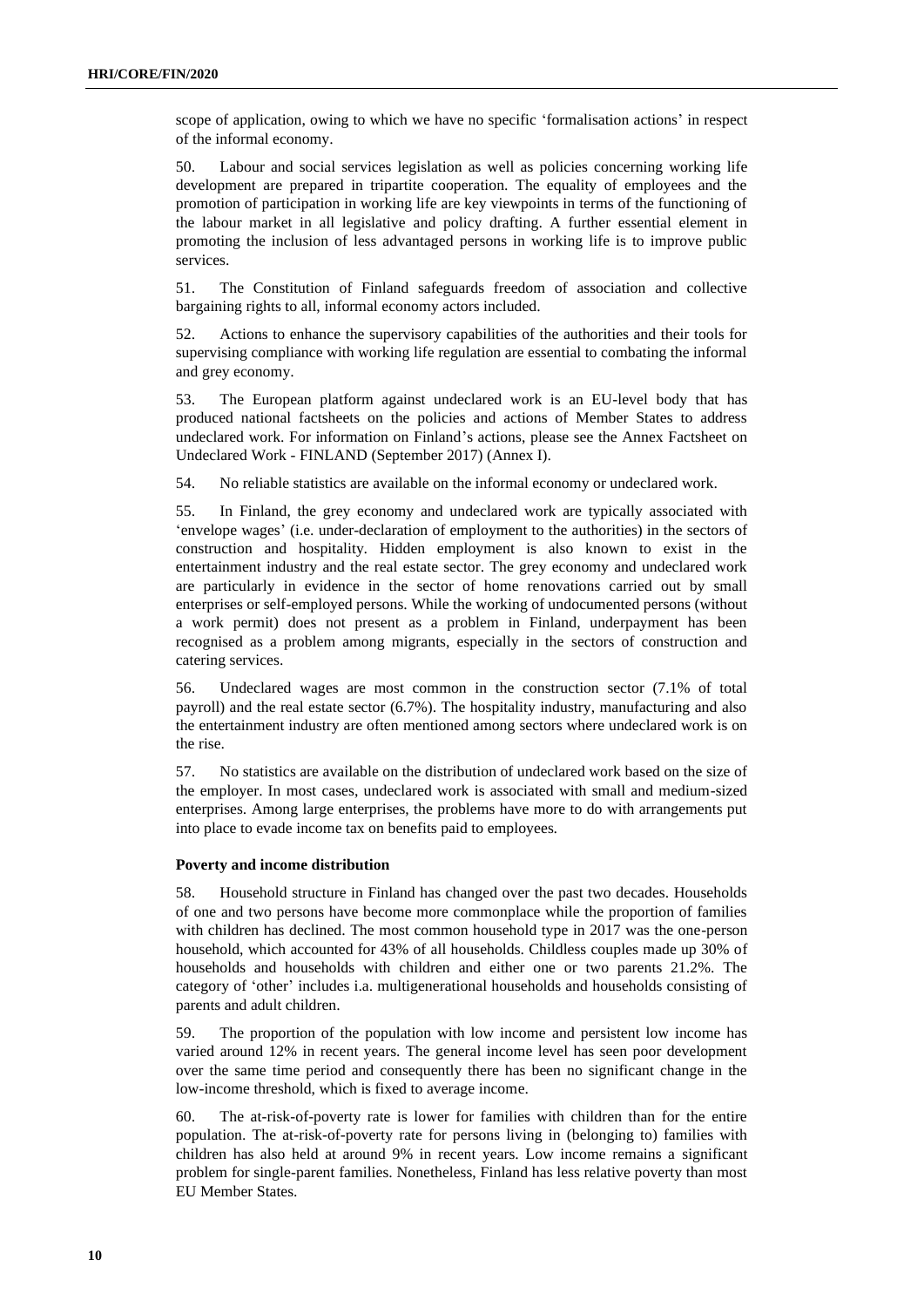61. The highest incomes are seen among couples aged 35–64 and the lowest among young people, retirement-aged singles and single parents. Persons living alone forego the shared consumption benefits of couples that arise from shared housing and other costs. The income level of single parents is moreover affected by the fact that the income of one earner must support more than one person.

62. Poverty in Finland is often generational poverty, and poverty among families with children has become more common since the recession of the 1990s. Statistics suggest that families of immigrant origin who have children live in poverty more often than families of the mainstream population who have children. Poverty has also increased among singleparent families since the 1990s. Of all households, social assistance is most often paid to single mothers. In 2017, around 30% of single-mother households were paid social assistance, compared to 8.5% for the whole population. The highest risk of persistent poverty concerns elderly women. Women with disabilities are more likely to live in poverty. A woman with disabilities has a poverty risk of around 25.5% while the poverty risk for a man with disabilities is 23.9%. For persons who have no disabilities, the figures are 14.3% and 13.7%, respectively.

63. The Gini coefficient is a commonly used indicator of income differences used to describe i.a. the distribution of income and assets. The higher the Gini value, the more unequal the distribution of income. The highest possible value for the Gini coefficient is 100. In such a case, the highest earning income recipient receives all the income. The lowest Gini coefficient value is 0, when the income of all income recipients is equal. The Table below is a compilation of Gini coefficients in respect of certain key economic indicators in the period of 2012–2017.

#### Table 5.

|      |                  | Gini coefficient, % |                           |                               | Equalising impact of current transfers<br>on income differences |                    |
|------|------------------|---------------------|---------------------------|-------------------------------|-----------------------------------------------------------------|--------------------|
| Year | Factor<br>income | Gross<br>income     | Disposable<br>cash income | Current transfers<br>received | Current<br>transfers paid                                       | Combined<br>impact |
| 2012 | 49.7             | 31.5                | 26.9                      | 36.8                          | 14.5                                                            | 46.0               |
| 2013 | 50.7             | 31.9                | 27.2                      | 37.2                          | 14.6                                                            | 46.3               |
| 2014 | 51.1             | 31.8                | 27.0                      | 37.7                          | 15.0                                                            | 47.1               |
| 2015 | 51.9             | 32.3                | 27.3                      | 37.8                          | 15.4                                                            | 47.4               |
| 2016 | 52.0             | 32.3                | 27.2                      | 37.9                          | 15.8                                                            | 47.7               |
| 2017 | 52.3             | 32.7                | 27.7                      | 37.4                          | 15.4                                                            | 47.0               |

**Gini coefficients for factor income, gross income and disposable income and equalising impact of current transfers on income differences in 2012–2017**

*Source:* Statistics Finland, Total statistics on income distribution 2017, StatFin database.

# **(c) Health**

# **Health services**

64. The primary objectives of health policy in Finland are to promote health and prevent disease. Responsibility for social and health policy and the related legislative drafting rests with the Ministry of Social Affairs and Health. Current key health-related projects include the service structure reform in social welfare and health care services and the National Development Plan for Social Welfare and Health Care (Kaste Programme).

65. Everyone in Finland is entitled to adequate health and social services. The municipal social welfare and health care system implemented with support from central government makes up the foundation of the social welfare and health care system. In Finland, adult asylum seekers are entitled to urgent and essential treatment while minor asylum seekers are entitled to health care in the same manner as municipal residents. Services are provided not only by the public sector but also by private enterprises. Finland also has an extensive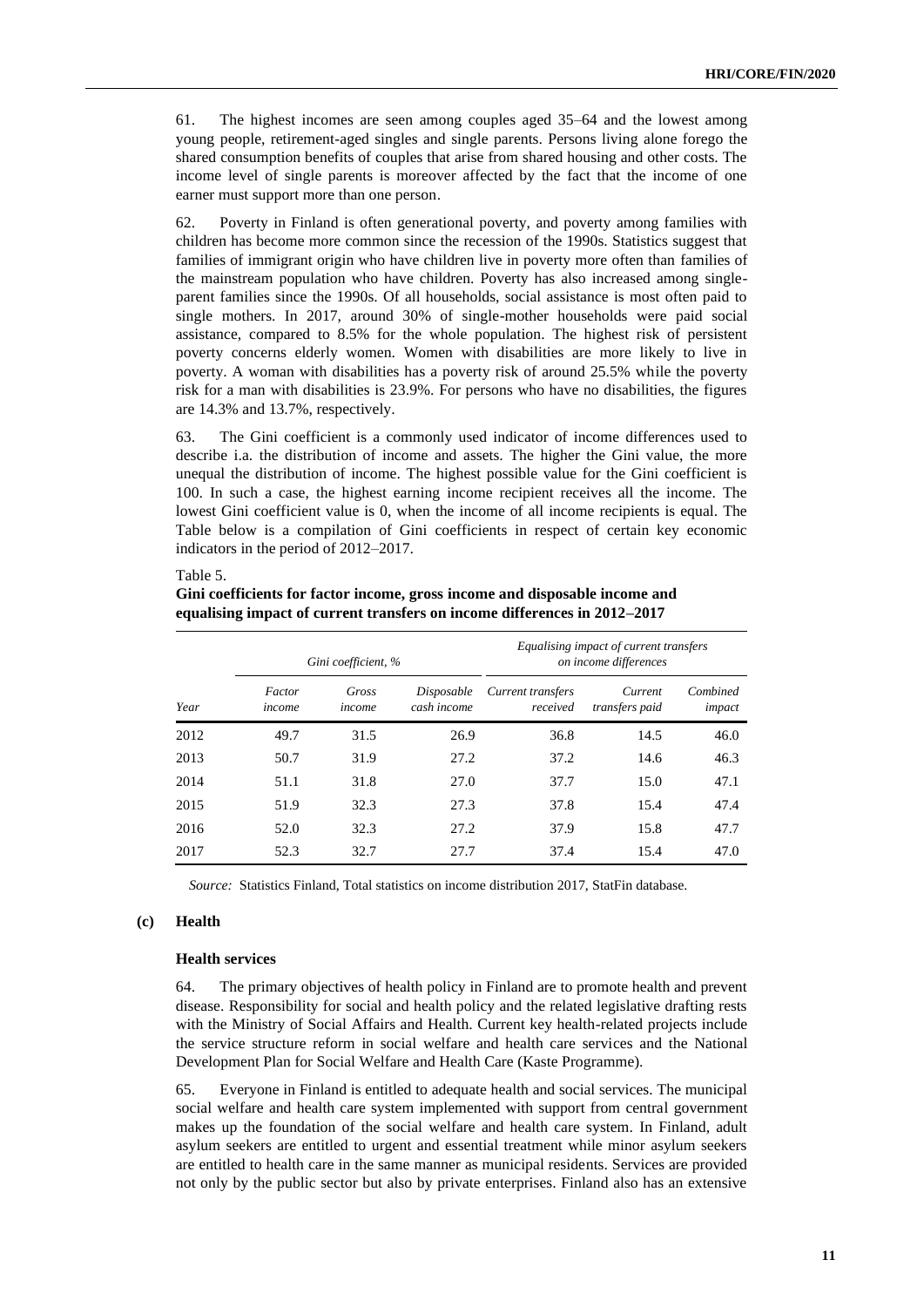CSO (civil society organisation) field in social welfare and health care providing services both free of charge and for a charge.

66. Health services are divided into basic health care and specialised medical care. Basic health care services are provided by municipal health centres, while specialised medical care is provided mainly by hospitals. The preventative health care and, where possible, also medical care of employed persons is the responsibility of their employer. Private health care services, meanwhile, supplement municipal health care. Municipalities may also buy in services from the private sector.

67. Other key authorities in the health sector are the Finnish Institute for Health and Welfare (THL), which is responsible for health services research and development as well as other expert services in the field; the National Supervisory Authority for Welfare and Health Valvira, which guides, supervises and attends to licensing in social welfare and health care; and the Finnish Medicines Agency Fimea, responsible for marketing authorisations and supervision as well as for research and development in the pharmaceutical sector and the production of medicines information. In addition to the aforementioned, the Regional State Administrative Agencies attend to the regional supervision of health care and also steer and supervise health care professionals.

#### **Infant mortality, maternal mortality and life expectancy**

68. The infant mortality rate indicates the number of deaths of children under one year of age, expressed per 1,000 live births. In 2018, Finland had 101 deaths of children under the age of one. The infant mortality rate was 2.1 deaths per 1,000 live births.

| Year | Maternal mortality rate/100,000 live births | Maternal deaths |
|------|---------------------------------------------|-----------------|
| 2017 | 7.9                                         |                 |
| 2016 | 5.7                                         |                 |
| 2015 | 3.6                                         |                 |
| 2014 | 5.2                                         |                 |
| 2013 | 1.7                                         |                 |

Table 6. **Maternal deaths and maternal mortality rate 2013–2017**

*Source*: Statistics Finland, Causes of death.

69. A child born in Finland in 2018 had a life expectancy of 81.6 years. Life expectancy was 78.9 years for males and 84.3 for females. The expected life span of both men and women increased slightly on the year.

70. The cause of death statistics indicate that a total of 53,670 persons died in 2017. The figure was 0.5% lower than in the previous year. The increased life expectancy is reflected in the changed age distribution of deaths: the mortality of persons over 80 increased on the year but remained more or less unchanged for persons under 80. The higher mortality of the elderly was reflected in the causes of death primarily as an increase in the number of deaths caused by dementia and diseases of the circulatory system. The latter was also the leading cause of death, responsible for 36% of all deaths.

# **(d) Social Security**

71. Social security consists of benefits based on residence and employment. All persons habitually resident in Finland are covered by pension security, health and social services, health insurance benefits, parental benefits and family benefits. Persons arriving in Finland to work are also entitled to residence-based benefits. Sectors of social security based solely on employment are the earnings-related pension scheme and the workers' compensation insurance scheme in case of accidents and occupational diseases.

72. The Ministry of Social Affairs and Health is responsible for social security legislation and the overall development of social security. Several organisations furthermore take part in the implementation of social security. A particular feature of the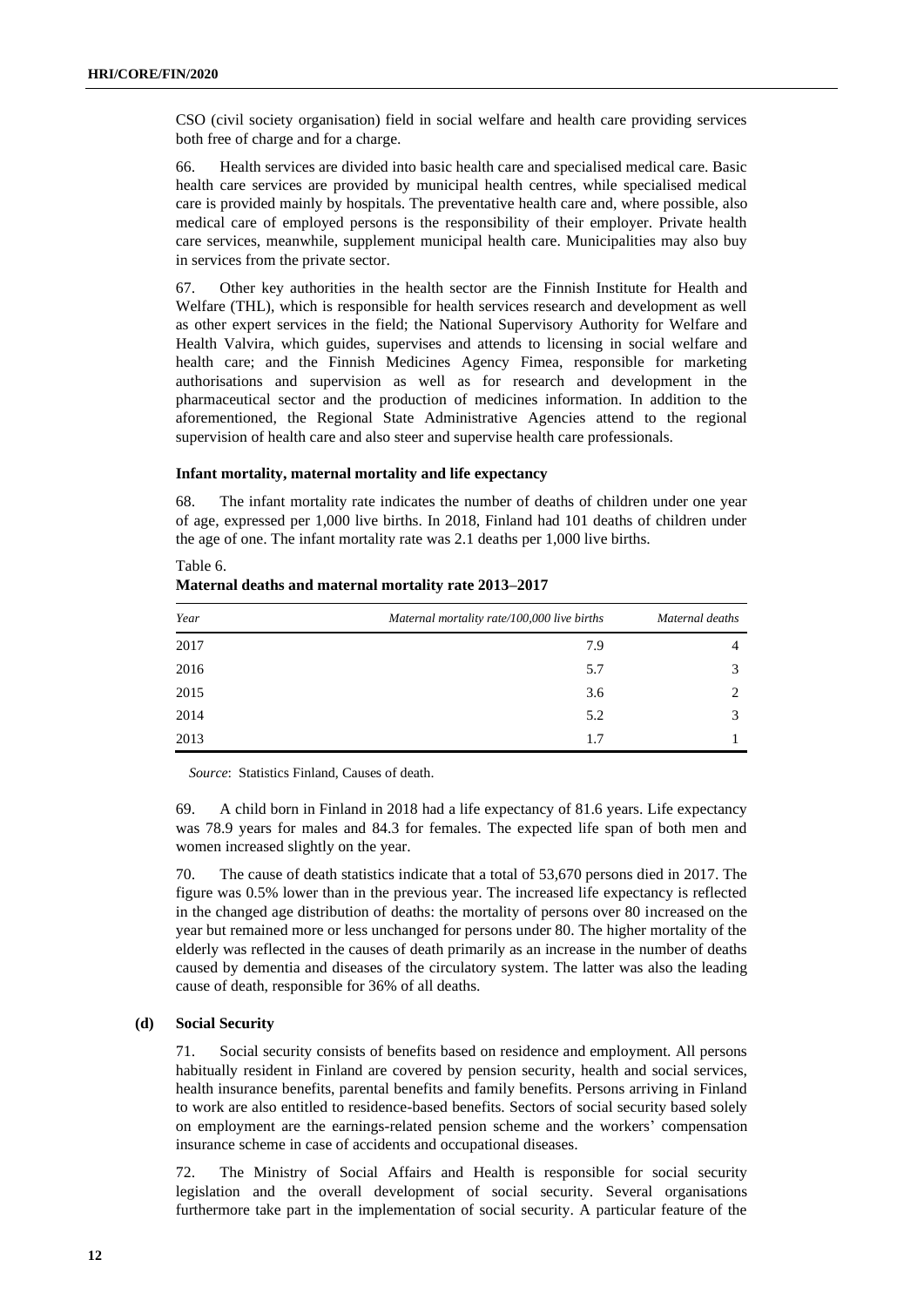Finnish system is that the earnings-related pension insurance and workers' compensation insurance schemes are managed by private insurance providers.

73. The Social Insurance Institution of Finland (Kela) provides residence-based social security benefits and unemployment benefits within basic economy security. Kela is an independent body under public law and it is subject to the supervision of Parliament. Earnings-related unemployment benefits are provided by the unemployment funds. Membership in these funds is voluntary to employees and self-employed persons. Decisions on social security are issued in writing and persons dissatisfied with the decision issued to them may appeal against it.

74. Social assistance is a last-resort form of financial assistance under social welfare. Its components are basic social assistance, supplementary social assistance and preventive social assistance. Since 2017, Kela has independently provided basic social assistance. Funding for basic social assistance is provided by the municipalities and central government in equal measure. The municipalities are additionally responsible for the provision of supplementary and preventive social assistance.

75. Social security is funded for the most part by central government, which funds family benefits, housing benefits and disability benefits in full. Central government is also responsible for labour market subsidy funding together with the municipalities and contributes to the funding of earnings-related unemployment allowance and basic unemployment allowance. Central government contributes to the funding of health and social services through discretionary government transfers to municipalities. With regard to pensions, central government funds national pensions and takes part in funding the pensions of self-employed persons, self-employed farmers and seamen. Central government moreover contributes to national health insurance funding in respect of medical insurance.

76. The municipalities are tasked with funding health and social services through fees charged to customers as well as taxes.

77. Employers, employees and self-employed persons provide funding for social security by contributing to the funding of earnings-related unemployment allowance and basic unemployment allowance, earnings-related pensions, national health insurance and accident insurance. This funding is collected in the form of insurance premiums.

# **(e) Regional government reform and health and social services reform**

78. The Government programme of Prime Minister Sanna Marin's Government states that the Government will initiate the restructuring of health and social services to transfer responsibility for the organisation of these services to 18 counties. The public sector is to be the primary service provider in the counties, with the private and third sectors serving as supplementary service providers. The central objectives of the health and social services reform will be to reduce inequalities in health and wellbeing, safeguard equal and quality health and social services for all, improve the availability and accessibility of services, ensure the availability of skilled labour, respond to the challenges of changes in society, and curb the growth of costs.

79. The programme of Prime Minister Sanna Marin's Government also notes the need to reform social security. The focus in reforming social security is to be on securing social justice and on protecting income security for people who are faced with social risks. Essentially, the system needs to be made more reliable, comprehensive and easier to understand. A parliamentary committee will be set up to prepare the reform based on research information. Preparations will be carried out horizontally on a broad basis, drawing on expertise from various sectors.

#### **(f) Early childhood education and care, and education and training**

80. Early childhood education and care refers to a systematic and goal-oriented entity that consists of upbringing, education and care, with a special emphasis on pedagogy. The aims of early childhood education and care are to support the growth, development and learning of children and to promote their wellbeing. In Finland, every child is entitled to 20 weekly hours of early childhood education and care. Early childhood education and care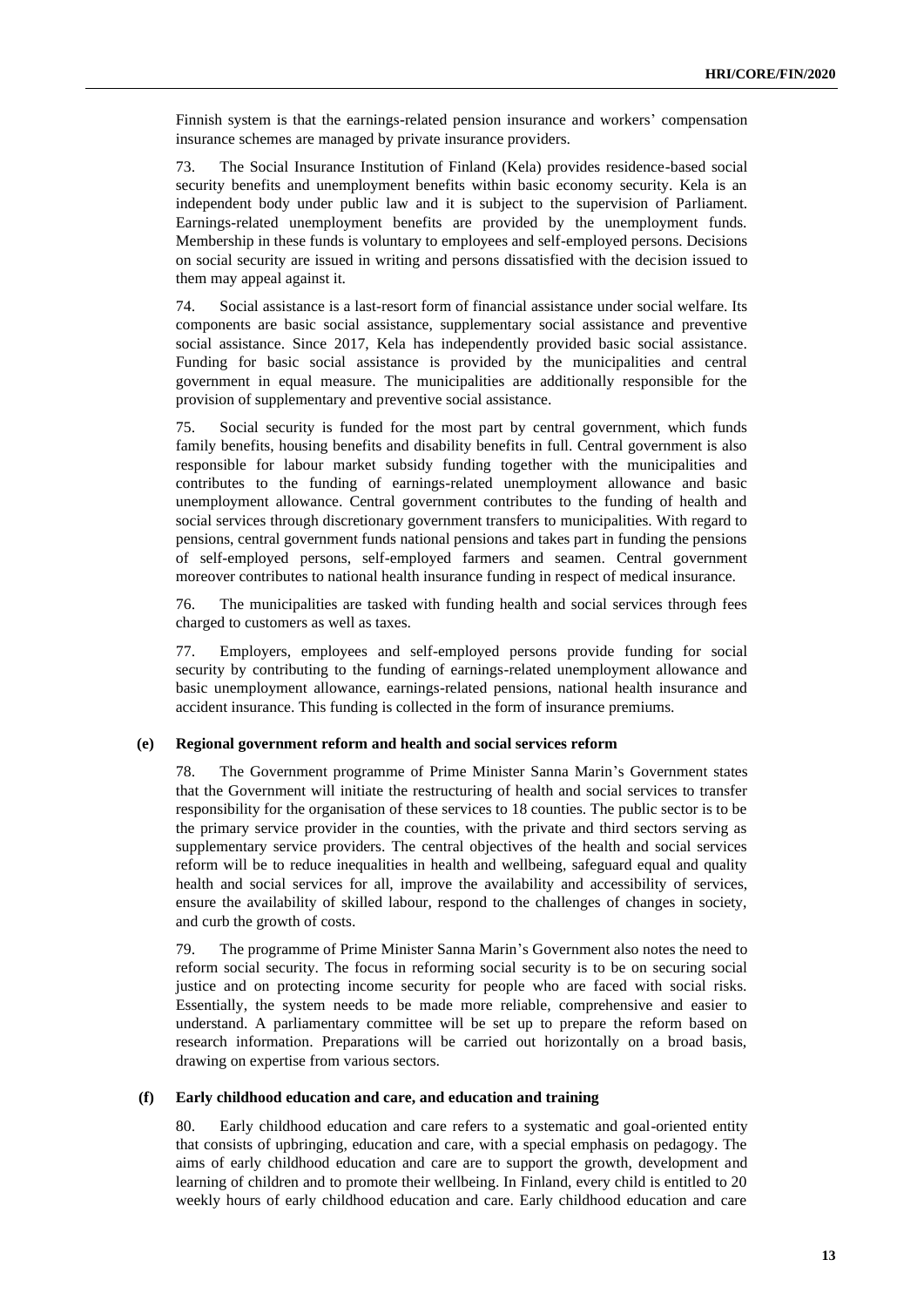shall be organised on a full-time basis if the parents or other persons who have custody of the child work full-time or study, work as entrepreneurs or perform their own work fulltime. Full-time early childhood education and care shall also be organised for the child if it is necessary for the development, need of support or family conditions of the child, or if it otherwise serves the best interests of the child. The Early Childhood Care and Education Act (540/2018) is currently under amendment to provide a subjective right to early childhood education and care for all children with no restrictions on the right to early childhood education and care. The amended Act is to enter into force on 1 August 2020.

81. The right to education and training is a fundamental right and its accomplishment is safeguarded through the right, defined in legislation, to basic education free of charge, and through compulsory education. The public authorities shall guarantee for everyone equal opportunity to receive other educational services in accordance with their ability and special needs, as well as the opportunity to develop themselves without being prevented by economic hardship.

82. Children in Finland are required to attend one year of pre-primary education, or another activity that will achieve the goals of pre-primary education, in the year preceding the start of compulsory education. The aim of pre-primary education, as part of early childhood education, is to improve children's capacity for learning. Compulsory education begins in the year in which the child turns seven and ends when the basic education curriculum has been completed or ten years have elapsed from the start of compulsory education. Basic education, i.e. comprehensive school, is usually completed in nine years. Basic education shall support pupils' growth as human beings and members of society and provide them with knowledge and skills needed in life, and also promote civilisation and equality in society and pupils' prerequisites for participating in education.

83. After completing compulsory education, pupils may transition to secondary education, either vocational or general upper secondary education. The latter concludes with the matriculation examination. Students in vocational upper secondary education complete a vocational upper secondary qualification, further vocational qualification or specialist vocational qualification. Post-secondary studies are offered at universities and universities of applied sciences. Universities also conduct research and provide researchbased education, while universities of applied sciences are more practically oriented to the requirements of the world of work. The 2019 Government Programme intends to ensure that everyone who completes basic education goes on to gain an upper secondary qualification. This is to be accomplished by raising the minimum school leaving age to 18 and by introducing a range of study and support options for compulsory education which may be included in the range of upper secondary qualifications. Compulsory education cannot be extended unless the fees for upper secondary education are abolished. These decisions concerning the extension of compulsory education require the amendment of current legislation.

84. In 2017, around 72% of Finns aged 15 and older had competed a post-basic qualification in upper secondary school education or vocational upper secondary education or at a university of applied science or university. Among the entire population aged 15 and older, around 40% had completed an upper secondary qualification and around 31% a higher education qualification.

85. In the 2017–2018 school year, a total of 510 pupils dropped out of basic education in Finland. Those who failed wholly to attend compulsory education in the spring term numbered 64 while pupils who aged out of compulsory education and left school without earning a basic education certificate numbered 436. Girls accounted for 37% of all basic education dropouts, with 33 girls failing to attend compulsory education and 157 girls leaving school without earning their basic education certificate.

86. In degree education, 5.1% of students dropped out without going on to any other degree education in the 2016–2017 academic year. The dropout rate in the 2016–2017 academic year was 3.1% in general upper secondary education for young people, 7.4% in vocational upper secondary education for young people, 7.3% in education provided by universities of applied sciences, and 5.9% in education provided by universities (bachelor's and master's degrees).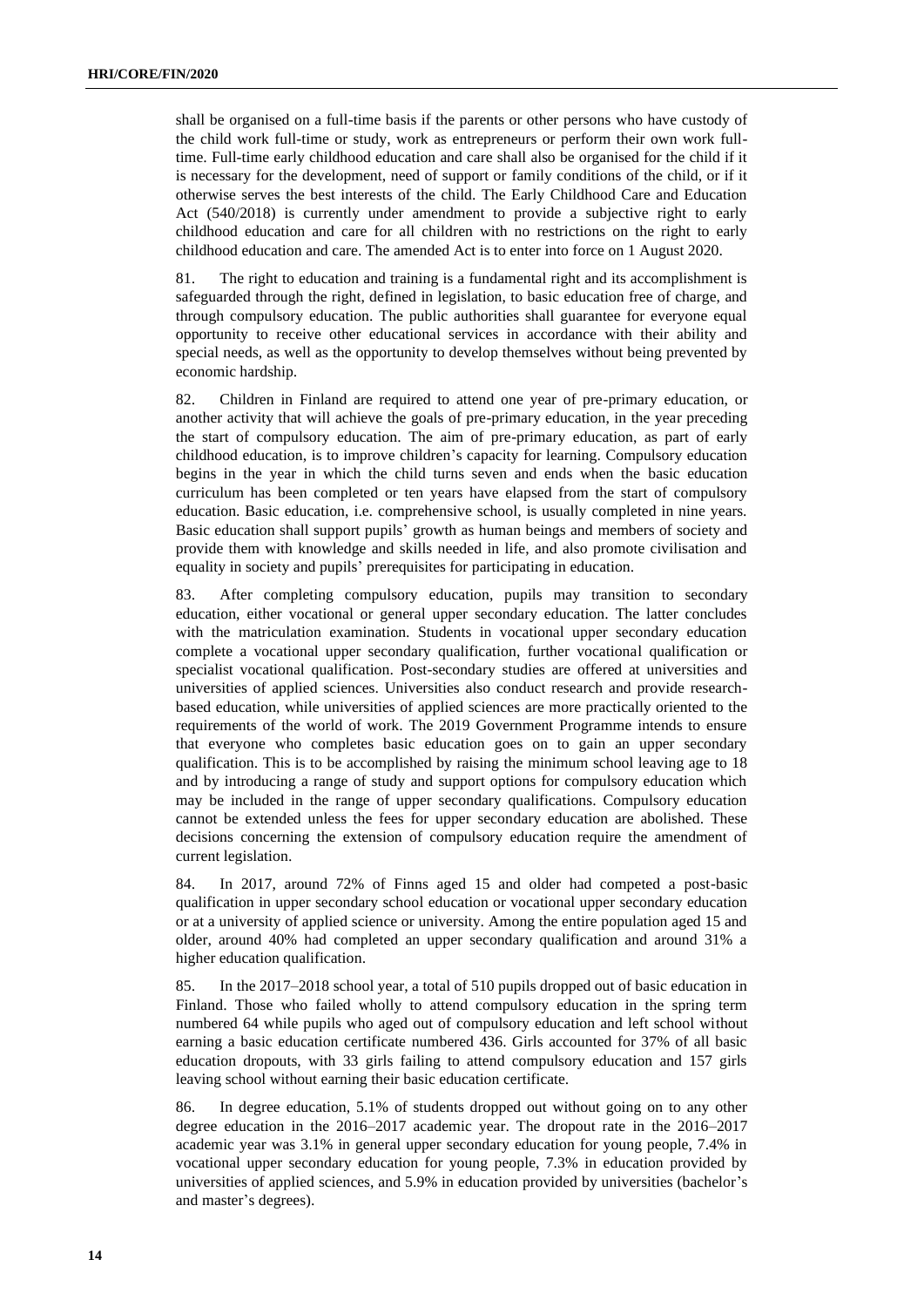87. Based on statistics for 2016, the average teaching group size in years 1–6 of basic education was 19.4 pupils per group. Pre-primary education classes and multi-grade classes are also included in this figure. When these are excluded, the average group size is 20.1 pupils. Average group size increases from the lower to the higher years, with the smallest group sizes seen in year 1 (19.0 pupils per group) and the largest in year 6 (20.9 pupils per group).

88. The average size of teaching groups has remained more or less unchanged since 2010, although group sizes have increased in years 1–2 and pre-primary education and decreased in years 3–6. Compared to 2013, teaching group size in years 1–6 increased by an average of 0.4 pupils while decreasing in years 7–9 by an average of 0.6 pupils.

89. Provisions on early childhood education and care staffing are laid down to require that the staffing ratio in day care is 1:4 for children under the age of three and 1:8 for children aged three and older. Family day carers may have no more than four children in their care full time, plus one child who is either in pre-primary education or in the first years of compulsory education.

90. The literacy rate in Finland is virtually 100%.

# **(g) Employment**

91. The population of working age (aged 15–74) continues to grow in Finland for the time being, but Statistics Finland forecasts that their number will turn into decline as early as 2020. This means that in future, an increasing proportion of the Finnish population will consist of young or elderly persons in the inactive population. The proportion of those aged over 74 is set to see the greatest increase while the proportion of those aged 15–64 is set to decrease.

92. In August 2019, Finland had 2,598,000 employed persons (margin of error ±34,000), which was 32,000 higher than the year before. The number of employed men was higher by 5,000 and employed women by 27,000 than in August 2018. Employment trends differ from sector to sector: the number of employed persons in primary production and manufacturing has decreased while there has been an increase in construction and the service industries.

93. The employment rate, i.e. the proportion of those aged 15–64 who were employed, was 73.5% in August, compared to 72.6% a year earlier. The employment rate of men aged 15–64 decreased by 0.2 percentage points from the previous year, to 74.2%, while the employment rate of equivalent women increased by 2.0 percentage points to 72.8%.

94. According to the Labour Force Survey of Statistics Finland, in August 2019 there were 170,000 persons unemployed (margin of error  $\pm 18,000$ ), which was 17,000 fewer than a year earlier. Unemployed men numbered 94,000 and unemployed women 76,000. Unemployment has been in sharp decline over the past two years. The number of the longterm unemployed has also decreased. Nonetheless, the unemployment rate in Finland is fairly high when compared to other European countries.

95. The unemployment rate in August was 6.1%, i.e. 0.6 percentage points lower than a year before. The unemployment rate for men was 6.5% or 0.2 percentage points higher than in the previous year, while among women the unemployment rate fell by 1.6 percentage points to 5.7%.

96. The number of young people in Finland aged 15–24 was 612,000 in August. Of these, 275,000 were employed and 45,000 unemployed. The number of young people in the labour force, i.e. those employed and unemployed, thus totalled 320,000. The unemployment rate of young people aged 15–24, i.e. the proportion of the unemployed in the entire labour force, was 14.0% in August, 0.4 percentage points higher than a year before. The trend in the unemployment rate of young people was 17.0%. Unemployed young people aged 15–24 accounted for 7.3% of the entire population of this age.

97. Temporary employment accounts for a higher rate of all employment in Finland than the EU average, whereas part-time employment is less common in Finland than the EU average.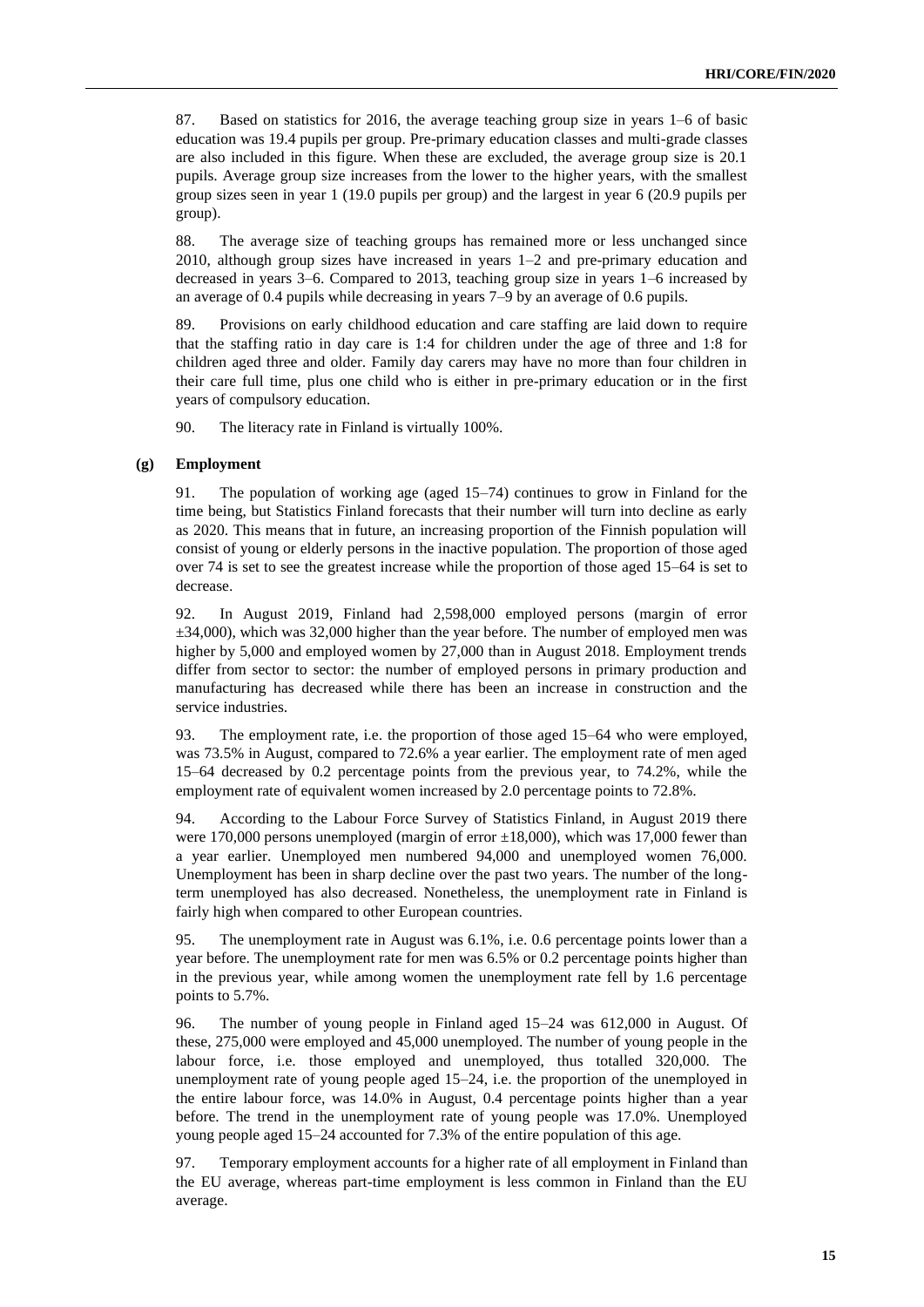98. According to the Working Life Barometer of the Ministry of Economic Affairs and Employment, around 90% of wage-earners belong to an unemployment fund. The proportion has increased in the 2000s. However, financial security in the event of unemployment is to an increasing extent sought only with membership in an unemployment fund while foregoing membership in a trade union. The unionisation rate of wage-earners has indeed seen moderate decline in the 2000s. Among the wage-earner respondents to the Working Life Barometer (those working at least 10 hours per week), 73% were members of a trade union in 2017. According to reports commissioned by the Ministry of Economic Affairs and Employment, however, the unionisation rate among those whose interests are represented fell from 65% in 2013 to 59% in 2017.

99. Women's earnings average 16% lower than those of men. In 2018, the earnings of women in the entire labour market were equal to an average of 84% of men's earnings. The earnings gap between women and men differs within sectors: in central government jobs, women earn an average of 88% of men's earnings, while the figure is 87% in the local government sector and 86% in the private sector.

100. The earnings gap between women and men has been slow to close. The gap narrowed relatively quickly until the late 1980s, since when the rate of narrowing has slowed down. After the late 1980s, the earnings gap held steady for quite some time at around 20%. Since 2006, when equal pay programmes have been in effect, the gap has narrowed by around four percentage points.

101. Women and men work in different sectors and in different jobs. Many predominantly female sectors have lower pay than predominantly male sectors. The earnings of woman wage-earners in the local government sector and private services sector were lower on average than those of men working in manufacturing and central government. Around 80% of those working in the local government sector are women, and the development of their earnings largely explains the average earnings of women in the entire labour market. The earnings of men have seen better development than those of women, and the earnings of men on average peak at a younger age than those of women. The earnings development of women is slowed by e.g. longer family leaves than taken by men. Temporary and part-time employment have also increased and most of these jobs are worked by women. It should be noted that education does not explain the higher earnings of men in Finland. Women are more educated than men, but the average earnings of women are lower than those of men regardless of level of education.

# **B. Constitutional, political and legal structure of the state**

# **(a) Constitutional republic**

102. Finland is a constitutional republic and its form of government is representative democracy. Finland was a part of the Kingdom of Sweden from the 1300s until 1809, when Finland was annexed to the Russian Empire to become the Grand Duchy of Finland with its own four-estate Diet. In 1906, Finland became the first European country to adopt women's suffrage and a unicameral Parliament was established. Finland declared independence in 1917.

103. Finland acceded to the European Union on 1 January 1995. The fundamental values of the Union are democracy, human rights and the rule of law, on which principles Finnish society is also founded. The EU Member States have transferred competence from national bodies to EU bodies and harmonise their policies in the various areas of European integration, as well as relative to third countries and international organisations. The Charter of Fundamental Rights of the European Union became legally binding in December 2009. Finland is legally and politically committed to complying with its obligations and responsibilities relating to EU membership in the manner required under the EU Treaties and Charter of Fundamental Rights, secondary EU legislation and the case law of the Court of Justice of the European Union.

104. The Constitution of Finland is based on the rule of law and the separation of powers into independent legislative, executive and judiciary branches.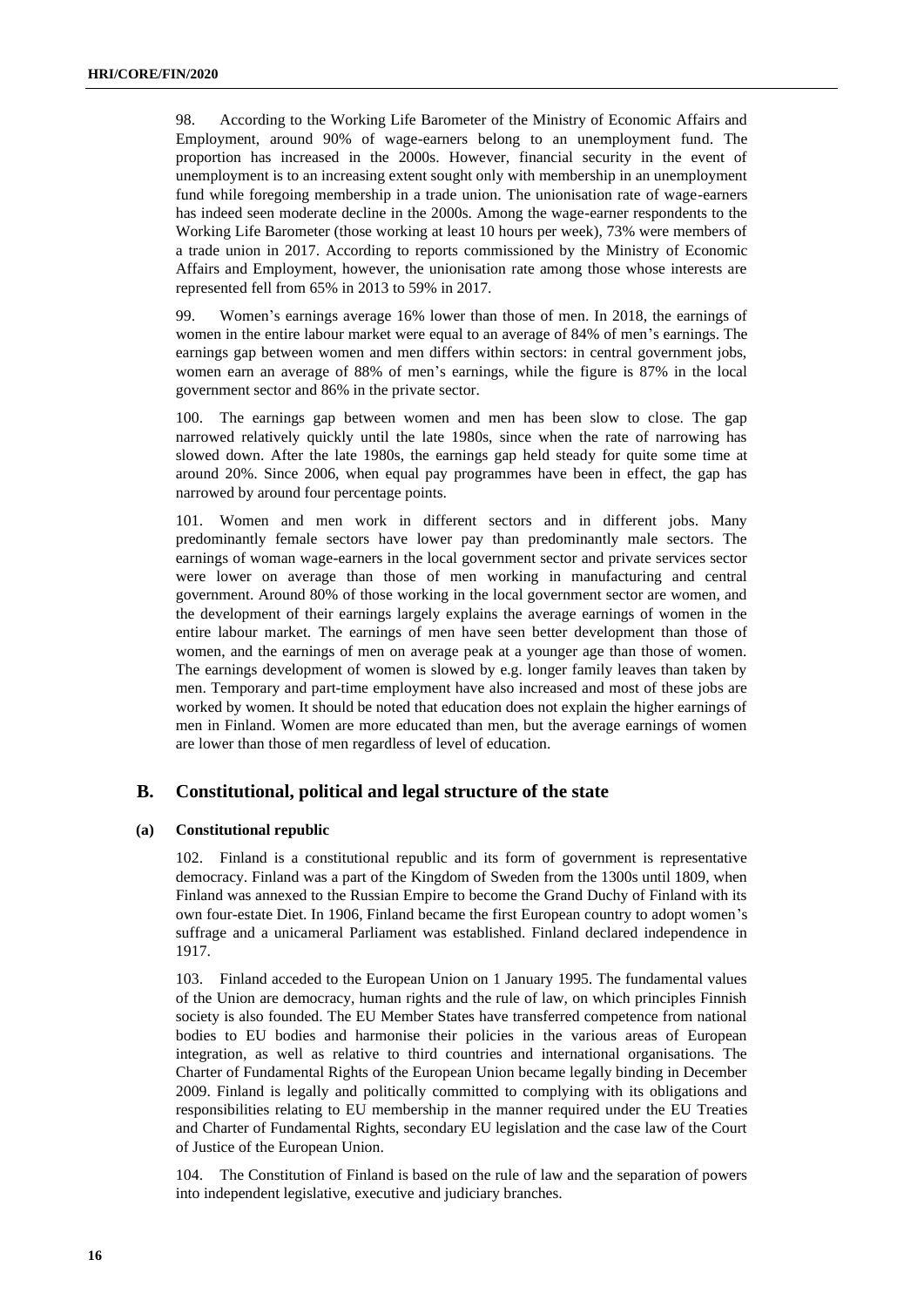105. Under the Constitution of Finland, governmental powers are exercised by the President of the Republic and the Government. The Prime Minister is elected by Parliament and appointed by the President of the Republic, who also appoints the other Ministers in accordance with a proposal made by the Prime Minister. The Ministers shall be Finnish citizens known to be honest and competent.

# **(b) President of the Republic**

106. The President of the Republic directs the foreign policy of Finland in cooperation with the Government and decides on Finland's relations with foreign states and activities in international organisations and negotiations, The President of the Republic is the commander-in-chief of the defence forces of Finland. The duties and powers of the President of the Republic are defined in the Constitution of Finland.

107. The President of the Republic is elected by direct popular vote. The President shall be a native-born Finnish citizen. The President is elected to a term of office of six years, and the same person cannot be elected President for more than two consecutive terms. Candidates for the Presidency may be nominated by registered political parties which gained at least one seat in Parliament in the parliamentary elections most recently held. Candidates may also be nominated by constituency associations established by at least 20,000 persons who have the right to vote. The candidate who receives more than half the votes cast in the first election shall be elected President. If no candidate receives this majority, a second election shall be held in two weeks' time between the two candidates who received most votes. In the second election, the candidate receiving the most votes is elected President. In the event of a tie, the election is decided by drawing lots.

# **(c) Parliament**

108. Under the Constitution of Finland, the powers of the State in Finland are vested in the people, who are represented by Parliament. Finland has a unicameral Parliament consisting of 200 Members of Parliament. Parliament exercises legislative powers and decides on State finances. The Government shall have the confidence of Parliament.

109. The most important task of Parliament is to enact legislation. Parliament can enact legislation on the basis of a government proposal, a Member's motion or a citizens' initiative.

110. Parliamentary elections are held at intervals of four years and the country is divided into constituencies. One Member of Parliament is elected from Åland. The right to vote is held by Finnish citizens aged 18 and older. The electoral system of Finland is based on the principles of directness, secrecy and proportionality. All voters must vote in person and the ballot must be cast before the electoral authorities. The Finnish electoral system is a combination of voting for individuals and parties, with the same number used to cast a vote for both a party and a candidate.

111. The elections of 2019 resulted in the representation of eight political parties and one constituency association in Parliament. The Government has been formed by five of these parties. Finland also has other smaller political parties that are not represented in Parliament. Candidates for seats in Parliament may also be nominated by constituency associations established by at least 100 persons entitled to vote in the relevant constituency. Women accounted for 42% of the candidates and 47% of the Members elected to Parliament.

112. The voter turnout rate in the 2019 parliamentary elections was 72,1%. In 2017, the municipal elections voter turnout rate for the entire country was 58.9%. The general election voter turnout rates in Finland have long lagged behind OECD average. Voter turnout is clearly dependent on socioeconomic status and age, with young people and people of lower socioeconomic status being considerably less likely to vote and take part in the activities of political parties. Migrants are also clearly under-represented among both candidates and elected officials.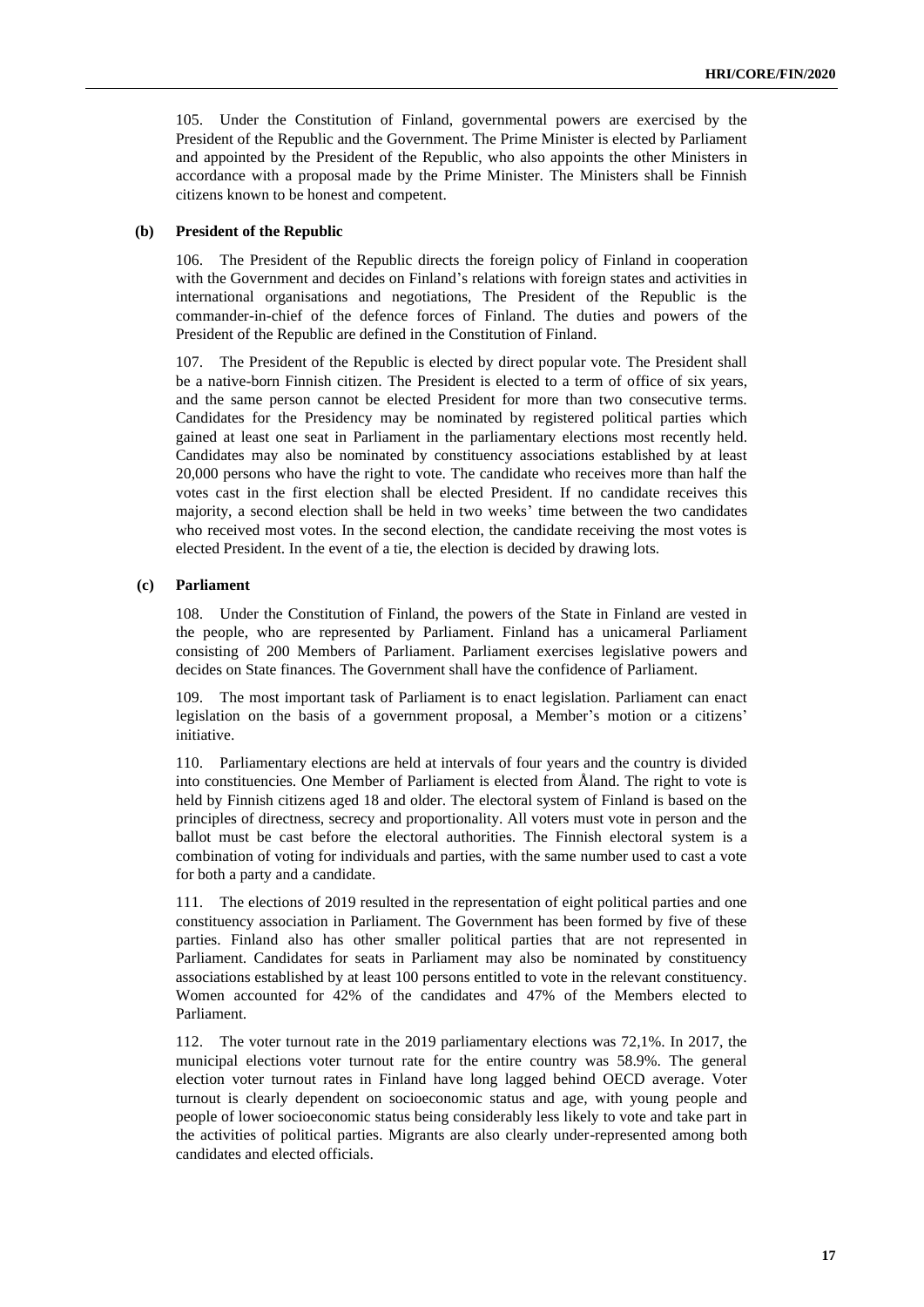# **(d) The government**

113. The Government at present comprises 12 ministries. Each ministry is responsible for the preparation of matters within the purview of the Government in its respective branch and for the appropriate functioning of government. The plenary meetings of the Government are chaired by the Prime Minister, who also chairs the statutory ministerial committees.

114. The Prime Minister's Office is a ministry headed by the Prime Minister. The Prime Minister's Office is responsible for monitoring the implementation of the Government's political programme and it also assists the Prime Minister in the general management of Government functions. The Prime Minister's Office enables the Prime Minister and Government to act effectively, regardless of the circumstances. The duties of the ministry include the coordination of Finland's EU policy and the State's ownership policy, as well as the steering of state-owned companies under the Prime Minister's Office. The ministry is also responsible for providing Government communications services and coordinating communications activities within the state administration as well as for government situation awareness, preparedness and security services together with coordination relating to management of incidents and emergencies. Most recently, the Prime Minister's Office was made responsible for coordinating the objectives of the state's sectoral research in support of decision-making.

# **(e) Referendum**

115. Under section 53 of the Constitution of Finland, the decision to organise a consultative referendum shall be made by an Act, which shall also contain provisions on the time of the referendum and on the choices to be presented to the voters. Finland has held two national referendums, one in 1931 on repealing the Prohibition Act and one in 1994 on Finland's accession to the European Union.

# **(f) Citizens' initiative**

116. A citizens' initiative may be organised by any Finnish citizen who is entitled to vote. The formal requirements for a citizens' initiative are laid down in the Act on the Citizens' Initiative (12/2012). An initiative may consist of either a draft bill or a proposal to initiate law-drafting. It may also concern amendment or repeal of an existing Act. A citizens' initiative will be considered by Parliament if at least 50,000 statements in support of it are obtained within a period of six months. Parliament may adopt, amend or reject the initiative at its sole discretion. Parliament's rejection of an initiative does not preclude the organisation of a new initiative on the same subject. Citizens' initiatives may be organised and supported in the free online service [kansalaisaloite.fi](http://www.kansalaisaloite.fi/) maintained by the Ministry of Justice. The aim of the citizens' initiative is to support and promote civic engagement and to strengthen the civil society that allows population groups actively to take part in and influence the development of society.

# **(g) Special status of åland**

117. Åland is an autonomous, demilitarised, Swedish-speaking region of Finland.

118. Åland was demilitarised in 1856 and made neutral in 1921. Since the Province of Åland is an autonomous region under Finnish sovereign rule, Finland guarantees the continued status of Åland. The demilitarised and neutral status of Åland is based on provisions enshrined in numerous international instruments.

119. When the Republic of Finland, invoking the right of self-determination of peoples, declared independence in 1917, Åland residents invoked the same principle to demand that Åland be re-annexed to its earlier mother country, Sweden. However, Finland was not prepared to accept the annexation demands of Åland residents and wished instead to provide Åland with a measure of internal autonomy. Consequently, the Parliament of Finland in 1920 enacted the Autonomy Act (1144/1991). Åland residents did not accept the Act, however, and due to the international nature of the Åland issue the matter was submitted to the newly established League of Nations for resolution. In 1921, the Council of the League of Nations decided on a compromise that granted Finland's sovereignty over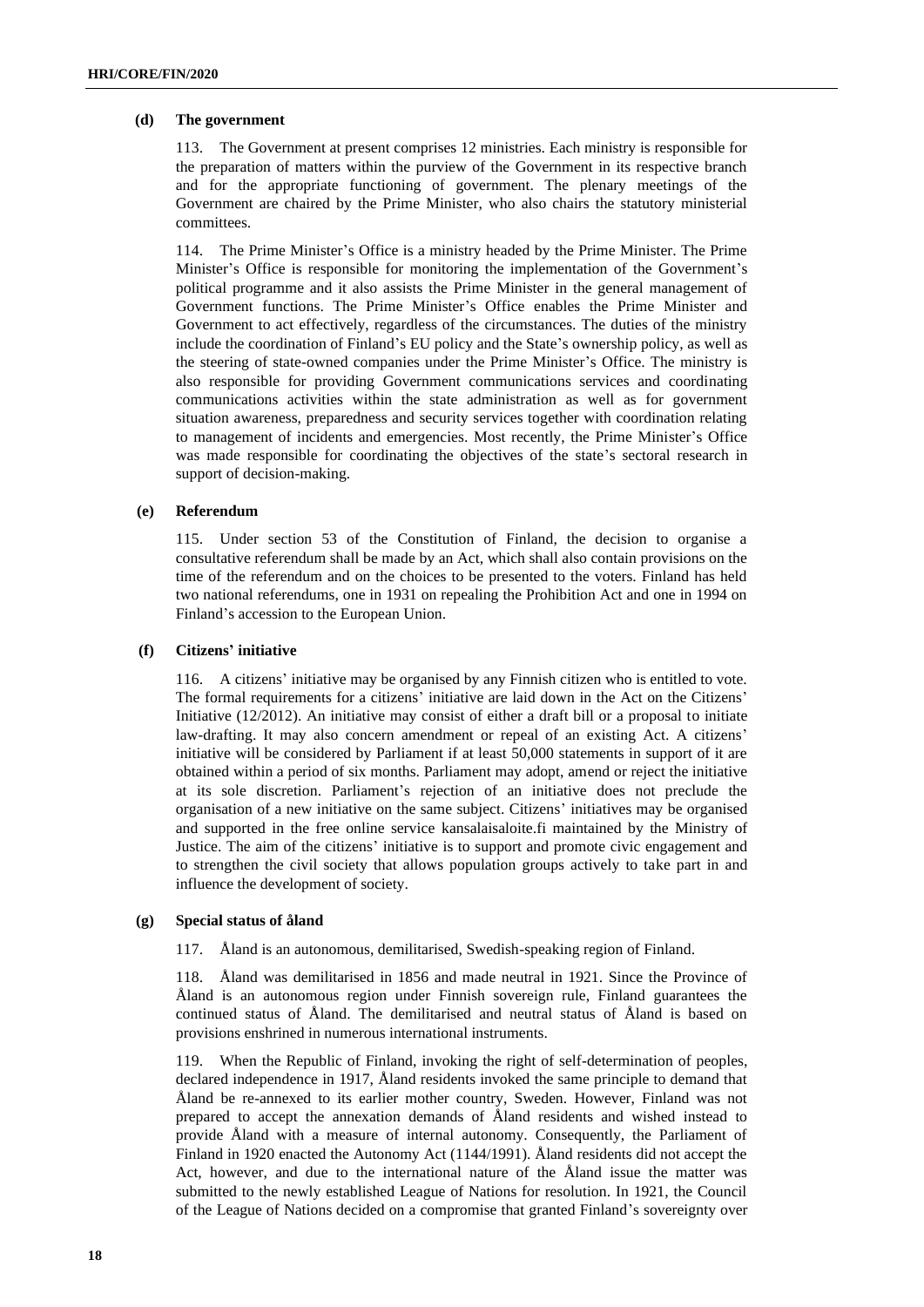Åland. The decision nonetheless required Finland to undertake to guarantee to the population of Åland their Swedish-speaking culture and the Swedish language as well as local customs and broad self-government.

120. The internationally guaranteed autonomy entitles Åland residents to enact legislation on matters internal to the province and to exercise budgetary powers. The legislative body of the Åland Islands is the Åland Parliament, whose 30 members are elected by general election. The Åland Parliament appoints the Åland Government, which is the executive body of the province.

121. The autonomy of the province is governed by the Act on the Autonomy of Åland, which may be amended by the Parliament of Finland only with the consent of the Åland Parliament and in the procedure for the enactment of constitutional legislation. In other words, both parties must agree to any change in the division of powers between the province and the State. The current Act on the Autonomy of Åland is the third to be enacted and it entered into force on 1 January 1993.

122. The Act on the Autonomy of Åland enumerates the sectors in which the Province of Åland has legislative powers. The most important of these are education, culture and the preservation of prehistoric relics, health care and medical care, the integration of migrants, environmental matters, the promotion of business and economic life, internal transportation, municipal administration, police services, postal services, and radio and television. In matters of discrimination, legislative powers are divided between the State and the province.

123. State legislation applies in Åland in the same manner as elsewhere in Finland in those sectors where the province lacks legislative powers. Such sectors include diplomatic services, the right to reside in the country, a fairly wide swathe of civil and criminal law, courts, Customs and State taxation. In order for the interests of Åland to be promoted also in matters where the province lacks legislative power, Åland elects its own Member of Parliament to the Parliament of Finland.

124. Foreign policy falls within the competence of the State and Åland therefore cannot e.g. sign international treaties. However, this does not mean that the province altogether lacks influence in international affairs. When an international treaty signed by the State of Finland contains a provision that is in conflict with the Act on the Autonomy of Åland or concerns a matter within the competence of the province, the provision cannot be enforced in Åland without the approval of the Åland Parliament.

125. Under the Act on the Autonomy of Åland, the official language of the province is Swedish only. The Language Act of Finland (432/2003) does not apply in Åland. However, the Act on the Autonomy of Åland provides for Finnish citizens the right to use Finnish before a court and with other State officials in Åland in matters concerning them.

126. The State of Finland is represented in Åland by a Governor, who is appointed by the President of the Republic after having agreed on the matter with the Speaker of the Åland Parliament. The most important duty of the Governor is to maintain good relations between the province and the State by promoting, through various means, effective dialogue and constructive interaction between the local self-government bodies and the highest representatives of the State.

127. One element in the guarantee of retaining the Swedish language and local customs given to Åland residents by decision of the League of Nations in 1921 is the right of domicile adopted in Åland. The right of domicile is conferred at birth to anyone with at least one parent having the right of domicile. Persons who have relocated to the province and been resident there for at least five years and who have satisfactory Swedish skills may gain the right of domicile by application. This right may only be granted to Finnish citizens. The right of domicile is a requirement to the right to vote and the right to stand as a candidate in elections of the Åland Parliament, the right to own and hold real property in the province, and the right to practice a trade there.

128. Like Finland, Åland has been a Member of the EU since 1995. However, Åland is considered a 'third territory' to which the EU Directive on the harmonisation of all indirect taxation does not apply. Consequently Åland is a part of the EU customs union but not a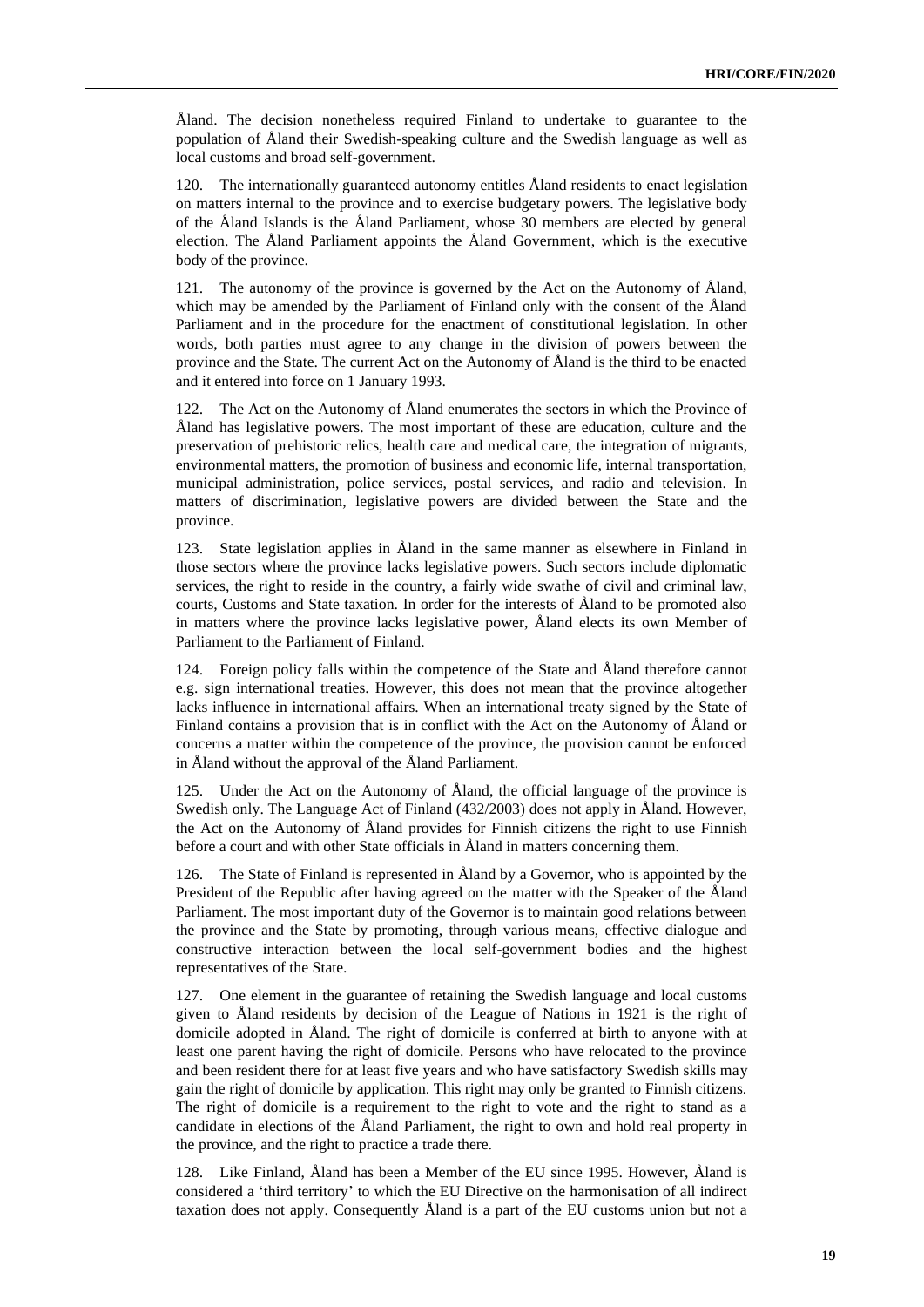part of the EU tax union. This is made possible by a Protocol annexed to the treaty on Finland's accession to the EU, which is a part of the primary law of the EU. According to the Protocol, Åland may, on a non-discriminatory basis, restrict i.a. the right to acquire real property in the province without the right of domicile. It may also restrict the right to establish in the province and the right to practice a trade without the right of domicile. The Protocol furthermore confirms the status of Åland under international law.

129. Åland has been a member of the Nordic Council since 1970.

130. Åland comprises around 6,757 islands having an area of 0.25 hectares or more. Around 60 of these islands are inhabited. The largest is Fasta Åland (the Main Island), which accounts for around 70% of the land area of the entire province. Distances on the Main Island do not exceed 50 km north to south and 45 km east to west (See Annex I, Map of Åland).

131. The province has a total area of 13,324 km2, with water areas making up 11,771 km2 and land areas 1,553 km2.

132. The land area breaks down into 60% forest, 9% cultivated land, 3% grazing land and 27% other.

133. At year-end 2018, Åland had a population of 29,789, of whom 14,919 were women and 14,870 were men. Mariehamn, the only city in the province, had a population of 11,743. The rural population numbered 15,973 and the archipelago population 2,073. The population density per square kilometre was 19.

Table 7. **Population of Åland by age in 2018**

| $Age$ | $0 - 14$ | $15 - 64$ | $65+$ |
|-------|----------|-----------|-------|
| $\%$  | 16.6     | 61.2      | 22.2  |

*Source:* Statistics and Research Åland (ÅSUB).

134. Just under 37% of the population of the province originates outside Åland. Around 19% have relocated to Åland from mainland Finland and around 9% from Sweden. All told, the province is home to persons originating in 105 different countries of birth. The native language of around 87% of the population of the province is Swedish while 5% are native Finnish speakers and around 8% native speakers of another language.

135. In 2017, the average life expectancy in Åland was 83.5 years. For women, the average life expectancy was 85.9 years and for men, 81.2 years.

136. In 2018, 3.5% of Åland residents were unemployed. The overall employment rate in 2017 was 80.2%. The employment rate was 80.9% for women and 79.5% for men.

137. The GDP of Åland at current prices was around EUR 1.3 billion in 2016, coming to around EUR 43,800 per capita. In 2016, shipping accounted for around 20% of Åland's GDP and well over 6% of employment in Åland while all tourism accounted for around 19% of GDP in 2016.

# **(h) Municipal autonomy**

138. Based on the Constitution of Finland, municipalities have strong autonomy arising from the self-government of municipal residents. The autonomy of Finnish municipalities is among the broadest in the world. The Council of Europe's European Charter of Local Self-Government was enforced by Finland back in 1991. The Charter has solid standing in Finland and it is used in support of local government. Finland has a total of 310 municipalities, of which 107 refer to themselves as cities and 203 as municipalities. The general basis of local government as well as the duties and obligations assigned to the municipalities is provided by an Act. Municipal autonomy covers the general sector, the freedom of organisation, the non-interference of central government in municipal decisionmaking, and the principle of adequate financial resources to safeguard the implementation of the statutory duties of the municipalities.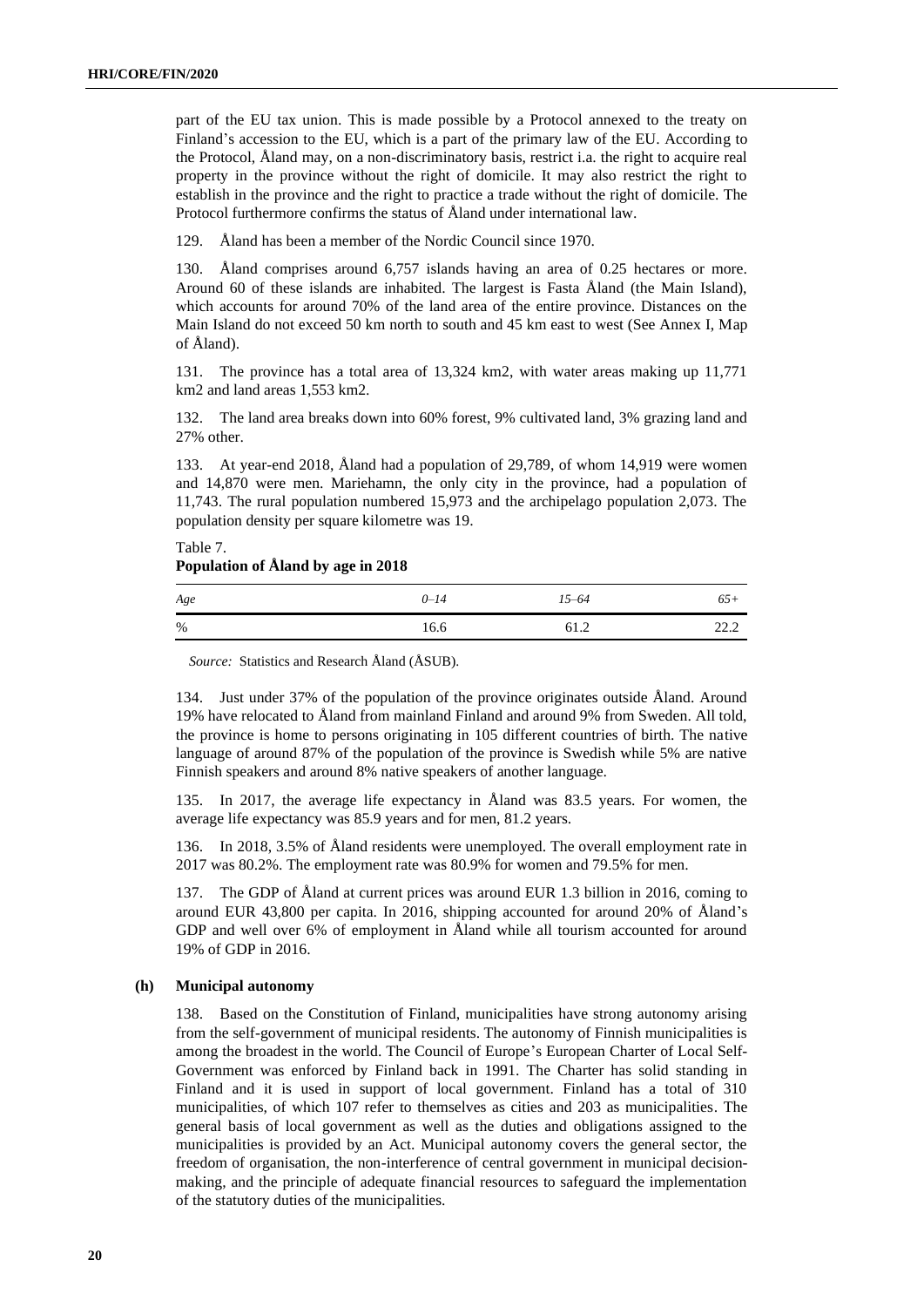139. Decision-making power in municipalities is exercised by the local council, which decides on the long-term objectives of the municipality's activities and finances in the municipal strategy prepared by the council. The members and deputy members of the local council are elected in municipal elections held every four years. Municipal residents and users of municipal services have the right to participate in and exert an influence on the activities of the municipality. The local council is required to provide diverse and effective opportunities for participation. Municipal residents and corporations and foundations based in a municipality have the right to submit initiatives in matters concerning the activities of the municipality. The reform of the Local Government Act in 2015 introduced the older people's councils, disability councils and youth councils as new, mandatory bodies for civic participation.

140. As a rule, a municipality is responsible for organising the social and health care services for its residents. Municipalities are obligated to organise basic education for all of their residents who are of compulsory education age. In addition, municipalities are responsible for extensive educational and cultural services, sports and exercise services, green area and road infrastructure, and fire and rescue services.

141. The Constitution of Finland safeguards the right of municipalities to levy taxes. Tax revenues accrue from income tax, the rate of which municipalities may set at their discretion, as well as corporate tax and real estate tax. In 2018, tax revenues accounted for around 58% of all revenues. Municipalities gain operating income from activities pursued individually and in cooperation with others and through municipal corporations. Municipalities also receive central government transfers to local government, one element of which is an equalisation scheme to support the organisation of services in parts of the country where service demand may be higher than elsewhere due to e.g. demographic structure or morbidity rate. Central government transfers account for an average of 22% of the revenue base of municipalities. In addition to a solid revenue base, municipalities are free to borrow from the financial markets to fund their investments and they shall balance their finances as provided in the Local Government Act (410/2015).

142. In recent years, municipalities have grown in significance with regard to promoting the health and wellbeing of the population and maintaining and enhancing demographic, economic and operational vitality.

# **(i) Sámi homeland**

143. Section 4 of the Act on the Sámi Parliament defines the native region of the Sámi people, the Sámi homeland, which covers the territories of the municipalities of Enontekiö, Inari and Utsjoki as well as the area of the reindeer owners' association of Lapland in Sodankylä. Under section 121, subsection 4 of the Constitution of Finland, the Sámi people are safeguarded linguistic and cultural self-government, as provided by an Act, in their native region.

144. The Skolt Act specifically defines the Skolt region, which is explained in detail in section 2 of the Act. Skolt Sámi have certain rights in the Skolt region relating to the practice of traditional trades and the wider Sámi culture.

# **(j) Boards and councils**

#### **Advisory Board for Ethnic Relations**

145. The Government will appoint the Advisory Board for Ethnic Relations (ETNO) for the seventh four-year term 2020-2024 this spring. The Advisory Board works under the auspices of the Ministry of Justice. It engages in dialogue with migrants, ethnic, cultural and religious minorities, public authorities, political parties and CSOs. Through cooperation and discussion, the aim is to build trust and an open Finland. The Board brings together migration experts from national, regional and local levels ranging from public officials to civil society representatives. It also forms a network of experts on migration, integration and equality which promotes dialogue between different population groups. Besides the national Advisory Board, there are seven regional advisory boards for ethnic relations.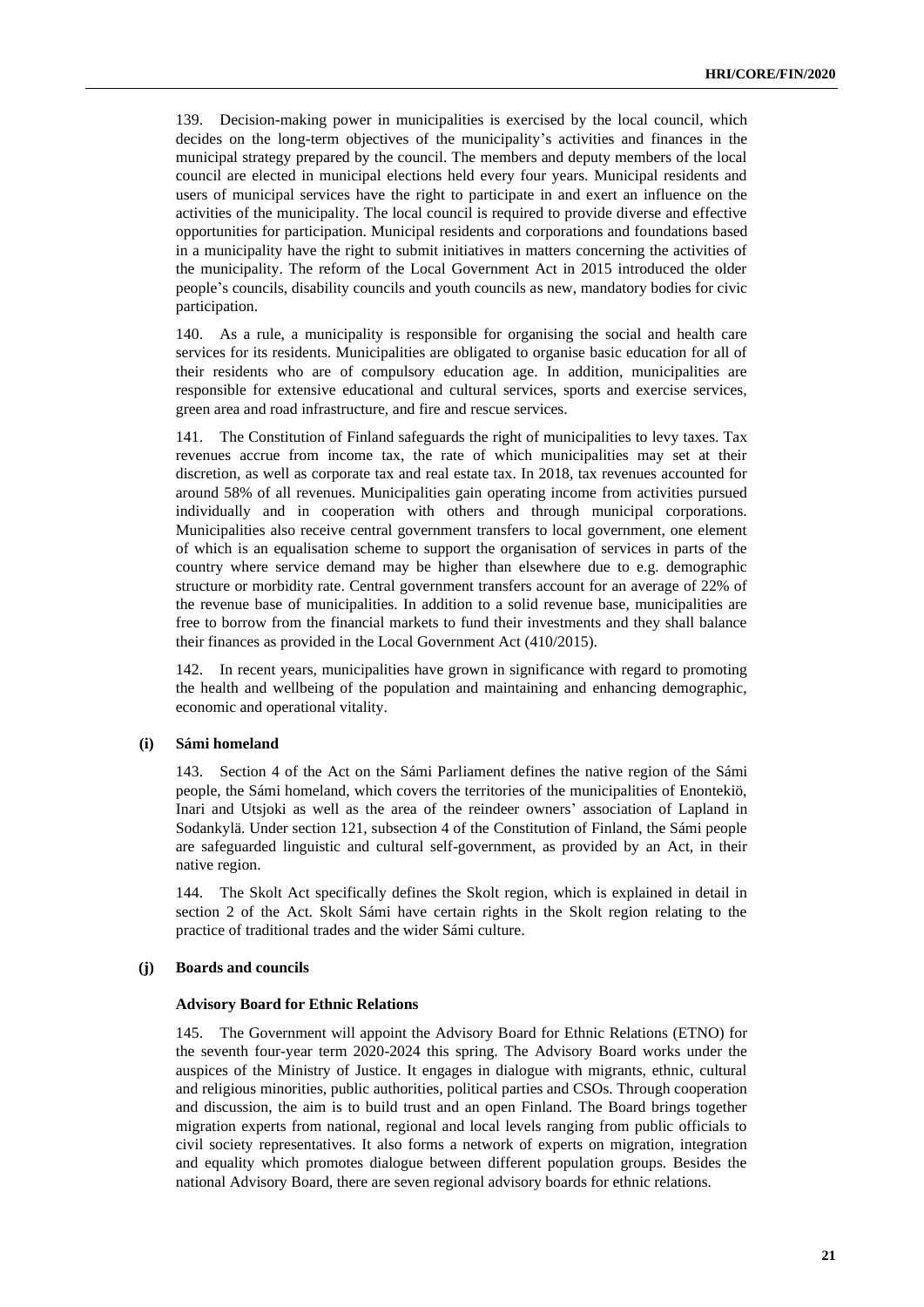# **Advisory Board on Language Affairs**

146. The Government Decree on the Implementation of the Language Act (433/2004) lays down provisions on the Advisory Board on Language Affairs, which is an expert body that operates in conjunction with the Ministry of Justice and represents different sectors of society. The Board is tasked to monitor the implementation and application of the Language Act and related legislation and the development of linguistic conditions. The Advisory Board is appointed by the Government for four years at a time. The current term of the Board runs from 1 April 2016 to 31 March 2020.

147. The Advisory Board has the following duties:

- To organise annual consultations on language affairs to promote dialogue between the Government and linguistic groups;
- To assist the Ministry of Justice in preparing the report of the Government on the application of language legislation to be submitted to Parliament;
- To monitor reforms that affect linguistic conditions and the implementation of linguistic rights.

# **Non-Discrimination and Equality Board**

148. The Non-Discrimination and Equality Board is an autonomous and independent body operating in conjunction with the Office of the Non-Discrimination Ombudsman and providing support to the Ombudsman, who also heads the Board and plans its activities. The Board is appointed by the Government for a term of three years at a time. The first Non-Discrimination and Equality Board commenced its activities on 15 October 2016. The members of the Board include civil society actors and authorities that are central to the prevention of discrimination.

149. The tasks of the Board are to promote non-discrimination and equality in general, to serve as a conduit for dialogue and information-sharing between actors and authorities central to the prevention of discrimination, and to consider issues relating to nondiscrimination and equality. The activities of the Board are intended to enhance the capabilities of the Non-Discrimination Ombudsman through better information-sharing and consideration of topical issues relating to non-discrimination and equality. The Board also provides an avenue for civil society actors that are central to the prevention of discrimination to bring to light their observations and findings. The Board's remit encompasses discrimination on the basis of any and all of the grounds for discrimination mentioned in the Non-Discrimination Act (1325/2014). Discrimination on the basis of sex and gender identity falls within purview of the Council for Gender Equality.

# **Council for Gender Equality**

150. The Council for Gender Equality is a parliamentary committee appointed by the Government for the term of Parliament. The Council serves in central government in an advisory capacity. The members of the Council are nominated by the political parties represented in Parliament while advisory members to the Council are nominated by CSOs. Operating in conjunction with the Ministry of Social Affairs and Health, the Council is staffed with a Secretary General, Planning Officer and departmental secretary.

151. The Council drafts initiatives and proposals and provides statements to develop legislation and other measures that affect gender equality. The Council also collaborates with the authorities, CSOs and other bodies, promotes research on gender equality and the utilisation of relevant findings, and monitors developments in gender equality matters in the international arena.

# **National Advisory Board on Romani Affairs**

152. The National Advisory Board on Romani Affairs operates in conjunction with the Ministry of Social Affairs and Health. Established in 1956, the Board is appointed by the Government for a term of three years at a time. The Board consists of a chairperson, a vicechairperson and a maximum of 16 other members. Under section 3, subsection 3 of the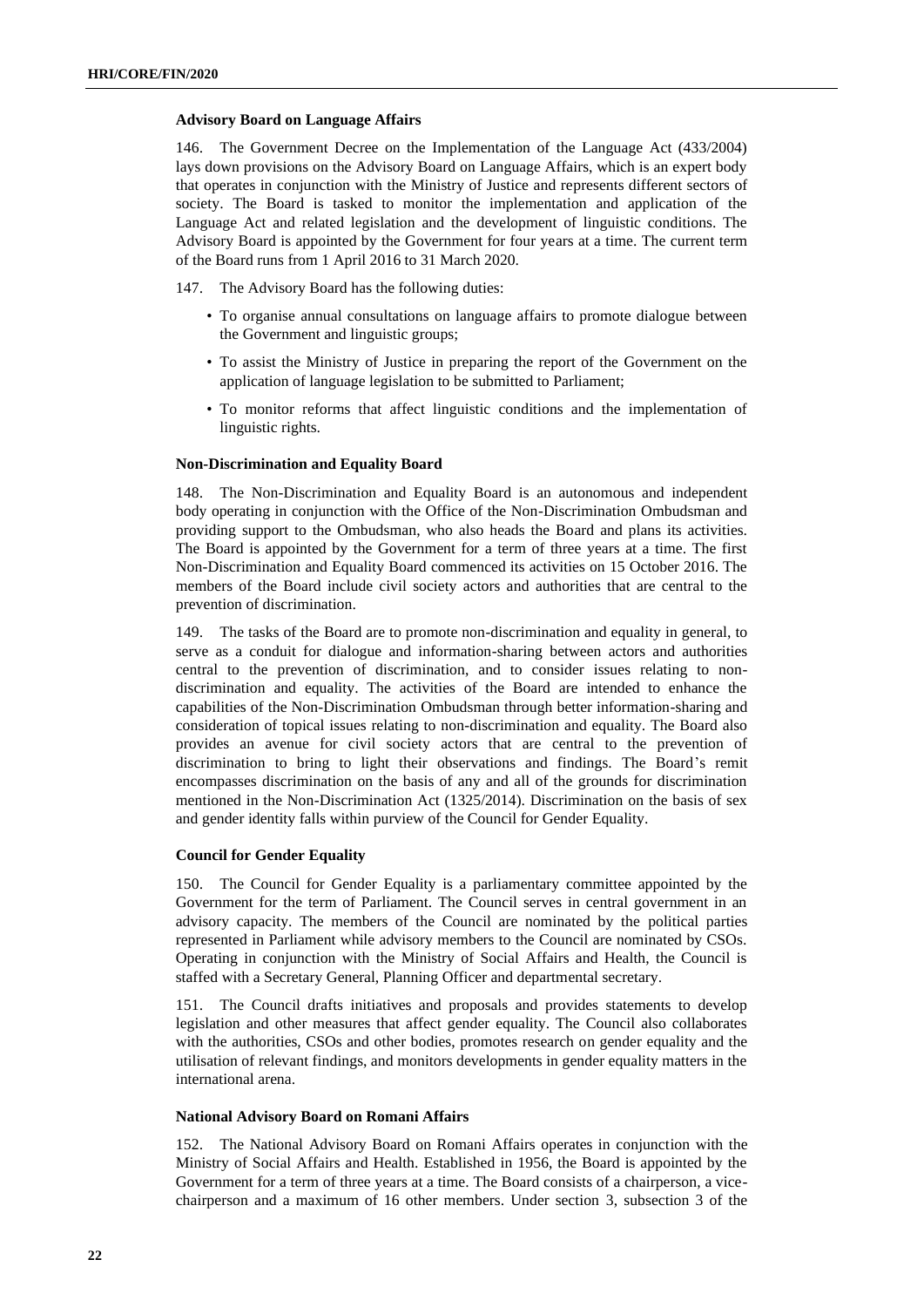Decree on the National Advisory Board on Romani Affairs and the Regional Advisory Boards on Romani Affairs, either the chairperson or the vice-chairperson of the Board shall represent the Roma population. Half of the members of the Board also represent the Roma population and they are nominated by the nation's most important Roma organisations and the Regional Advisory Boards on Romani Affairs. The other Board members represent at least the Ministry of Social Affairs and Health, Ministry of Education and Culture, Ministry of the Interior, Ministry of Economic Affairs and Employment, Ministry for Foreign Affairs and Ministry of the Environment. A member may also be nominated by the Association of Finnish Local and Regional Authorities and by the Finnish National Agency for Education. The Board monitors the development of the social participation and living conditions of the Roma in order to promote equality and provides statements to the authorities on Roma affairs.

153. The National Advisory Board on Romani Affairs has the following duties:

- To improve the social and economic position and promote the culture and employment of the Roma population by taking initiative and making proposals;
- To work to eliminate discrimination;
- To promote the Romani language and culture;
- To support the activities of the Regional Advisory Boards on Romani Affairs;
- To take part in Nordic and other international cooperation in order to promote the rights of the Roma and to improve their circumstances.

#### **Advisory Board on Civil Society Policy**

154. On 9 February 2017, the Government appointed a new Advisory Board on Civil Society Policy for 2017–2021. The Advisory Board is tasked to foster cooperation and interaction between civil society and public authorities. This is the Advisory Board's third term of operation.

155. The Board consists of a chair, vice-chair and no more than 19 members. Each member, apart from the chair and the vice-chair, has a personal deputy. The Board comprises representatives of civil society, research, the ministries and municipalities. The ministries represented on the Board are the Ministry for Foreign Affairs, the Ministry of Justice, the Ministry of Education and Culture, the Ministry of the Interior, the Ministry of Social Affairs and Health, the Ministry of Economic Affairs and Employment, the Ministry of Finance and the Ministry of the Environment. Civil society is represented on the Board by the nation's key sports and exercise organisations, child and youth organisations, educational and cultural organisations, health and social welfare organisations, environmental and community organisations, human rights and equality organisations, minority and immigrant organisations and organisations of entrepreneurs, each of which nominate one member. The Board further includes a representative of civic engagement activities, research into civil society, and the Finnish Association of Local and Regional Authorities.

156. The Advisory Board on Civil Society Policy has the following tasks:

- To promote collaboration and interaction between civil society and the authorities;
- To monitor changes in the operating environment of civil society as well as international and European Union developments relating to this;
- To prepare initiatives and proposals as well as to give statements for the development of areas with significance to civil society policy;
- To assess the CSO strategies and civic consultation procedures of the ministries;
- To assess the consistency and predictability of decisions by public authority concerning CSOs and to prepare initiatives for their enhancement;
- To initiate studies, research and development projects, to promote research activities and utilisation of studies on the civil society and to disseminate information on their results.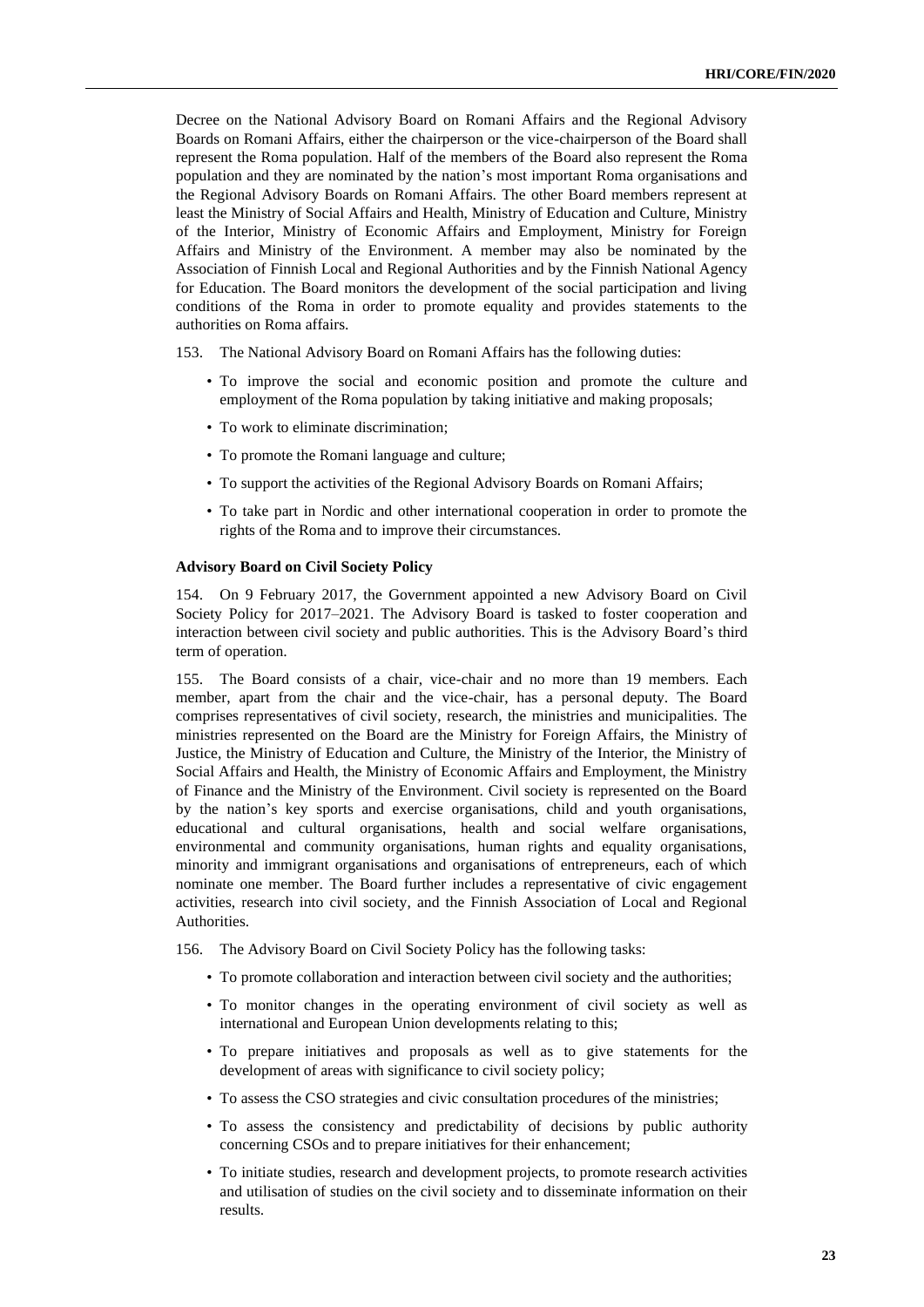# **Advisory Board for the Rights of Persons with Disabilities**

157. The duties of the Advisory Board for the Rights of Persons with Disabilities are laid down by Decree (Government Decree 908/2016 on the Advisory Board for the Rights of Persons with Disabilities), under which the tasks of the Board are to promote and coordinate national implementation of the UN Convention on the Rights of Persons with Disabilities and to take into account the rights of persons with disabilities in all aspects of government, to draw up an action programme for its term of office, defining the national objectives for the implementation of the Convention, the measures promoting the implementation and the follow-up measures, and to designate, from among the Board members, a representative of persons with disabilities to participate in the activities of the focal point referred to in Article 33 of the Convention. The Board is the national coordinating mechanism provided in Article 33(1) of the UN Convention on the Rights of Persons with Disabilities.

158. The Advisory Board consists of ministries, persons with disabilities and all their relatives, labor market organizations, municipalities and provinces as well representatives of the research. The Advisory Board consists of the Chair, the Vice-Chair and 16 members. The Advisory Board has a general secretary and a coordinator. The Government sets the Advisory Board for one year at a time.

# **Committee for Combating Violence against Women and Domestic Violence**

159. As regards a coordinating body referred to in the Council of Europe Convention on preventing and combating violence against women and domestic violence (Istanbul Convention), please see paragraph 220 on the Committee for Combating Violence against Women and Domestic Violence (NAPE).

# **(k) Civil Society Organisations**

160. The freedom of association is safeguarded under the Constitution of Finland. The provisions on the exercise of the freedom of association are laid down in the Associations Act (503/1989). An association may be founded for the common realisation of a non-profit purpose. The purpose may not be contrary to law or proper behaviour. Nor may the purpose of non-profit associations be to attain profit or other direct financial benefit, and their activities may not be primarily financial. Non-profit associations within the meaning of the Associations Act include political parties, labour market organisations, athletics clubs and recreation clubs, and social, health and charitable organisations.

The Register of Associations maintained by the Finnish Patent and Registration Office contains around 106,000 associations. Associations may register but also operate without registration. When an association is entered in the Register of Associations, it becomes an independent legal person and gains legal capacity. While registration is not mandatory, it may be a requirement for e.g. obtaining public funding. Sectors in which associations are prevalent in Finland include sports and exercise, social welfare and health, and education and culture.

162. A registered association may be founded by at least three natural persons aged 15 or older and/or corporations with legal capacity. A registered association shall have a charter which contains the rules of the association. The signatories of the charter shall be voting members of the association.

163. Associations founded for military purposes are prohibited under the Associations Act. Any association relating to the use of firearms is moreover subject to permission.

164. Freedom of association in Finland also applies to foreign natural and legal persons. Foreigners may found and join associations in Finland and serve as executive committee members and persons authorised to sign for the association.

165. The chairperson of an association shall be habitually resident in Finland unless derogation from this requirement has been approved by the Finnish Patent and Registration Office. In addition, an association whose primary purpose is to exercise influence over State affairs may have as members only Finnish citizens, foreigners resident in Finland and associations whose members or whose direct or indirect member association members are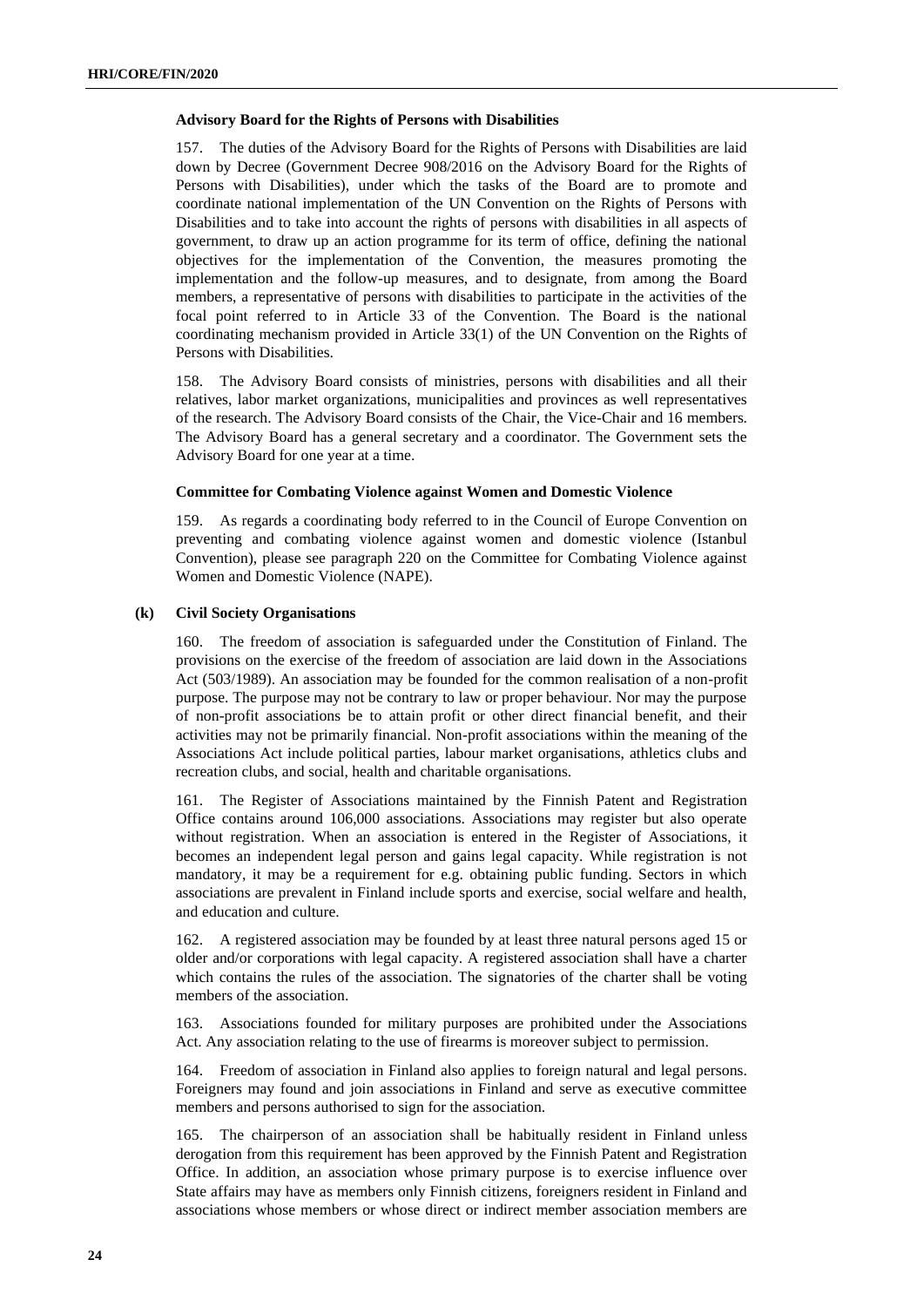Finnish citizens or foreigners resident in Finland. The executive committee of the association shall keep a list of members of the association in which the name and domicile of each member is recorded.

166. By an action brought by a prosecutor, the National Police Board of Finland or a member of the association, an association may be declared terminated if the association acts substantially against law or good practice or the purpose defined for it in its rules. The registration authority may order an association to be deregistered if at least twenty years have passed since the filing of the latest notice to the Register of Associations, and there is otherwise no reason to assume that the association's activities will continue.

167. A non-profit association may be granted the status of public-benefit corporation when it operates entirely and solely for the public good in the material, spiritual, educational or social sense, its activities are not directed to an exclusive group of people only, and those involved do not derive financial benefit from their involvement. The business activities pursued by an association with public benefit status are exempted from income tax in respect of the elements mentioned in section 23 of the Income Tax Act (1535/1992). In addition, a public-benefit corporation engaging in extensive, established and permanent activities that are of benefit to society when assessed as a whole may be eligible for tax exemptions and tax relief in the manner provided in the Act on Tax Relief for Certain Non-Profit Corporations (680/1976). A non-profit association may also qualify as a public-benefit corporation.

# **(l) Openness of government activities**

168. The Act on the Openness of Government Activities (621/1999) governs the publicity and secrecy of official documents and sets of data as well as the disclosure of documents and the related procedures. Under the Act, everyone has the right of access to an official document in the public domain. Official documents shall be in the public domain, unless specifically provided otherwise. The Act requires openness in the preparation of matters and imposes on the authorities the duty to promote the openness of their activities. The Act also contains provisions on the duty of the authorities to promote access. The key provisions on secrecy are furthermore enshrined in the Act. Certain specific Act also contain provisions on secrecy. The Act on the Openness of Government Activities moreover governs the duty of the authorities to practice good information management, including data security requirements. As from the start of 2020, the information management and information security of the authorities are governed by the new Act on Information Management in Public Administration (906/2019).

169. Finland has ratified the Council of Europe Convention on Access to Official Documents (CETS No. 205).

# **(m) Democracy services**

170. The Ministry of Justice maintains a number of online democracy services that allow citizens and stakeholders to participate in the preparation of matters and to contribute to decision-making. The services allow the authorities and decision-makers to learn the views of citizens and stakeholders about matters under preparation. The democracy services are made available on the umbrella website demokratia.fi, which also contains a considerable volume of background information and knowledge sources on civic participation and democracy.

171. Otakantaa.fi is an online service designed to enhance the effectiveness of dialogue and engagement between the general public, CSOs and the authorities. The service facilitates civic engagement and access to information while also increasing the transparency of decision-shaping and decision-making and enhancing the quality of the decisions. The other democracy services available on the umbrella website are [kansalaisaloite.fi,](http://www.kansalaisaloite.fi/) [kuntalaisaloite.fi,](http://www.kuntalaisaloite.fi/) [lausuntopalvelu.fi,](http://www.lausuntopalvelu.fi/) [nuortenideat.fi](http://www.nuortenideat.fi/) and [demokratia.fi.](http://www.demokratia.fi/)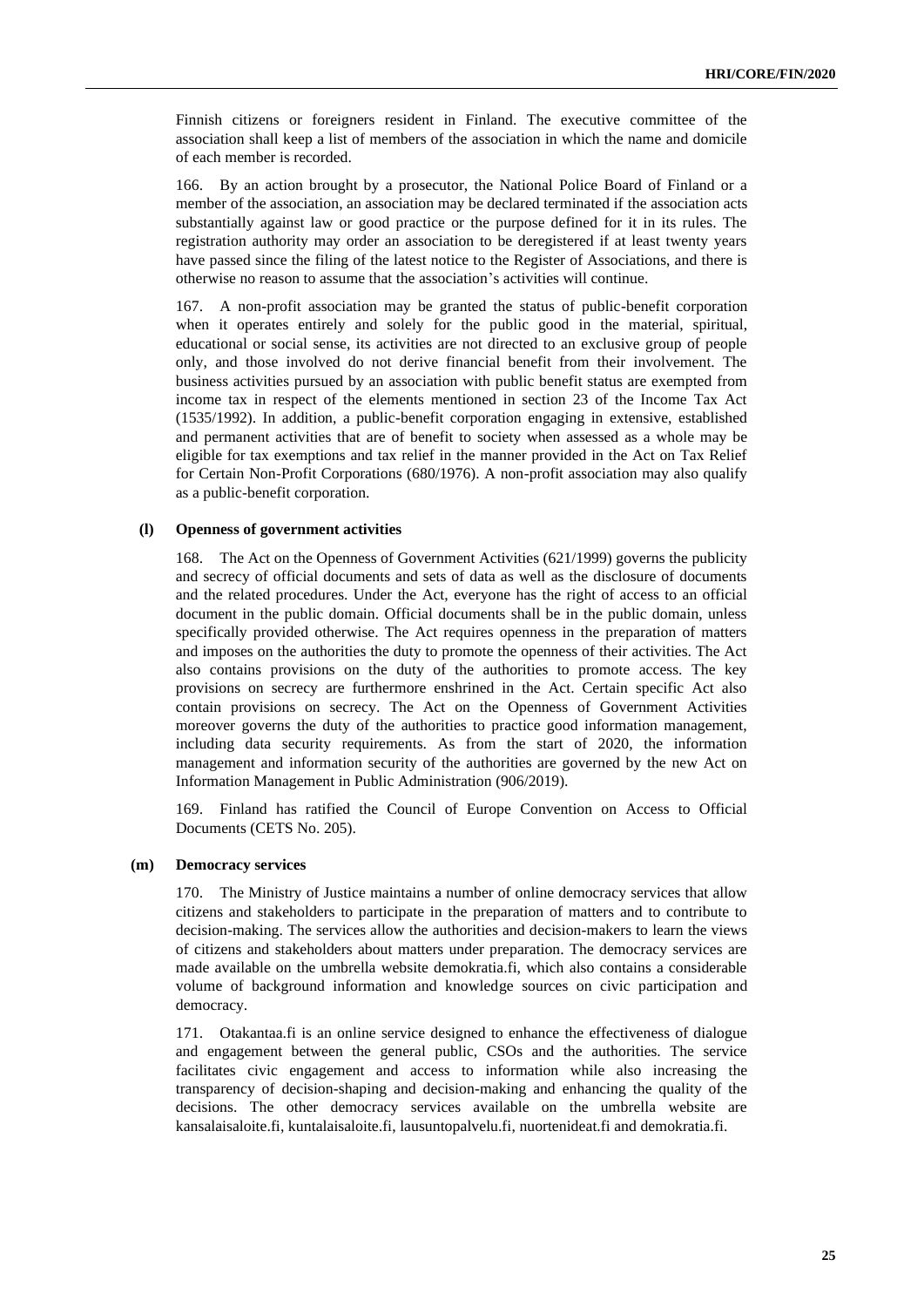# **(n) Media**

# **Freedom of expression in the media**

172. Under the Constitution of Finland, everyone has the right to express, disseminate and receive information, opinions and other communications without prior prevention by anyone. This fundamental principle has been consistently elaborated upon through legislation, for example the Act on the Exercise of Freedom of Expression in Mass Media (460/2003) as well as policy recommendations and guidelines.

173. Finland is one of the premier nations in the world in terms of freedom of expression. In the World Press Freedom ranking by Reporters without Borders, Finland ranks second. The reasons underlying this include access to official documents, a high standard of source protection, and the aim of providing fast internet access to all citizens. Finland has no advance censorship and instead legislation safeguards the right of everyone to receive messages without prior prevention from anyone. The exercise of the freedom of expression may be challenged in retrospect, however, when a message made public proves to be against the law.

174. The Council for Mass Media (CMM) is a self-regulating committee established by publishers and journalists in the field of mass communication for the purpose of interpreting good professional practice and defending the freedom of speech and publication. The Council also addresses the methods by which journalists acquire their information. The Council does not exercise legal jurisdiction or public authority. Its decisions are, however, closely followed and observed. Any person who considers that there has been a breach of good professional practice by the press, radio or television may bring this to the attention of the Council. The Council can also process a complaint concerning online material if the material is considered to have been published in an online media. The majority of the Finnish media have signed the Council's Basic Agreement, whereby the Council can directly handle any complaints that concern them. Under certain circumstances involving important principles, the Council can also independently initiate an investigation.

# **Yle, the Finnish Broadcasting Company**

175. The activities of Yle, the Finnish Broadcasting Company, are governed by the Act on the Finnish Broadcasting Company (1380/1993), which lays down the guidelines and special duties of Yle in public service programme activities. Public service programme activities shall i.a. treat in their broadcasting Finnish-speaking and Swedish-speaking citizens on equal grounds and produce services in the Sámi, Romani, and sign language and, where applicable, also in the languages of other language groups in the country, support tolerance, equal treatment, equality, and cultural diversity and provide programming for minority and special groups, and promote cultural interaction and maintain production intended for international distribution. Yle is financed through the Yle tax paid by individuals and corporations. In 2019, its funding came to EUR 519,134,000.

176. Service provision in Swedish is allocated to the entity Svenska Yle. Yle Sápmi is the only Finnish producer of news and current content, programming for children and young people and devotional programming for the Sámi in all three Sámi languages: Northern, Skolt and Inari Sámi. Yle also broadcasts news in sign language, Romani, Russian and English.

# **Newspaper subsidies**

177. The Government Decree on granting subsidies to newspapers (389/2008) lays down provisions on subsidies intended to promote the publishing of newspapers and online magazines in Swedish, Sámi, Karelian and Romani as well as in sign language. Financial assistance may also be granted for the production of news services in the Swedish language and for the production and publication of Sámi-language content in connection with a newspaper or magazine published in Finnish or Swedish. The Decree thus aims to promote the freedom of expression as well as the diversity and pluralism of communication. In 2019, subsidies to newspapers amounted to EUR 500,000.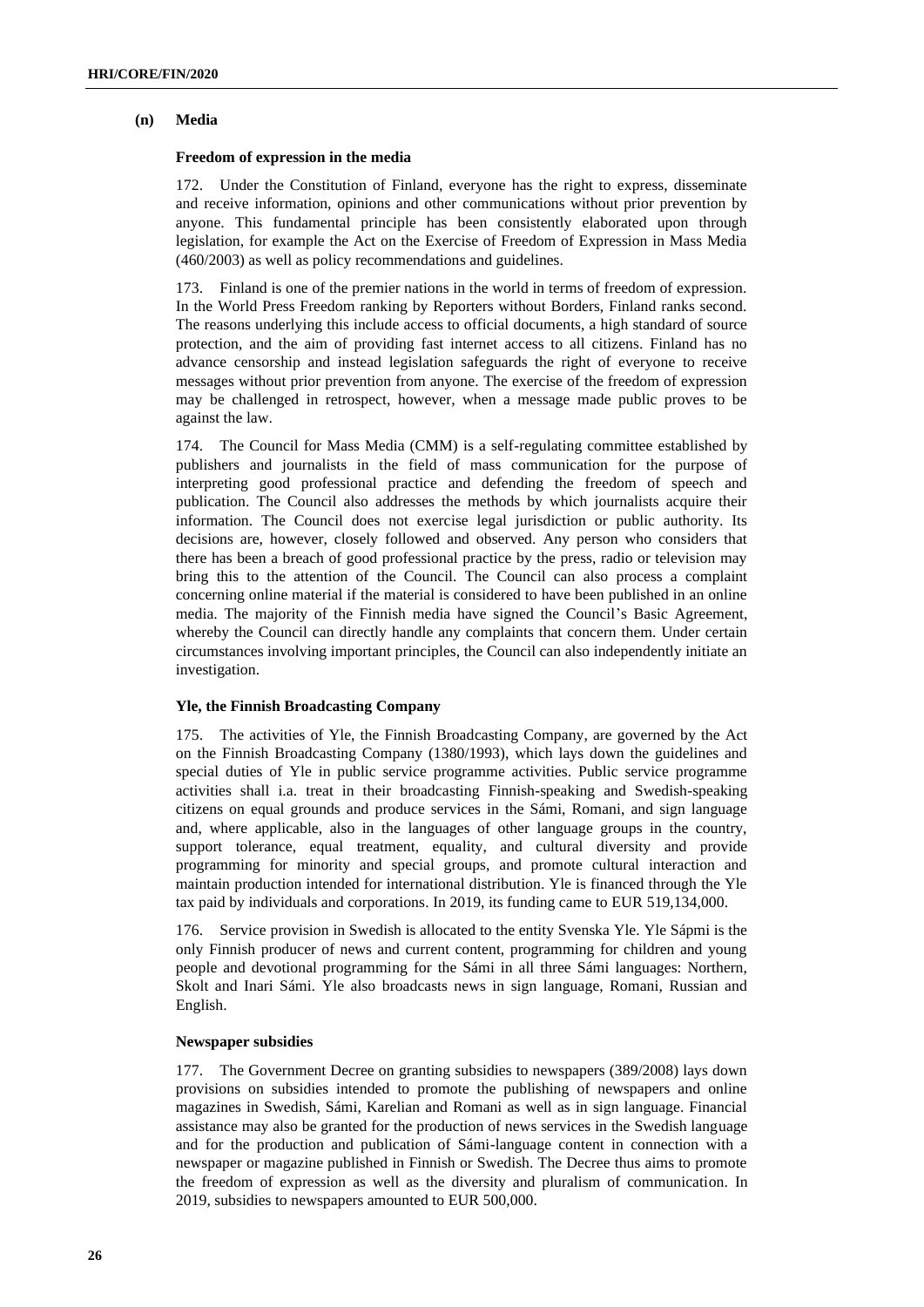# **(o) Courts**

Table 8.

178. Under section 3, subsection 3 of the Constitution of Finland, the judicial powers are exercised by independent courts of law, with the Supreme Court and the Supreme Administrative Court as the highest instances. Provisional courts shall not be established. The Finnish court system is divided into two independent lines of courts: general courts and administrative courts. The two lines are supplemented by certain specialised courts.

#### **District Courts, Courts of Appeal and the Supreme Court**

179. The Finnish District Courts deal with criminal cases, civil cases and petitionary matters. There are 20 District Courts in Finland. A District Court is headed by a chief judge and the other judges have the title of district judge. In certain cases, the District Court may also have lay judges. Cases are considered and resolved either in a court session, to which the parties are summoned, or in the written procedure, in which the decision is based solely on documents. In simple cases, decisions can be made by a trainee district judge and by trained office staff.

180. Such civil and petitionary matters that could also be heard by a court may be subject to mediation. The dispute may concern for example an agreement, an inheritance matter or a claim for damages. Also disputes related to child custody, right of access and child maintenance may be settled by mediation.

181. Other alternative dispute resolution methods are also available in many types of cases. For example, the Consumer Advisory Services and the Consumer Disputes Board deal with disputes related to consumer protection, and there is a separate mediation procedure for criminal matters.

| Year/Case | Cases received | Cases resolved | Cases pending |
|-----------|----------------|----------------|---------------|
| 2006      | 814 213        | 805 982        | 89 882        |
| 2007      | 687442         | 687 249        | 88 887        |
| 2008      | 707847         | 693 111        | 101 941       |
| 2009      | 750 151        | 731 658        | 118765        |
| 2010      | 444 516        | 443 874        | 106 436       |
| 2011      | 483 836        | 476 913        | 111 871       |
| 2012      | 581891         | 550 963        | 141719        |
| 2013      | 570831         | 570 725        | 139 764       |
| 2014      | 490 526        | 499 575        | 128 838       |
| 2015      | 492 393        | 484 813        | 133 784       |
| 2016      | 488 033        | 485 730        | 133 884       |
| 2017      | 545 986        | 521942         | 156 013       |
| 2018      | 559 278        | 582 924        | 131 158       |

# **Cases heard by District Courts, 2006–2018**

*Source*: Ministry of Justice, publication Tuomioistuinten työtilastoja vuodelta 2018, Toiminta ja hallinto 2019:8 [Court statistics for 2018, Operations and Administration; report available in Finnish only].

182. A party dissatisfied with the judgment and final decision of a District Court or another ruling issued by the District Court in the context of a case may seek amendment by filing an appeal with a Court of Appeal.

183. There are five courts of appeal in Finland: Eastern Finland (in Kuopio), Helsinki, Rovaniemi, Turku and Vaasa. Most of the cases dealt with by the courts of appeal are appeals against decisions of the District Courts. In addition, courts of appeal decide, as the court of first instance, cases concerning treason and high treason and certain offences in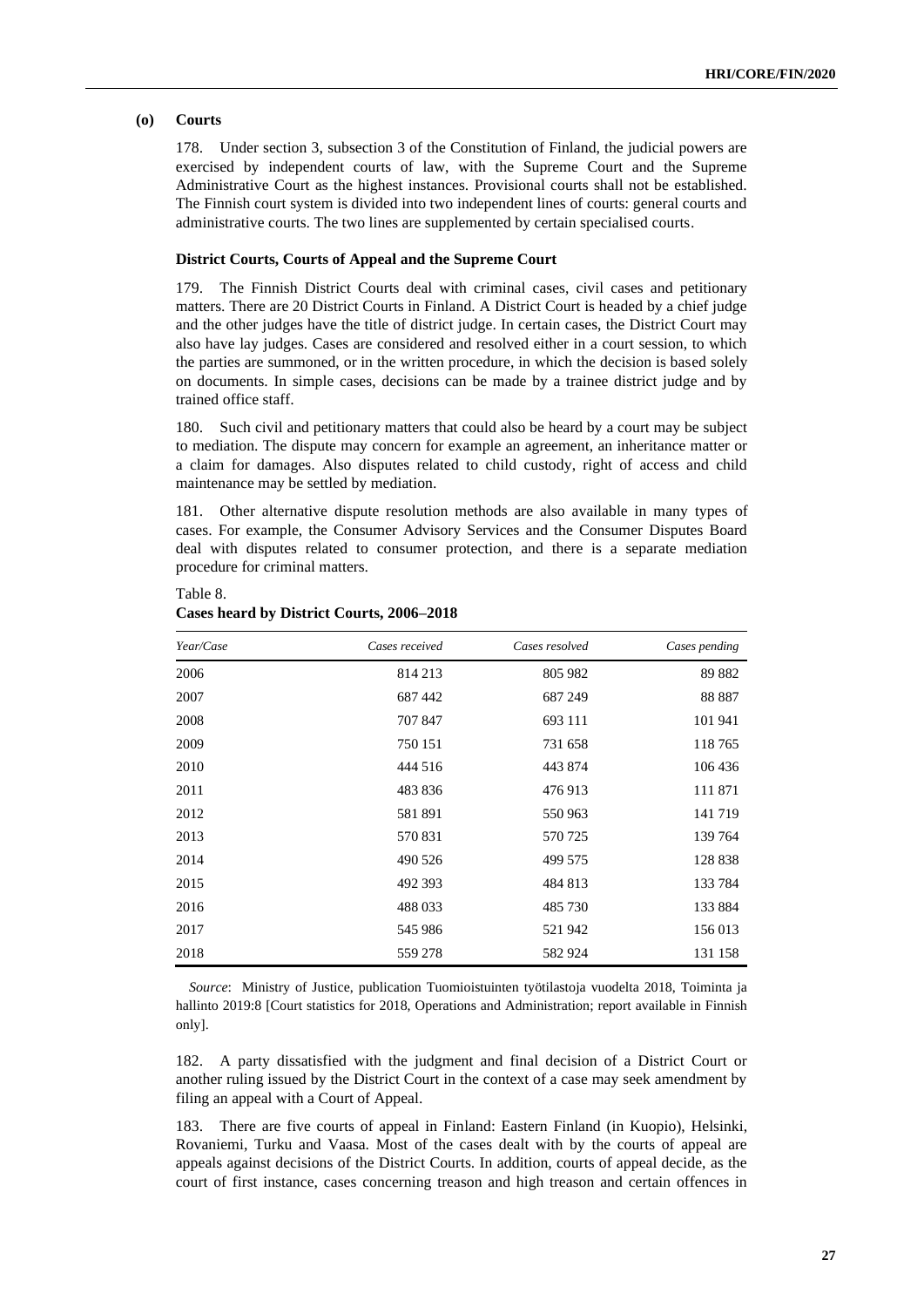public office. The courts of appeal are also responsible for supervising, on a general level, the operations of the District Courts in their judicial district.

184. In 2011, Finland introduced the system of leave for continued consideration to replace the earlier appeal screening system. The requirements for obtaining leave for continued consideration are laid down in law. The purpose of the system was to enhance the speed and economic viability of court proceedings. As the table below indicates, only a portion of cases proceed from a District Court to a Court of Appeal:

| Year/Case | Cases received | Cases resolved | Cases pending |
|-----------|----------------|----------------|---------------|
| 2012      | 9 7 7 7        | 10 228         | 4538          |
| 2013      | 9689           | 9675           | 4 5 5 2       |
| 2014      | 10 176         | 9 9 4 2        | 4 7 9 2       |
| 2015      | 9 8 1 0        | 9855           | 4 7 4 7       |
| 2016      | 8 5 9 3        | 9 5 5 2        | 3787          |
| 2017      | 8 2 6 3        | 8 2 6 9        | 3 7 8 0       |
| 2018      | 8 3 1 6        | 8 1 7 7        | 3922          |

# Table 9. **Cases heard by Courts of Appeal, 2012–2018**

*Source:* Ministry of Justice, publication Tuomioistuinten työtilastoja vuodelta 2018, Toiminta ja hallinto 2019:8 [Court statistics for 2018, Operations and Administration; report available in Finnish only].

185. The Supreme Court is the supreme judiciary body for civil and criminal cases and the Court oversees the application of law in its sector. The most important function of the Supreme Court is to establish judicial precedents in cases where the law does not provide a clear solution. Precedents serve as legal guidance for similar future litigation and seek to ensure consistency in the interpretation of the law by the lower courts across the country.

186. Decisions of courts of appeal and land courts, as well as certain decisions of the Insurance Court and Market Court may be appealed against to the Supreme Court, provided that the Supreme Court grants leave to appeal.

187. In cases of a precedent nature, an appeal with the Supreme Court may be filed already on the decision of the District Court. Even in such a case, the Supreme Court must first grant leave to appeal. Decisions issued by a Court of Appeal as the court of first instance may usually be appealed to the Supreme Court without requesting leave to appeal.

188. The Supreme Court also decides cases concerning extraordinary appeal. The Supreme Court may annul final decisions of courts on the grounds provided in chapter 31 of the Code of Judicial Procedure. In some cases, the Court may restore the right of appeal after the expiration of a specified period of time.

189. The Supreme Court gives advice to the President of the Republic in cases concerning the President's right to grant a pardon, and to the Ministry of Justice in cases concerning extradition. The President of the Republic may consult the Court in respect of bills passed by Parliament and provincial acts adopted by the Åland Parliament before ratifying them. The Supreme Court may also approach the Government on its own initiative to propose enactment of a new Act or amendment of an existing Act. The Supreme Court may furthermore issue legal opinions on draft bills.

190. The main provisions on the duties of the Supreme Court are laid down in the Constitution of Finland, the Act on the Supreme Court (665/2005) and the Code of Judicial Procedure (4/1734).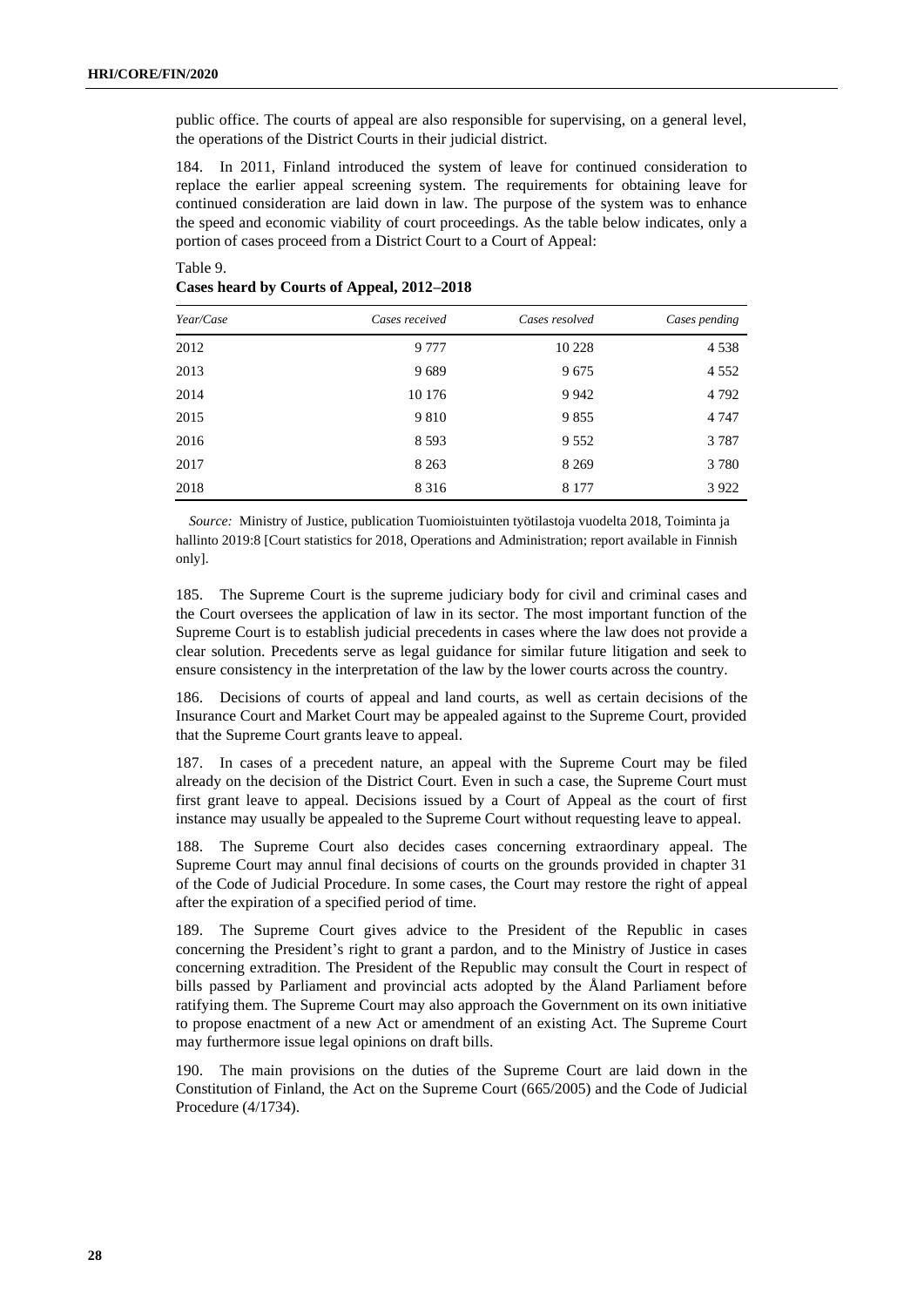|      |          |          |         |       | Leaves to appeal granted |                         |    |                        |                  |
|------|----------|----------|---------|-------|--------------------------|-------------------------|----|------------------------|------------------|
| Year | Received | Resolved | Pending | Civil |                          | Land Insurance Criminal |    | Published<br>decisions | Oral<br>hearings |
| 2007 | 2923     | 2848     | 1 0 7 5 | 74    | 6                        | 11                      | 66 | 106                    | 8                |
| 2008 | 2922     | 2876     | 1 1 2 5 | 65    | 7                        | 9                       | 69 | 119                    | 3                |
| 2009 | 2 7 2 1  | 2629     | 1 2 2 0 | 80    | 5                        | 6                       | 55 | 94                     | 6                |
| 2010 | 2 7 0 9  | 2499     | 1431    | 63    | 4                        | 24                      | 71 | 96                     | 13               |
| 2011 | 2 7 0 9  | 2854     | 1 2 8 9 | 77    | 6                        | 8                       | 57 | 111                    | 10               |
| 2012 | 2 6 6 4  | 2640     | 1 3 1 8 | 48    | 6                        | 14                      | 73 | 109                    | 12               |
| 2013 | 2 5 5 3  | 2582     | 1 2 8 9 | 46    | 6                        | 9                       | 73 | 102                    | 13               |
| 2014 | 2 6 1 1  | 2617     | 1 271   | 56    | $\overline{c}$           | 4                       | 60 | 104                    | 16               |
| 2015 | 2456     | 2 3 7 8  | 1 3 6 4 | 54    | 3                        | 4                       | 40 | 105                    | 7                |
| 2016 | 2449     | 2 5 6 3  | 1 2 4 8 | 75    | 1                        | 3                       | 60 | 100                    | 14               |
| 2017 | 2 3 0 3  | 2428     | 1 1 2 4 | 47    | 9                        | 4                       | 77 | 98                     | 10               |
| 2018 | 2 0 5 5  | 2 3 9 5  | 788     | 50    | 2                        | 5                       | 59 | 92                     | 12               |

Table 10. **Cases received, resolved and pending before the Supreme Court as well as leaves to appeal granted and published decisions and oral hearings in 2007–2018**

*Source*: Supreme Court, Statistics 2009–2018 (Published on 30 April 2019).

#### **Administrative courts and Supreme Administrative Court**

191. There are six regional administrative courts in Finland: the Administrative Courts of Helsinki, Hämeenlinna, Eastern Finland, Northern Finland, Turku and Vaasa. In addition, the autonomous Åland Islands have a separate administrative court called the Administrative Court of Åland.

192. On appeal, the administrative court reviews the legality of the decision of the authority appealed against. If the appellant is dissatisfied with the decision of the administrative court, it is in most cases possible to appeal further to the Supreme Administrative Court, or at least apply to the Supreme Administrative Court for leave to appeal. Some 20,000 appeals are lodged with the administrative courts annually; their personnel total some 440.

193. Almost 90% of all appeals and applications for leave to appeal received by the Supreme Administrative Court concern decisions issued by a regional administrative court. The Supreme Administrative Court is also the appellate court for decisions of the Market Court in competition and public procurement cases and in cases involving the registration of a patent or trademark. Any appeals against decisions of the plenary session of the Government and e.g. decisions of the Central Tax Board are to be filed directly with the Supreme Administrative Court, whereas appeal against decisions issued by ministries must nowadays, subject to a few exceptions, be filed with the regional administrative court as the court of first instance.

194. Each year, the Supreme Administrative Court receives around 6,000 cases. The cases before the Court are divided into nine main categories broken down into a further 35 case categories comprising more than 280 case codes in total. In most cases, an appeal may only be lodged when the Supreme Administrative Court grants leave to appeal. The jurisdiction of the Supreme Administrative Court covers an exceptionally broad range of cases even in the international comparison.

# **Specialised courts**

195. The specialised courts in Finland are the Market Court, Labour Court, Insurance Court and High Court of Impeachment. The Market Court hears market law and competition law cases, the Labour Court hears legal disputes arising out of collective agreements or collective civil servants' agreements and the Insurance Court hears certain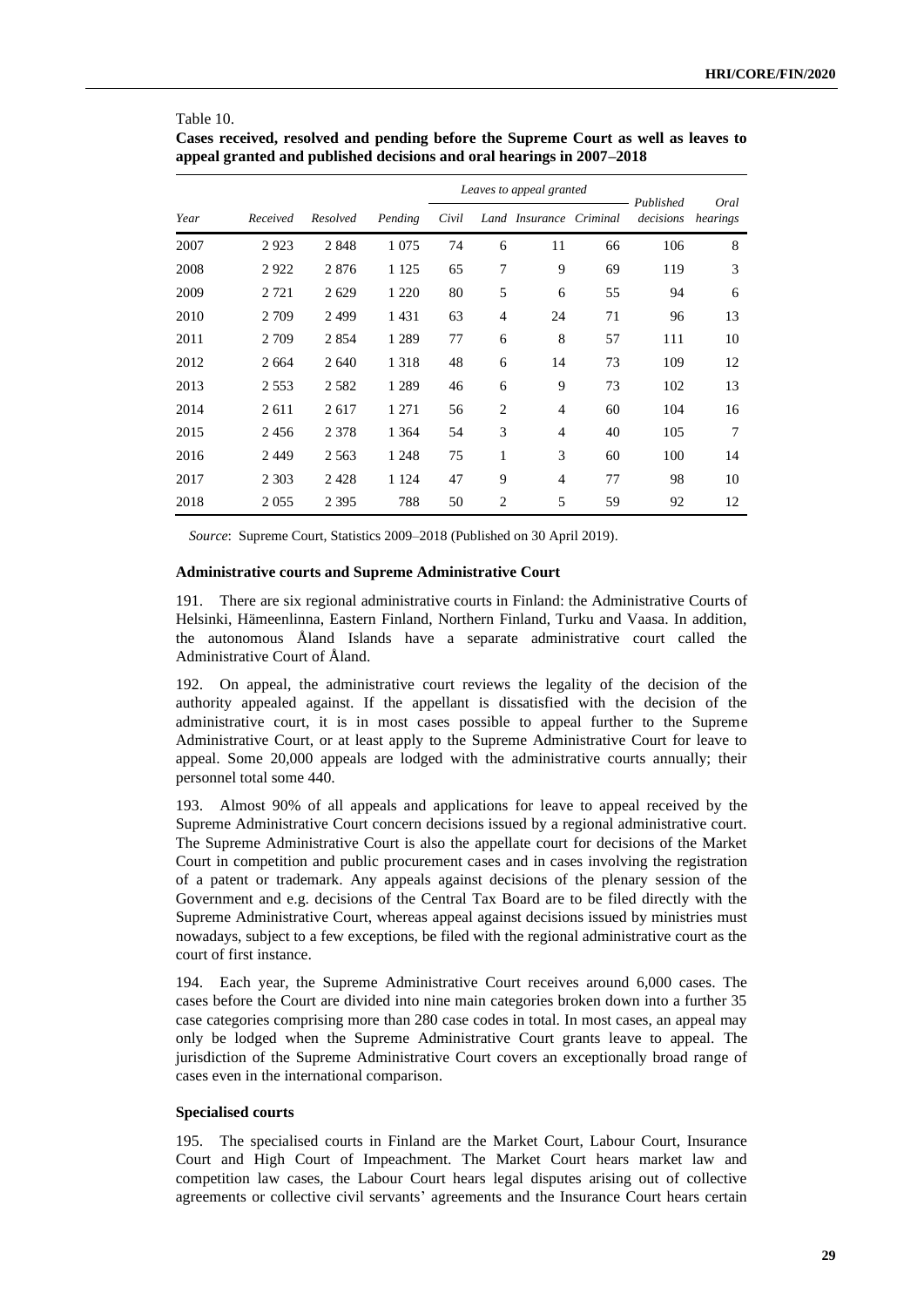cases involving social insurance. A charge of unlawful conduct in office brought against a member of the Government or the Chancellor of Justice, the Parliamentary Ombudsman or a Justice of the Supreme Court or the Supreme Administrative Court is heard by the High Court of Impeachment. A charge involving the criminal liability of the President of the Republic is also heard by this Court. No appeal may be lodged against a decision of the High Court of Impeachment. In the history of Finland, the High Court of Impeachment has been called into session only on a few occasions, most recently in 1993.

# **Legal Bar**

196. Finland has a self-governing Legal Bar independent from governmental authority. The Finnish Bar Association and its status is recognised under the Advocates Act (496/1958), according to which the Bar Association decides independently on the organisation of its internal administration. Based on the criteria expressed in the Act, the Bar Association independently decides on admittance to the Bar and disbarment. The activities of attorneys-at-law are supervised by the Bar Association and its Disciplinary Board, which may impose a disciplinary sanction of disbarment, monetary penalty, caution or reprimand on any Bar member found to have violated the law, the rules of the Association or professional code of conduct. Appeal against decisions of the Bar Association and the Disciplinary Board in disciplinary and Bar membership matters may be lodged with Helsinki Court of Appeal.

# **Legal aid**

197. In Finland, legal aid is provided fully or partially at the expense of the State to persons who need expert assistance in a legal matter and who are unable to meet the costs of proceedings as a result of their economic situation. The provisions on legal aid are laid down in the Legal Aid Act (257/2002). Legal aid covers the provision of legal advice, the necessary measures and representation before a court of law and another authority, and the waiver of certain expenses related to the consideration of the matter. Legal aid is provided to a person whose available means and assets do not exceed the amount determined by Government decree. The provisions on the income and expenses to be taken into account, the effect of maintenance liability on the calculation of available means, the consideration of assets and the basis for the determination of the deductible of the legal aid recipient are issued by Government decree.

198. The State legal aid and public guardianship districts organise legal aid services provided by the legal aid offices in the districts. Legal aid is provided by public legal aid attorneys employed by the legal aid offices. However, in matters to be heard by a court of law, also a private attorney who has consented to the task may be appointed as an attorney. Only an attorney-at-law or a licensed attorney may be appointed as a private attorney. Where the person receiving legal aid has self-nominated an eligible person as their attorney, that person is appointed unless there are special reasons to the contrary. In certain specific cases, the legal aid applicant may be referred to a private attorney also in cases not to heard by a court of law. Attorneys shall adhere to the professional code of conduct of attorneysat-law in the performance of their duties.

199. Since legal aid is granted on the basis of the applicant's available means per month (and not on the basis of income), it is difficult to estimate the proportion of the Finnish population who are eligible for legal aid. The life circumstances of the person concerned play a large role in determining whether they are eligible for legal aid. In around 75% of the cases handled by legal aid offices, legal aid is provided for free, with no deductible.

200. In certain cases, the suspect of a crime has the right to obtain a public defender at the expense of the State for the pre-trial investigation and the court proceedings. A public defender is appointed upon request to persons suspected of aggravated offences and to persons arrested or detained for a crime. In addition, a court may on its own initiative appoint a public defender for persons who are under the age of 18 or unable to attend to their defence. In such cases, the public defender is appointed irrespective of the relevant person's financial standing and the fee of the public defender is paid by the State. However, a person convicted of the suspected offence is obligated to reimburse the State for the fee of the public defender unless the person is eligible for legal aid due to financial standing. The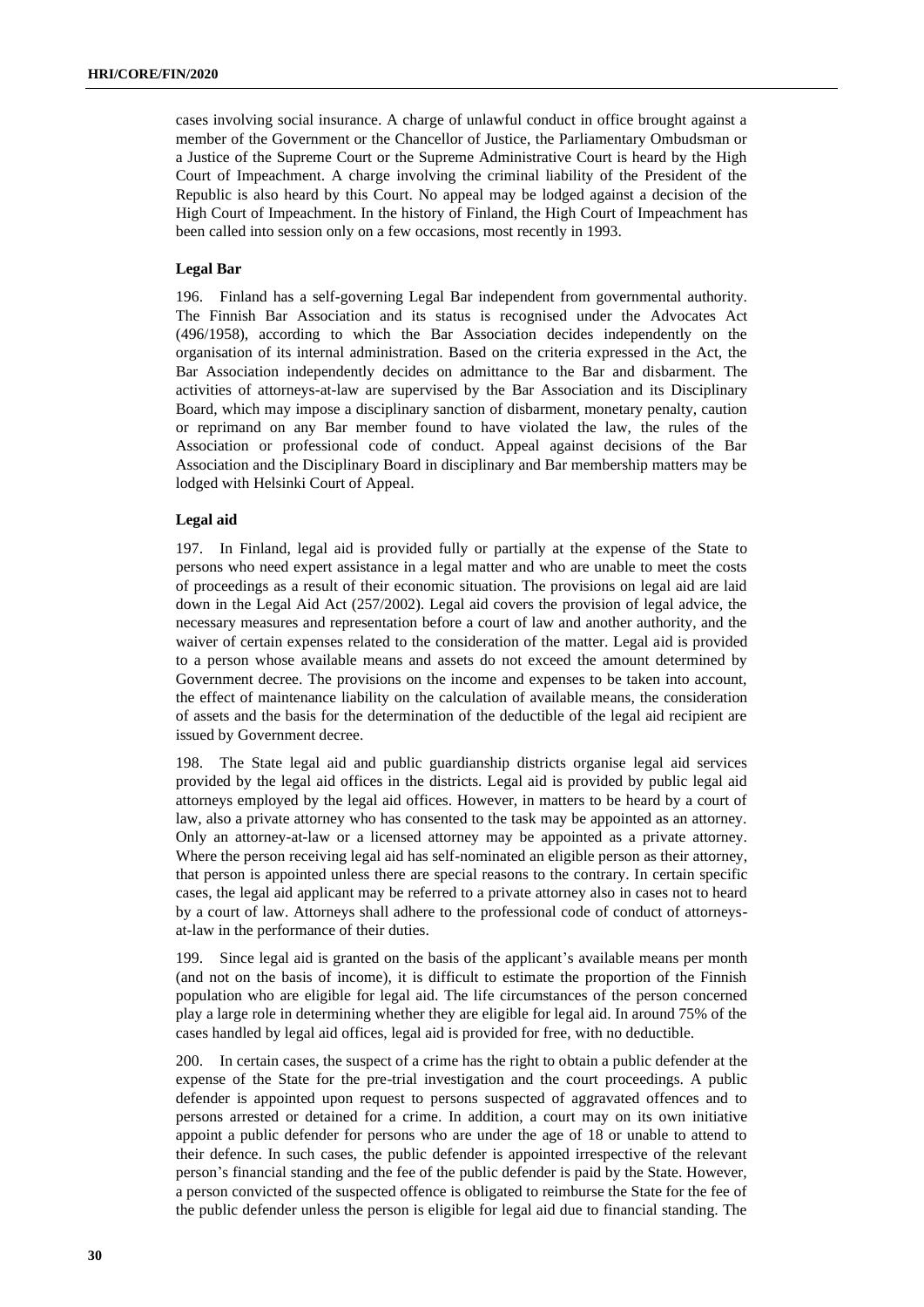amount of reimbursement is determined in accordance with the rules concerning legal aid. Only public legal aid attorneys, attorneys-at-law and licensed attorneys are qualified to be appointed as public defenders.

201. The court may appoint, for the purposes of the pre-trial investigation and the court proceedings, an attorney or a support person to a victim of domestic violence, a sexual offence or another violent offence. The attorney assists the victim in the proceedings in court while the support person provides psychological assistance. The attorney or the support person may be appointed regardless of the means of the victim, and their fees and expenses are paid by the State.

| Year/Category                          | 2014     | 2015   | 2016    | 2017     | 2018    |
|----------------------------------------|----------|--------|---------|----------|---------|
| Total                                  | 70 569   | 76837  | 80 338  | 71 978   | 72 082  |
| Legal aid decisions, legal aid offices | 43 575   | 45 311 | 44 9 26 | 45 949   | 45 7 84 |
| Legal aid decisions, private attorneys | 23 3 5 4 | 28 009 | 31 908  | 22 4 6 8 | 22 9 52 |
| Legal aid rejections                   | 3640     | 3.517  | 3.504   | 3.561    | 3 3 4 6 |

# Table 11. **Applicants for and recipients of public legal aid, 2014–2018**

*Source*: Ministry of Justice, Legal Aid, 2019.

# **Compensation for delays in judicial proceedings**

202. A party may be entitled to a monetary compensation from State funds for undue delays in the judicial proceedings. The objective is to compensate for the concern, uncertainty and other comparable damage caused by the delay.

203. Compensation may be paid in civil, petitionary and criminal matters pending in a general court of law. The general courts of law in Finland are the District Courts, the courts of appeal and the Supreme Court. The claim for compensation must be filed with the court considering the main matter before the consideration of the matter has ended. A party is entitled to receive compensation for the excessive length of judicial proceedings also in the administrative courts, the Insurance Court and other specialised courts, the Supreme Administrative Court and the appeal boards.

204. The assessment of whether the judicial proceedings have been delayed is made with regard to the length of the judicial proceedings as well as the nature and extent of the matter, the actions of the authorities and courts during the proceedings and the significance of the matter to the party. The case law of the European Court of Human Rights is taken into account.

205. The amount of the compensation is EUR 1,500 for each year during which the judicial proceedings have been delayed for a reason for which a court of law or an authority is liable. The total amount of the compensation may be raised by a maximum of EUR 2,000 if the main issue is of particular significance to the party. The maximum amount of the compensation is EUR 10,000 and may be exceeded on special grounds. A party is not entitled to monetary compensation inasmuch as a punishment is reduced or an administrative penalty is mitigated on grounds of the excessive length of judicial proceedings.

# **(p) National prosecution authority**

206. Effective 1 October 2019, the Finnish Prosecution Service underwent a reorganisation whereby prosecutors became a part of the National Prosecution Authority, an independent agency in the administrative sector of the Ministry of Justice. The National Prosecution Authority consists of the Office of the Prosecutor General, acting as the central administrative unit, and five prosecution districts: Southern Finland, Western Finland, Eastern Finland, Northern Finland and Åland. The prosecution districts are responsible for organising operative prosecution activities while the duties of the central administrative unit include guiding, developing and overseeing the actions of the Prosecution Authority and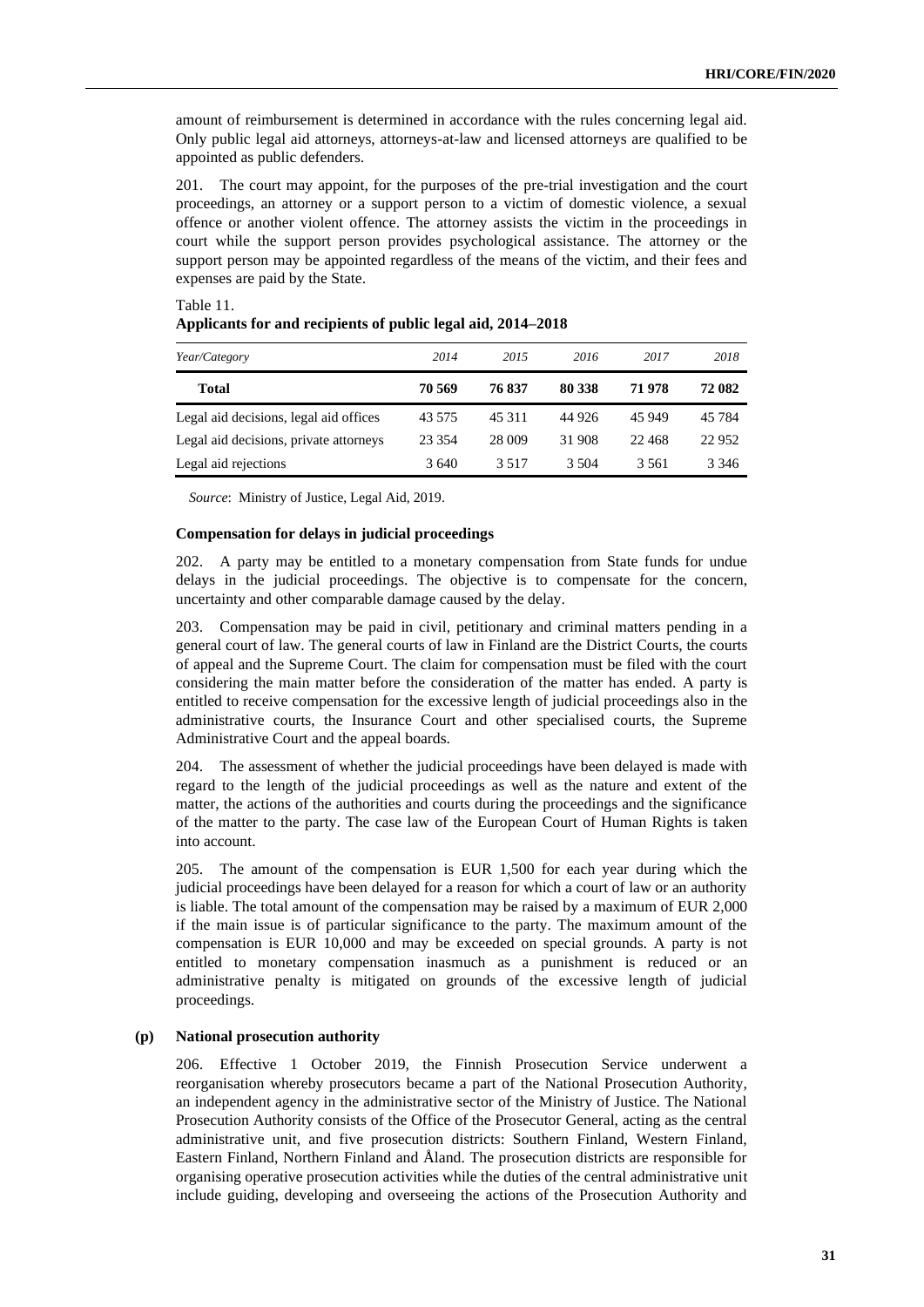prosecutorial activities. The National Prosecution Authority maintains 34 offices across Finland and has around 550 employees, 400 of whom are prosecutors. The remaining 150 or so work in various support and expert duties.

207. Each year prosecutors deal with around 80,000 criminal cases. The majority of these are prosecuted in the prosecution district concerned. The Office of the Prosecutor General only prosecutes a few dozen criminal cases annually, most of these cases that, under law, come within the remit of the Prosecutor General, such as terrorism offences and offences relating to the abuse of the freedom of expression. Each year, the prosecutors based at the Office of the Prosecutor General moreover attend to the prosecution of a handful of criminal cases deemed to be of particular significance to society owing e.g. to the prominence of the person suspected of the offence. During the pre-trial investigation, the prosecutor and the pre-trial investigation authority work together to ensure that the suspected offence is investigated sufficiently thoroughly. Based on the evidence obtained in the pre-trial investigation, the prosecutor conducts a consideration of charges to decide whether a charge is to be brought or further action is to be waived.

208. Under the Act on the National Prosecution Authority (32/2019), prosecutors shall ensure that criminal liability is realised in cases being handled by them in an equal, prompt and economical manner as required to ensure the legal protection of the parties concerned and to serve the public interest. A prosecutor shall be objective and give fair and equal consideration to the evidence for and against the suspected offence.

209. Prosecutors make their decisions with full independence and autonomy. In any individual case, they cannot and may not take directions or orders from anyone. Thus the prosecutor is not bound by the views of the police, for example, as to the guilt of the suspect. Not even the Prosecutor General has the authority to dictate how a prosecutor is to conduct a case. However, the Prosecutor General does have the authority to take up any case personally and to assign a case to another prosecutor. In 2018, Finland had around 7.12 prosecutors per 100,000 inhabitants.

# **(q) Police**

210. Finland has in place a multi-level police organisation. Police operations are steered by the Government by means of the objectives included in the Government Programme and the resolutions adopted by the Government. Steering and monitoring are the responsibility of the Ministry of the Interior. The police organisation is two-tiered. Operating under the Ministry of the Interior, the National Police Board of Finland directs and guides police operations. Police departments and national units report directly to the National Police Board, which is also in charge of the performance management of police units. Policing is governed by the Police Act (872/2011) as well as other legislation concerning the activities of the police, such as the Criminal Investigation Act (805/2011) and the Coercive Measures Act (806/2011). The principles of good governance also apply to police activities.

211. The national police units are the National Bureau of Investigation and the Police University College. The National Bureau of Investigation specialises in the prevention of serious and organised crime. The Police University College is responsible for police training recruitment, for selection of students, for organising diploma and advanced studies, for further training given in the training institute and for research and development in the police field. Local police consists of 11 police departments. Local police services are provided at main police stations, police stations, police service points and joint service points. Licence services provided by the police are linked to the core policing operations, the maintenance of public order and safety, crime prevention, and the promotion of traffic safety. The police force in Finland consists of around 7,200 police officers.

Table 12.

#### **Breakdown of person-years in the police organisation**

| Year/category | 2014 | 2015 | 2016 | 2017 | 2018 | Change from<br>previous year |
|---------------|------|------|------|------|------|------------------------------|
| Chiefs        | 53   | 52   | 47   | 44   | 43   | $\overline{\phantom{0}}$     |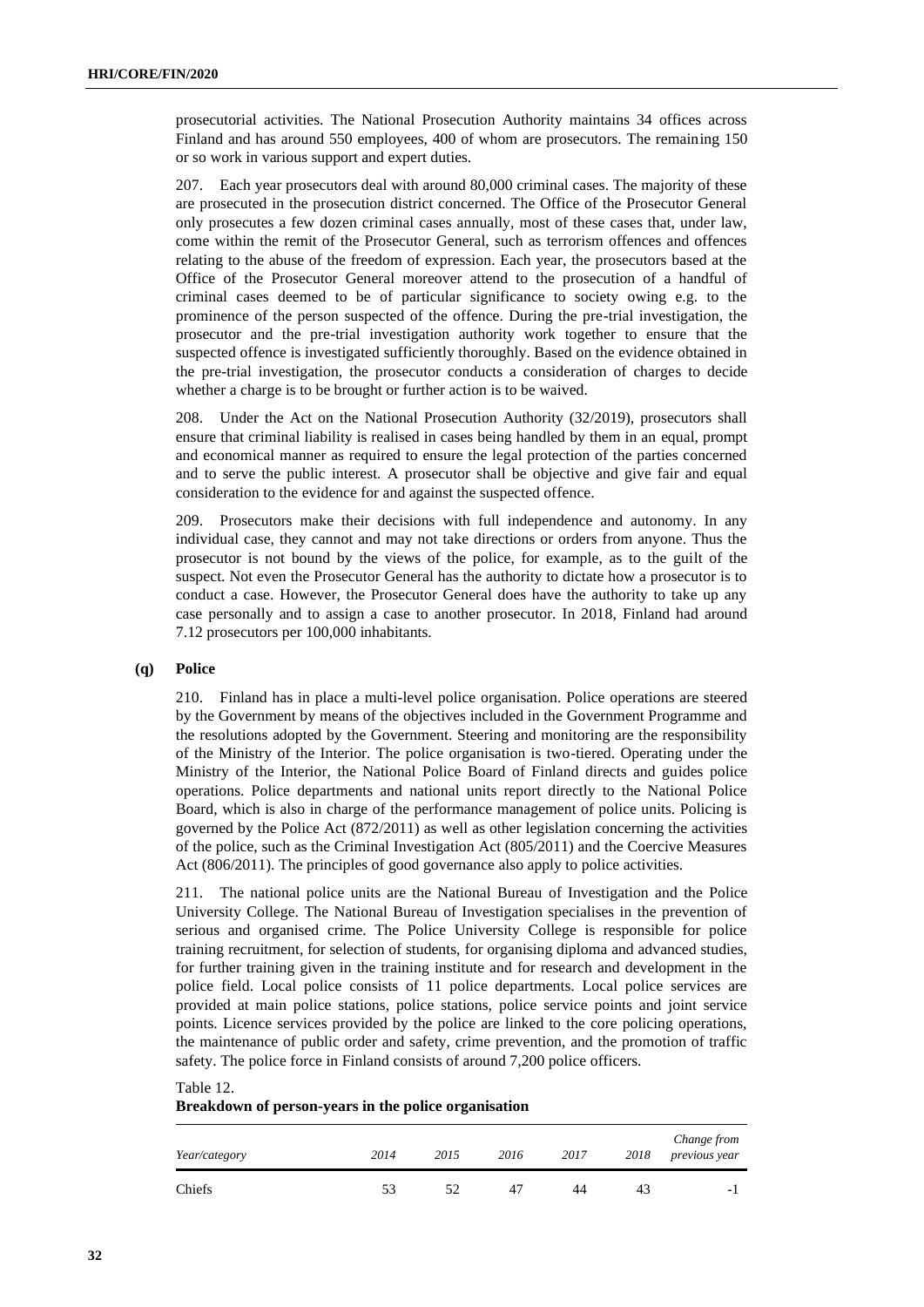| Year/category              | 2014    | 2015    | 2016    | 2017 | 2018    | Change from<br>previous year |
|----------------------------|---------|---------|---------|------|---------|------------------------------|
| Commanding officers        | 712     | 705     | 680     | 685  | 703     | 18                           |
| Senior officers            | 1891    | 1816    | 1781    | 1732 | 1 745   | 13                           |
| Constables and other ranks | 4 7 3 3 | 4 7 5 9 | 4 7 0 3 | 4687 | 4 7 0 9 | 22                           |
| <b>Students</b>            | 166     | 157     | 171     | 182  | 263     | 81                           |
| Guards                     | 364     | 365     | 381     | 376  | 372     | $-4$                         |
| Clerical employees         | 1 3 0 8 | 1 2 8 4 | 1 0 7 3 | 968  | 952     | $-16$                        |
| Other                      | 754     | 776     | 894     | 929  | 989     | 60                           |
| <b>Total</b>               | 9981    | 9914    | 9729    | 9602 | 9776    | 174                          |

*Source*: Annual reports of the police 2016–2018.

# Table 13. **Number of police officers per 100,000 persons**

| Year                                | 2014 | 2015        | 2016  | 2017  | 2018  | Change from<br><i>previous year</i> |
|-------------------------------------|------|-------------|-------|-------|-------|-------------------------------------|
| Police officers per 100,000 persons |      | 135.6 134.1 | 131.2 | 129.7 | 130.5 |                                     |

*Source:* PolStat database.

212. Budget appropriations are made by administrative branch and in addition to Parliament, the President of the Republic and the Prime Minister's Office, appropriations are also directed to the various ministries. The table below indicates the funds allocated to certain actors central to the administration of justice from the appropriations in the Budget in 2010–2017. The police service falls within the administrative sector of the Ministry of the Interior and the other actors within that of the Ministry of Justice.

#### Table 14.

**Budget appropriations for the administration of justice, EUR, 2011–2019**

| Year/<br>Service | Police service | Courts and<br>legal aid | <b>Prosecutors</b> | Enforcement<br>of sentences | Payment defaults,<br>enforcement of payments<br>and bankruptcy<br>administration |
|------------------|----------------|-------------------------|--------------------|-----------------------------|----------------------------------------------------------------------------------|
| 2011             | 689 108 000    | 334 596 000             | 43 875 000         | 225 524 000                 | 98 806 000                                                                       |
| 2012             | 703 465 000    | 340 629 000             | 44 571 000         | 227 205 000                 | 100 197 000                                                                      |
| 2013             | 727 077 000    | 359 745 000             | 45 947 000         | 231 853 000                 | 106 487 000                                                                      |
| 2014             | 737 045 000    | 364 636 000             | 45 806 000         | 233 962 000                 | 105 062 000                                                                      |
| 2015             | 738 832 000    | 370 905 000             | 46 050 000         | 234 342 000                 | 102 634 000                                                                      |
| 2016             | 750 316 000    | 405 091 000             | 46 992 000         | 216 826 000                 | 104 238 000                                                                      |
| 2017             | 735 235 000    | 416 803 000             | 44 758 000         | 215 729 000                 | 103 383 000                                                                      |
| 2018             | 760 991 000    | 413 409 000             | 44 205 000         | 214 709 000                 | 100 522 000                                                                      |
| 2019             | 797 965 000    | 419 249 000             | 45 761 000         | 221 199 000                 | 101 690 000                                                                      |

*Source:* Finland's Budget proposals 2011–2019.

# **(r) Crime**

#### **Trends in types of crime**

213. The Criminal Code of Finland (39/1889) was first enacted in 1889. Despite the forms of crime evolving over time, the total volume of crime relative to population has remained fairly unchanged.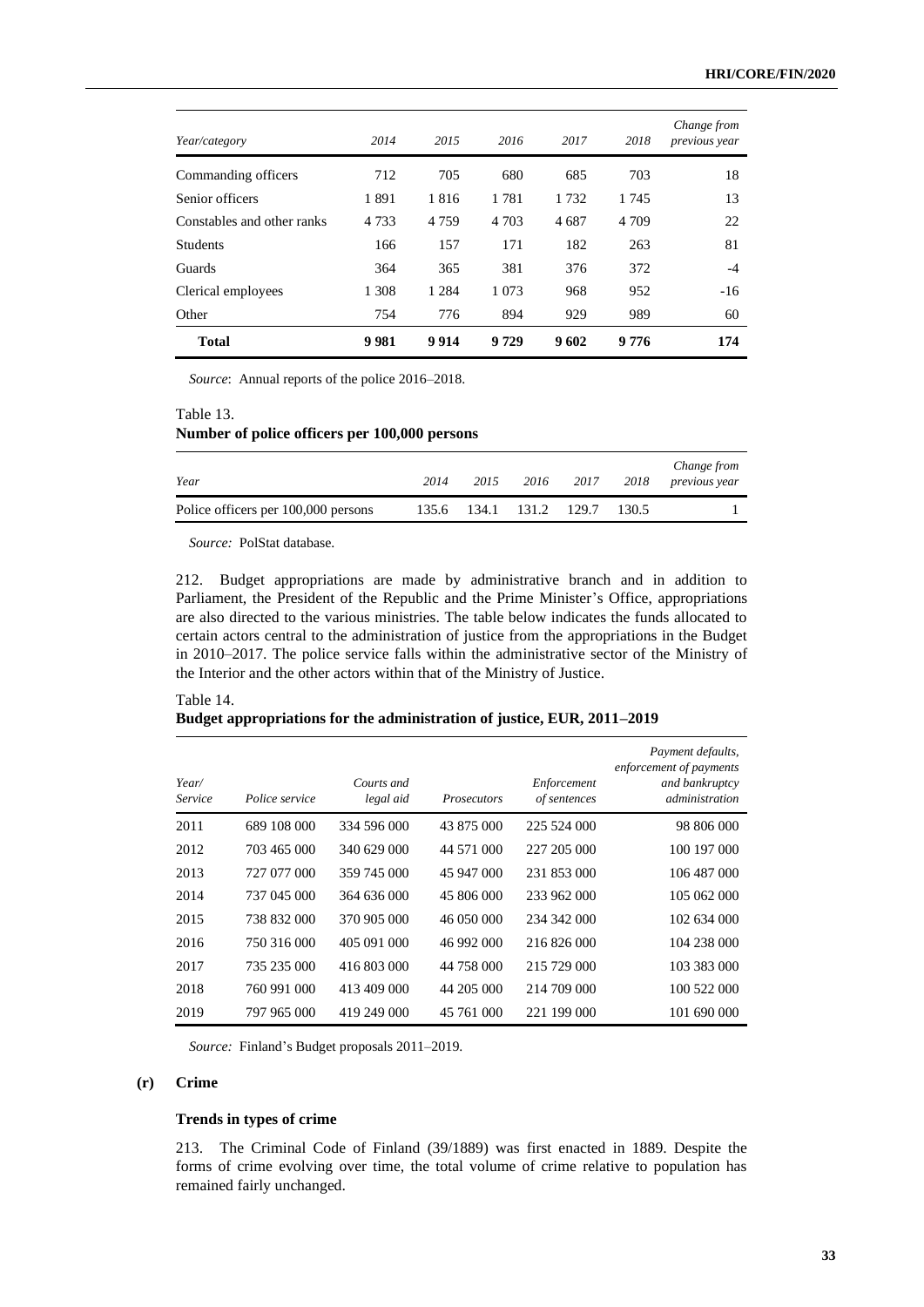## **Coercive measures**

214. In Finland, any coercive measures employed by the police, Customs and the Border Guard must always be based in law. Coercive measures refer to *e.g.* apprehension, arrest and the imposition of a travel ban. Coercive measures may and must only be used when they are proportionate to the objectives sought and there is no less intrusive option available. In the use of coercive measures, the attraction of undue attention must be avoided and the conduct must also in other respects be discreet. The table below indicates the use of coercive measures in Finland in 2013–2018.

Table 15. **Use of coercive measures 2013–2018**

| Category/year                                                                      | 2013 | 2014                                            | 2015 | 2016 | 2017 | 2018 |
|------------------------------------------------------------------------------------|------|-------------------------------------------------|------|------|------|------|
| Coercive matters                                                                   |      | 210 302 196 748 197 191 197 451 195 777 195 137 |      |      |      |      |
| Criminal matters                                                                   |      | 132 457 126 437 128 136 131 591 131 467 134 743 |      |      |      |      |
| Offences against the Criminal Code 128 755 123 145 125 743 129 757 130 859 134 232 |      |                                                 |      |      |      |      |

*Source:* Statistics Finland, Statistics on offences and coercive measures.

#### **Homicides**

215. The trend in homicides in Finland has been one of decline since the mid-1990s. The greatest change has been seen in the number of alcohol-driven violent acts committed by men. The majority of the manslaughters, murders and killings in Finland take place in private residences. Women accounted for 30% of homicide victims in the years 2010–2018. Homicide in Finland is characteristically a crime committed by and against poorly educated, socially excluded and severely alcoholic men and women. The situation has been the same for the past decades. The crimes are integrally linked to alcohol consumption. The homicide rate per 100,000 inhabitants was 1.7. The table below indicates the number of homicides (manslaughter, murder, killing) in 2008–2018.

# Table 16. **Number of homicides 2008–2018**

| Category/year     | 2008 | 2009            | 2010 | 2011 | 2012 | 2013 2014 |         | 2015 | 2016 | 2017 | 2018 |
|-------------------|------|-----------------|------|------|------|-----------|---------|------|------|------|------|
| Attempts          | 363  | 366             | 308  | 306  | 350  |           | 264 327 | 299  | 311  | 348  | 355  |
| Accomplished acts |      | 132 114 110 114 |      |      | 89   | 95        | 101     | 96   | 78.  | 73   | 85   |
| <b>Total</b>      | 495  | 480             | 418  | 420  | 439  | 359       | 428     | 395  | 389  | 421  | 440  |

*Source:* Statistics Finland, Statistics on offences and coercive measures.

## **Violence against women**

216. In 2018, there were 9,900 victims of domestic violence/violence in close relationships recorded by the police, which is 1.4 per cent more than the previous year. Of adult victims of domestic violence and intimate partner violence, 76.5 per cent were women. In all, 77.6 per cent of suspects were men. Altogether 37.5 per cent of domestic violence and violence in close relationships was violence between married or cohabiting couples. In cases of violence between married or cohabiting couples or ex-couples, the victim was female in over 80 per cent of the cases.

217. Between 2009 and 2018, of the altogether 60,000 victims of domestic violence and violence in close relationships, 8,200 were identified as victims at least twice during different years and 2,000 were identified as victims at least in three time during different years. Of the recurrent victims identified during at least two different years, 83 per cent were female. Of the recurrent victims identified in at least three (or more) times during different years, 89 per cent were female.

218. Moreover, despite the numbers of other types of homicides declining steadily for the past decades, the rate of femicides remains high. In 2018, altogether 16 women were killed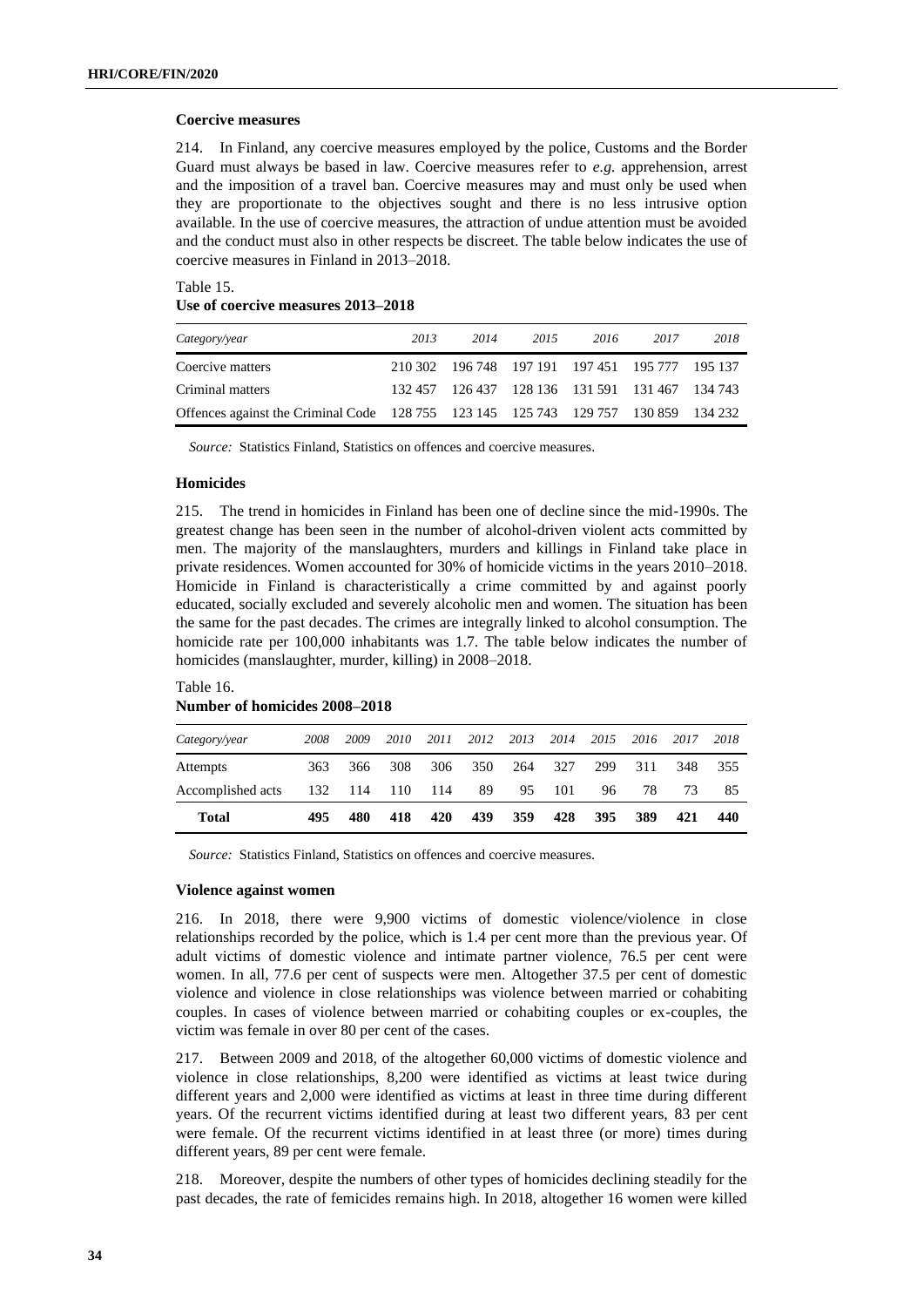by their current/former partners. The femicide rate is thus one of the highest in Europe, set in proportion with the population.

219. Additionally, according to an EU-wide survey on violence against women conducted by the European Union Agency for Fundamental Rights in 2015, in Finland, women over the age of 15 encountered intimate partner violence the second most often of the EU countries. Of women in relationships, nearly one third had experienced violence from their current or a former partner. Women experienced violence most often in domestic relationships or work tasks.

220. Finland became a party to the Council of Europe Convention on preventing and combating violence against women and domestic violence in August 2015. A coordinating body referred to in the Convention, the Committee for Combating Violence against Women and Domestic Violence (NAPE), has been set by a Government Decree (1008/2016). The members of the Committee are appointed every four years. The coordination body is composed of representatives of various ministries, including the Ministry for Foreign Affairs, the Ministry of Justice, the Ministry of the Interior, the Ministry for Social Affairs and Health, the Ministry of Employment and the Economy, the Ministry of Education and Culture and the Ministry of Finance as well as representatives of some governmental and State agencies. The tasks of the Committee are stipulated in the Decree. They include, inter alia, the drafting of a national action plan for the implementation of the Convention. The first action plan covering years 2018 to 2021 was adopted in 2017.

### **Sexual offences**

221. Finnish legislation on sexual offences has undergone considerable change over the past few decades. Marital rape was criminalised by an amendment enacted in 1994. The requirement of 'imminent danger' was removed from the constituent elements of the crime of rape in 1999 and in cases of rape nowadays, only the extent to which the violence employed was sufficient to break the will of the victim is assessed. In 2011, subsection 2 of rape section in the Criminal Code was amended to enhance the protection afforded to defenceless victims. A new definition of rape was adopted in 2014, when the petty form of the crime of rape was removed from the statute and all forcing of another into intercourse became punishable as rape. However, the section was formulated to allow a more lenient sentence to be imposed on the offender in the presence of mitigating circumstances. Sexual harassment was also criminalised in 2014. An amendment enacted in 2019 raised the maximum sentence imposable for the offences of sexual abuse of a child and aggravated sexual abuse of a child. The new offence of 'aggravated rape of a child' was added to the statute to cover acts previously punishable as aggravated rape and aggravated sexual abuse of a child.

222. In spring 2019, the Ministry of Justice appointed a working group to prepare a reform of the provisions of the Criminal Code on sexual offences. The reform aims to harmonise legislation and bring it up to date. Aspects under consideration are to strengthen the standing of consent in the constituent elements of the crime of rape and to make intercourse with children and young people punishable as rape. The working group will also evaluate the need for any additional reform of the sexual offence provisions. The report of the working group is due for completion in spring 2020.

223. While the majority of sexual offences are never reported to the police, the number of suspected rapes reported to the police has increased in the 2000s. In 2017, the police recorded 1,245 reports of rape, translating into an increase of around 25% over a decade. In rape cases proceeding to trial, the offender and the victim are usually known to each other. Only about one sixth of the cases prosecuted involved an unknown offender, while in one third of the cases the offender and the victim were married or in a relationship. In nearly all of the rape cases reported to the police, the victims are women and the offenders men. In 2017, around half of the victims were under the age of 20. Around one third of the offenders and slightly under half of the victims were intoxicated at the time of commission of the offence. It has been estimated that around one quarter of the offenders were foreign citizens. The suspects in rape crimes do not randomly represent the different population groups but instead on average come from groups of lower social status. The number of rapes reported to the police in 2018 was 1,393.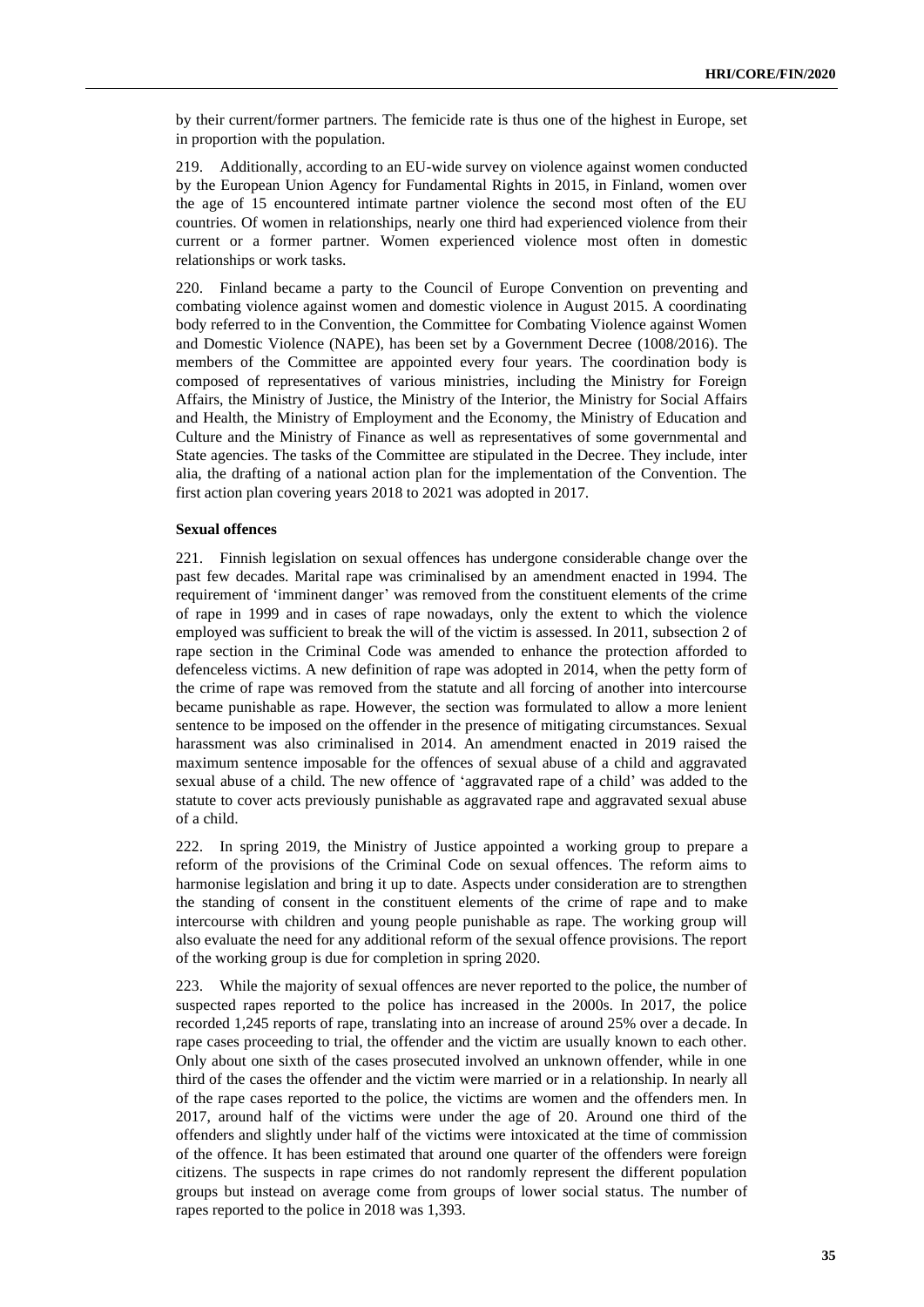224. The number of cases of sexual abuse of a child reported to the police has increased considerably in the past decade. A particular rise in the number of these offences was seen in 2011–2013. Underlying this development are, at least in part, intra-family abuses or other serial abuses committed years earlier and only now reported. The reported number of cases of sexual abuse of a child declined somewhat for a few years since 2013 only to rise again in 2018. However, the statistics on this crime do not necessarily indicate a rise in the instances of the crime as a phenomenon but rather more the intense control put in place by the authorities and a heightened risk of detection, as also indicated by victim studies. Serial crime also has a considerable impact on crime statistics. Finland is aware of the greater opportunities afforded by the internet for the sexual abuse of children and young people, and is especially concerned over the phenomenon of grooming.

# **Hate crimes**

225. Hate crimes reported to the police have been monitored in Finland for over 20 years. The statistics on hate crimes are compiled on the basis of national reports of crimes to the police.

226. In recent years, the police have stepped up their activities to identify and prevent hate crimes. According to the guidelines of the National Police Board of Finland, when taking a report of a crime the police should use the hate crime classification whenever there is reason to suspect that the case involves aspects of a hate crime. In 2017, the police used the classification in 39% of all hate crimes reported to the police, whereas in 2016 the percentage was 23%. One major reason underlying the increase in the classification rate is the enhanced special training on hate crimes provided to the police.

227. A national hate speech investigation team was established at Helsinki Police Department at the start of 2017 and tasked with investigating punishable hate speech on the internet. The increase in the number of hate crime-related reports in 2017 is indeed largely explained by reports made by this team, in which the offences concerned were ethnic agitation, defamation or menace.

# **Sentences of imprisonment**

228. The number of sentences of imprisonment imposed in 2018 was 20,008, which was 4.4% higher than in the previous year. The decline in the number of sentences of imprisonment since 2004 came to a halt in 2018. Custodial sentences accounted for 28% of the sentences of imprisonment and conditional sentences for 64%.

Table 17.

| Year | Average duration of remand (months) | Average duration of custodial sentence<br>served by released prisoners (months) |
|------|-------------------------------------|---------------------------------------------------------------------------------|
| 2009 | 3.5                                 | 8.7                                                                             |
| 2010 | 3.6                                 | 8.7                                                                             |
| 2011 | 3.5                                 | 9.0                                                                             |
| 2012 | 3.4                                 | 9.3                                                                             |
| 2013 | 3.5                                 | 10.0                                                                            |
| 2014 | 3.8                                 | 10.5                                                                            |
| 2015 | 3.6                                 | 10.6                                                                            |
| 2016 | 3.6                                 | 11.1                                                                            |
| 2017 | 3.7                                 | 11.3                                                                            |
| 2018 | 3.5                                 | 11.0                                                                            |

**Average duration of remand and custodial sentence**

*Source:* Criminal Sanctions Agency.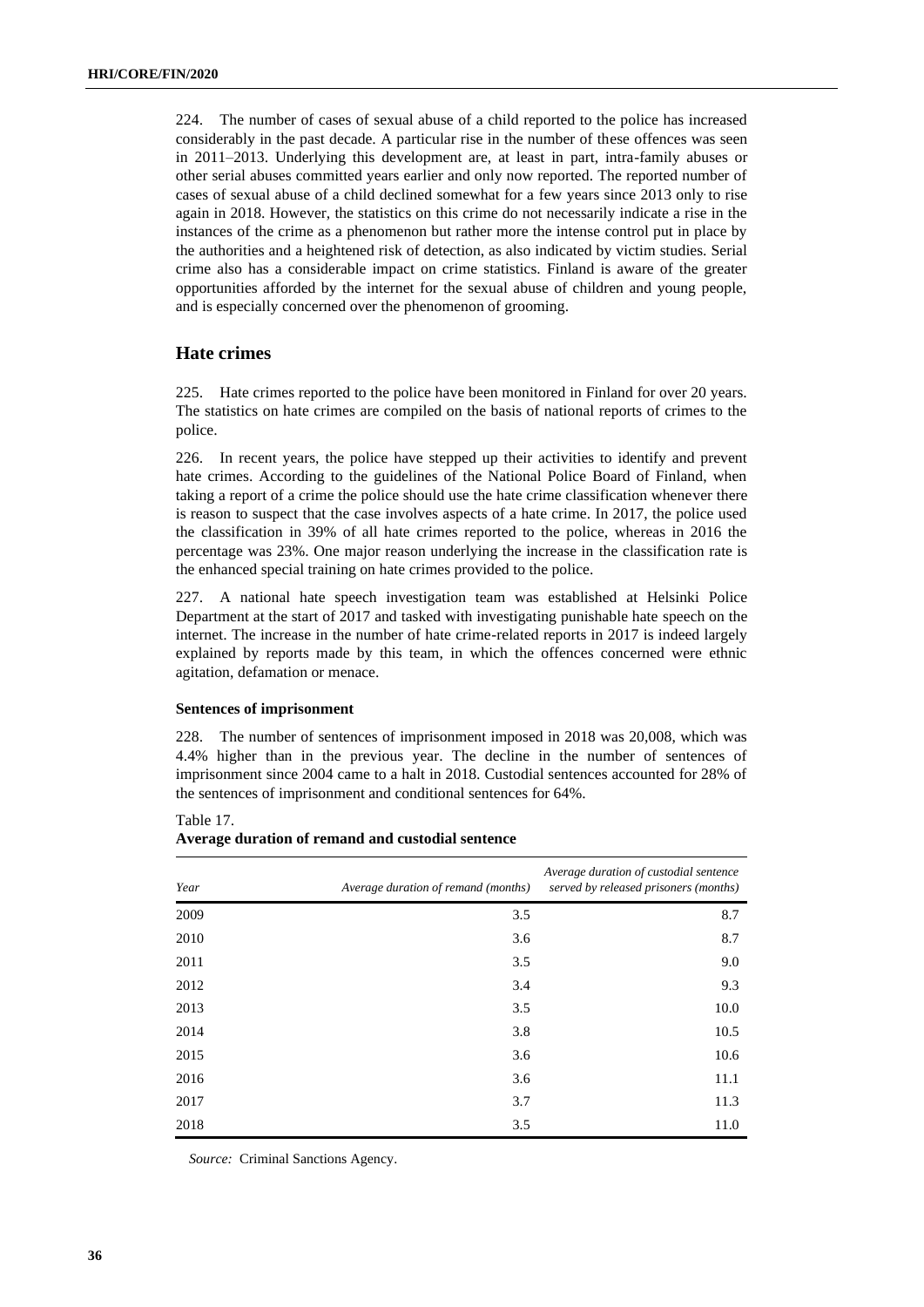229. The prison population in Finland has decreased by more than one third since the 1970s. Over the same period, the system of criminal sanctions has been augmented with new forms of sanction, such as the monitoring sentence.

# Table 18.

# **Average daily number of prisoners**

|      |         |       | Available                 |                     |                      |                          |                                       |
|------|---------|-------|---------------------------|---------------------|----------------------|--------------------------|---------------------------------------|
| Year | Total   | Women | Fine default<br>prisoners | Remand<br>prisoners | Foreign<br>prisoners | Released<br>from prisons | <i>prison places</i><br>(all prisons) |
| 2009 | 3492    | 246   | 83                        | 569                 | 370                  | 7 2 4 6                  | 3 2 9 8                               |
| 2010 | 3 2 9 1 | 246   | 57                        | 599                 | 394                  | 6 50 6                   | 3 1 1 3                               |
| 2011 | 3 2 6 2 | 234   | 53                        | 598                 | 444                  | 6 3 5 8                  | 3 0 9 2                               |
| 2012 | 3 2 3 6 | 224   | 49                        | 626                 | 470                  | 6 0 73                   | 3 0 8 9                               |
| 2013 | 3 1 7 5 | 242   | 48                        | 578                 | 464                  | 5851                     | 3 0 8 9                               |
| 2014 | 3 0 9 7 | 239   | 52                        | 619                 | 483                  | 5 700                    | 3 0 8 3                               |
| 2015 | 3 0 8 6 | 231   | 52                        | 597                 | 477                  | 5 5 7 3                  | 3 0 0 7                               |
| 2016 | 3 1 2 0 | 229   | 57                        | 585                 | 537                  | 5 5 3 1                  | 2959                                  |
| 2017 | 3 0 3 5 | 230   | 55                        | 597                 | 540                  | 5 5 7 6                  | 2922                                  |
| 2018 | 2910    | 218   | 59                        | 547                 | 482                  | 5 5 3 1                  | 2975                                  |

*Source:* Statistical Yearbook 2018 of the Criminal Sanctions Agency.

230. Deaths in prison are fairly uncommon in Finland and their number has remained very constant in the past few years.

| Table 19. |                   |
|-----------|-------------------|
|           | Deaths in prisons |

| Cause of death/Year | 2011 | 2012 | 2013 | 2014 | 2015 | 2016 | 2017 | 2018 |
|---------------------|------|------|------|------|------|------|------|------|
| Suicide             |      |      |      |      |      |      |      |      |
| Other               |      |      |      |      |      |      |      |      |

*Source:* Criminal Sanctions Agency.

# **Death penalty**

231. Finland abolished the death penalty in 1972. In peacetime, the death penalty was last in use in Finland in the 1800s.

# **Status of victim of crime**

232. Victims of crime are entitled to compensation for the damage caused to them by crime. Such damage may comprise personal injury, damage to property or purely financial loss. The compensation may be ordered payable in connection with the criminal proceedings when the proceedings have been consolidated. The Tort Liability Act (412/1974) governs orders of payment of compensation for damage, and the compensation is ordered payable by the party who caused the damage. Damage caused to a natural person or a decedent's estate may secondarily be compensable by the State pursuant to the Act on Compensation for Crime Damage (1204/2005). In such an event, the compensation already paid to the party who suffered damage shall be deducted from the compensation. No interest accrues on compensation paid under the Act on Compensation for Criminal Damage. Finland compiles no statistics on the amount of compensation for damage paid by those who caused the damage.

233. The status of the victim of crime, *i.e.* the injured party, in the criminal proceedings is strong in Finland by international comparison. Compensation ordered payable to the victim for a crime may primarily be claimed from the offender but also from the State Treasury, an insurance company or the Social Insurance Institution of Finland (Kela). The compensation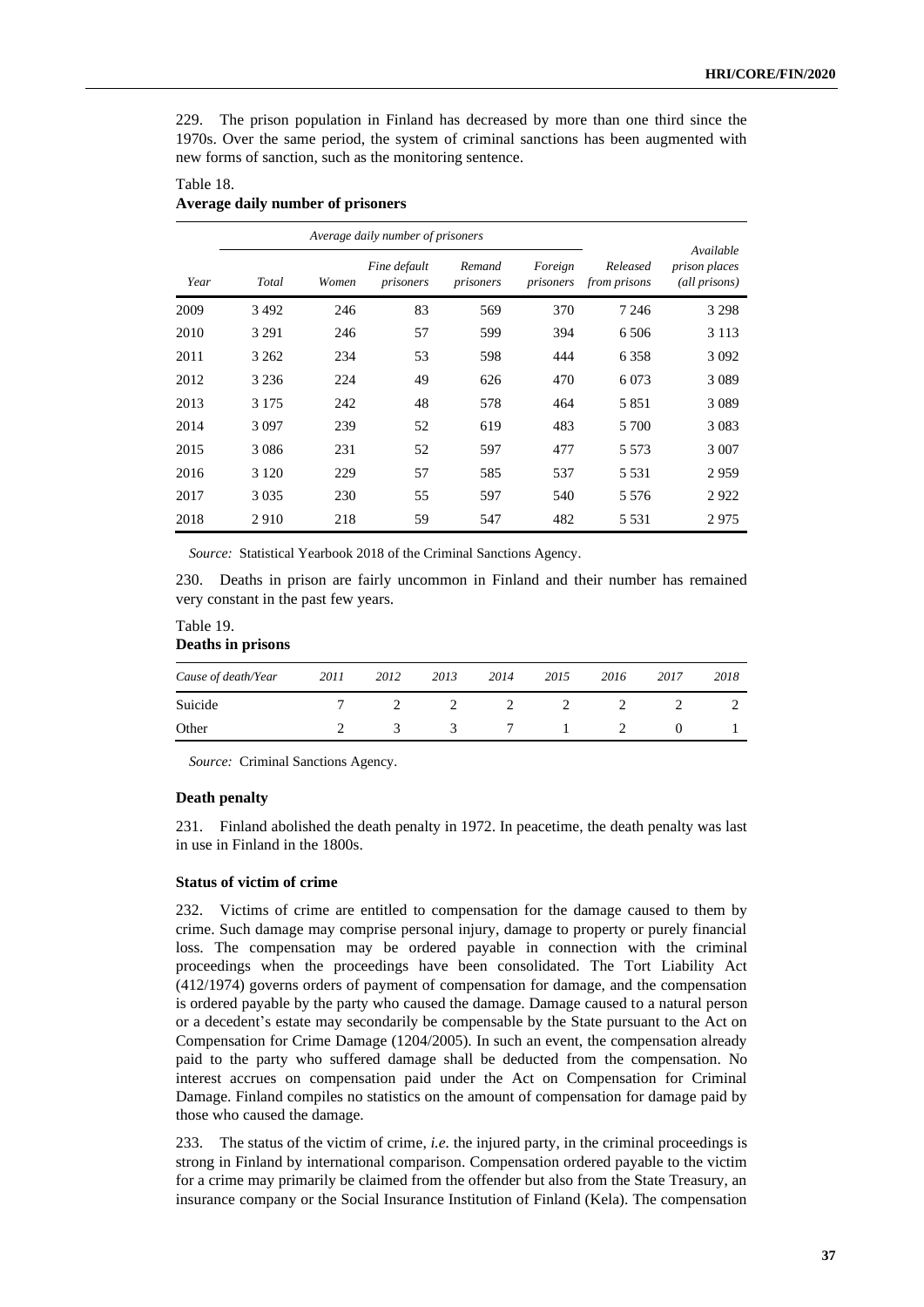paid on the basis of the Act on the Compensation for Criminal Damage is fairly high in an international context. Victims of crime are also offered a wide range of advisory, guidance and support services which are furthermore subject to ongoing improvement. The drafting of criminal legislation also seeks to an increasing extent to take into account the status of victims of crime.

# **(s) General conscription**

234. General conscription guarantees Finland's military security. As Finland is not a member of any military alliance, it is prepared to defend its territory relying on its own resources. General conscription generates enough resources for the Army, Navy and Air Force to act effectively in times of war and crises.

235. All Finnish men between the ages of 18 and 60 are liable for military service. Women can apply for voluntary military service. All men must either do military service or non-military service. Every man must attend a call-up the year he turns 18. Where and when conscripts will serve is determined during the call-up, as is also their fitness for service. If a conscript is not fit for service, he is exempt from peacetime military service. A conscript may serve later if he has a good reason to postpone his service. Women can apply for voluntary military service by sending an application to one of the Defence Forces' regional offices.

236. Military service lasts 165, 255 or 347 days. Non-military service currently lasts 347 days. After conscripts have completed their military service, they go into the reserve. Reservists can be ordered to attend refresher trainings and, when required, to defend Finland with arms.

# **II. General framework for the protection and promotion of human rights**

# **C. Acceptance of international human rights norms**

237. Please see Annex III.

# **D. Legal framework for the protection of human rights**

# **(a) Fundamental rights and human rights safeguarded under national legislation**

238. Section 1, subsection 2 of the Constitution of Finland guarantees the inviolability of human dignity. Under the same statute, the Constitution of Finland shall also guarantee the freedom and rights of the individual and promote justice in society. Under section 1, subsection 3 of the Constitution, Finland participates in international cooperation for the protection of peace and human rights and for the development of society. The said subsection is not exhaustively formulated and instead allows Finland to participate also in other forms of international cooperation. Subsection 3 also makes mention of Finland's membership in the European Union. Section 2, subsection 3 of the Constitution confirms the rule of law in Finland, stating that the exercise of public powers shall be based on an Act and that in all public activity, the law shall be strictly observed. In Finland, the emphasis in the rule of law is on the primacy of legislation, which expressly applies to written legislation. In addition, section 22 of the Constitution of Finland imposes on the public authorities the specific duty of observance of fundamental rights and liberties and human rights. Besides government, the said duty also applies in law-drafting and the administration of justice. Pursuant to the statute, public authorities shall refrain from violations of fundamental and human rights and are required actively to promote the realisation of these rights.

239. Finland complies with the general principles of safeguarding fundamental and human rights – their universality, indivisibility and interdependence – and applies these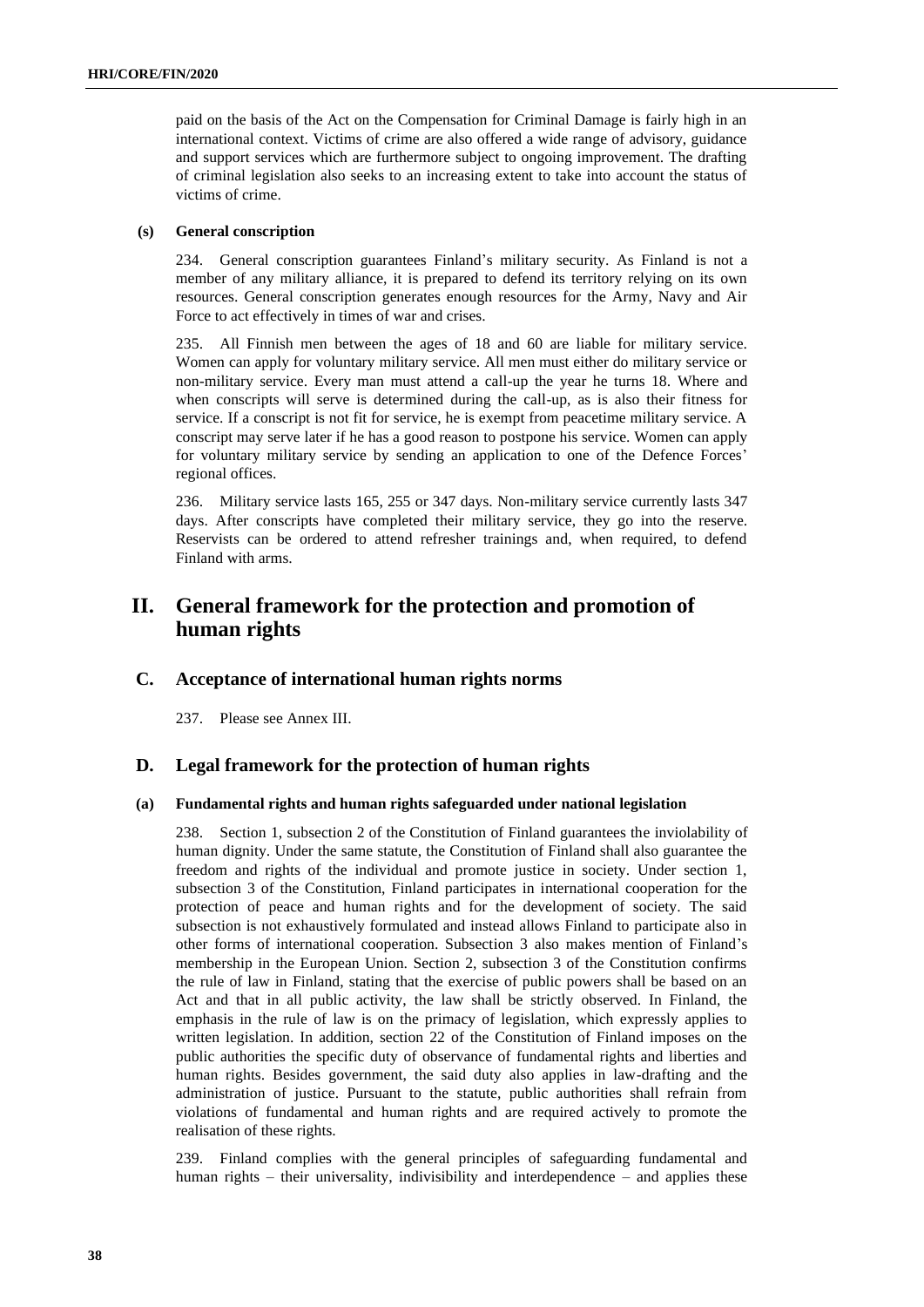without discrimination. The Constitution provides a universal guarantee of fundamental and human rights, as they are guaranteed to everyone within the jurisdiction of Finland.

240. The realisation of human rights and fundamental rights is often addressed as a single entity at the national level and the legal protection of human rights at the national level is often equated with the legal protection of fundamental rights. This is due to the substantive convergence of fundamental rights provisions and the human rights provisions enshrined in international human rights instruments as part of the fundamental rights reform implemented in 1995. Moreover, in Finland the human rights provisions exert an interpretational effect on the interpretation of fundamental rights provisions.

241. The civil and political rights as well as economic, social and cultural rights included in the Constitution of Finland are as follows:

*section 1, subsection 2, and section 7: the individual's right of self-determination*

*section 6: equality; non-discrimination; equal treatment of children and gender* 

*section 7: right to life, personal liberty, integrity and security; prohibition of the death penalty, torture and treatment in a manner violating human dignity; prohibition of arbitrary deprivation of liberty*

*section 8: principle of legality in criminal matters (nullum crimen, nulla poena sine lege)*

*section 9: freedom of movement and freedom to choose a place of residence; freedom to leave the country; prohibition of preventing citizens from entering the country and prohibition of their extradition; limited right of extradition and prohibition to extradite a foreign citizen to a country where they are at risk of being treated in a manner that violates human dignity*

*section 10: protection of private life, honour and the sanctity of the home; protection of the secrecy of correspondence, telephony and other confidential communications; protection of family life also included*

*section 11: freedom of religion and conscience*

*section 12: freedom of expression and publicity of official documents and recordings*

*section 13: freedom of assembly and association; right to arrange meetings and demonstrations; freedom to form trade unions*

*section 14: electoral and participatory rights; right of citizens of legal age to vote and stand for office in elections and to participate in societal activity*

*section 15: protection of property*

*section 16: educational rights; right to education and culture; freedom of science, the arts and higher education*

*section 17: linguistic rights; the right to use Finnish or Swedish before courts of law and other authorities; the right of the Sámi, Roma and other groups to maintain and develop their language and culture, and the rights of persons using sign language*

*section 18: right to work and freedom to engage in commercial activity; protection of the labour force; protection against unlawful dismissal*

*section 19: social rights; the right to the indispensable subsistence and care necessary for a life of dignity; the right to basic subsistence in the event of basic social risks; the right to adequate health and social services, promotion of the health of the population, support those providing for children, and the duty of the public authorities to promote the right of everyone to housing and the opportunity to arrange their own housing*

*section 20: the responsibility of everyone for nature and its biodiversity, the environment and the national heritage*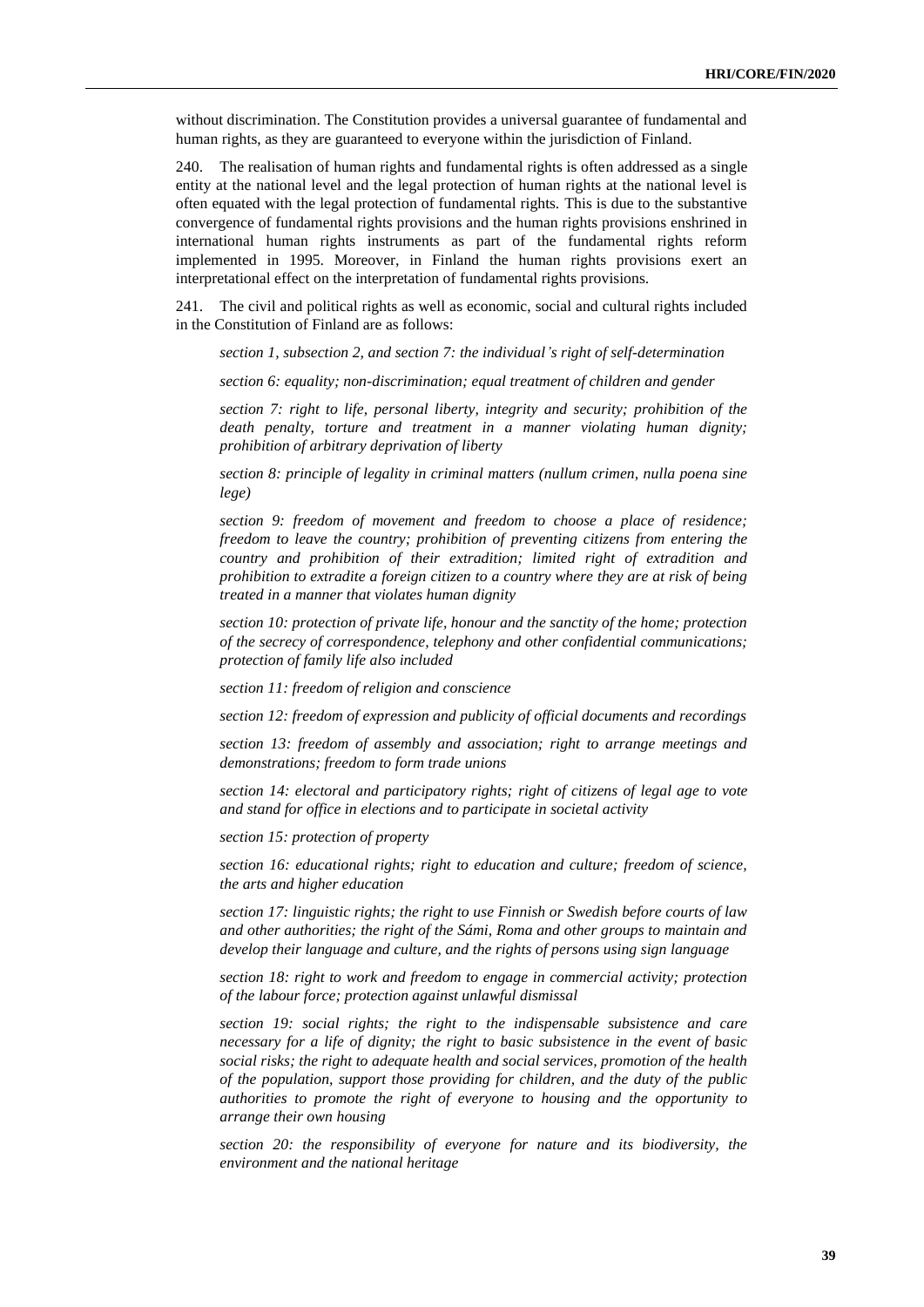*section 21: protection under the law; the right to have cases dealt with appropriately by a court of law or another authority and the right to a fair trial and good governance*

242. The Finnish system of the protection of fundamental rights underscores formal protection, or protection relating to the procedures observed. Fundamental rights may be amended and derogated from only and solely in the procedure for the enactment of constitutional legislation laid down in section 73 of the Constitution of Finland. The said procedure requires a legislative proposal to be left in abeyance in the second reading by a majority of votes cast until the first parliamentary session following parliamentary elections. The proposal shall then, once the Committee has issued its reports, be adopted without material alterations in open reading in a plenary session by a decision supported by at least two thirds of the votes cast.

243. In addition to formal protection, the general and special limitation requirements of the Constitutional Law Committee have become established requirements for limiting fundamental rights. The general requirements are as follows: enactment by an Act; sufficient delimitation and specificity; acceptability and the existence of a compelling societal need; inviolability of the core fundamental right; necessity and proportionality with objectives sought; adequate legal protection; and conformity of limitation with international obligations. The limitations correspond to the conditions for limiting human rights laid down in the European Convention on Human Rights (ECHR) and the case law of the European Court of Human Rights (ECtHR), and shall be interpreted in as consistent a manner with these as possible.

244. The Constitution of Finland contains a provision concerning provisional exceptions to fundamental rights and liberties that are compatible with Finland's international human rights obligations in exceptional circumstances. Provisional exceptions to fundamental rights deemed necessary in the case of an armed attack against Finland or in the event of other situations of emergency, as provided by an Act, which pose a serious threat to the nation may be provided by an Act or by a Government Decree to be issued on the basis of authorisation given in an Act for a special reason and subject to a precisely circumscribed scope of application.

# **(b) Human Rights Instruments in National Legislation**

245. The acceptance of Parliament is required for such treaties and other international obligations that contain provisions of a legislative nature, are otherwise significant, or otherwise require approval by Parliament under the Constitution of Finland. The acceptance of Parliament is required also for the denouncement of such obligations. Finland's commitment to international human rights instruments is thus always subject to the approval of Parliament. In respect of international human rights instruments, Finland applies a dualistic model in which the obligations under international instruments are separately transposed into national law. In most cases, international instruments are implemented by incorporating them into national law by a brief blanket provision stating that the instrument is in force nationally.

246. The need to amend national legislation for consistency with new human rights obligations is determined before a human rights instrument is ratified. The mere enactment of a blanket Act making the instrument a part of national law may not suffice and instead ratification may necessitate the amendment of existing Acts or the enactment of new ones.

247. Under section 80 of the Constitution of Finland, the principles governing the rights and obligations of private individuals shall be governed by Acts, and all human rights instruments are thus also brought into force at the level of an Act. In the hierarchy of norms, human rights instruments binding on Finland have constitutional status.

248. The human rights guaranteed under international instruments constitute the minimum standard of the rights of the individual which may not be undercut in legislative drafting any more than in government or the administration of justice, but which may be exceeded. In practice, fundamental and human rights find concrete expression in norms at the level of an Act as well as in case law and other activity by public authorities.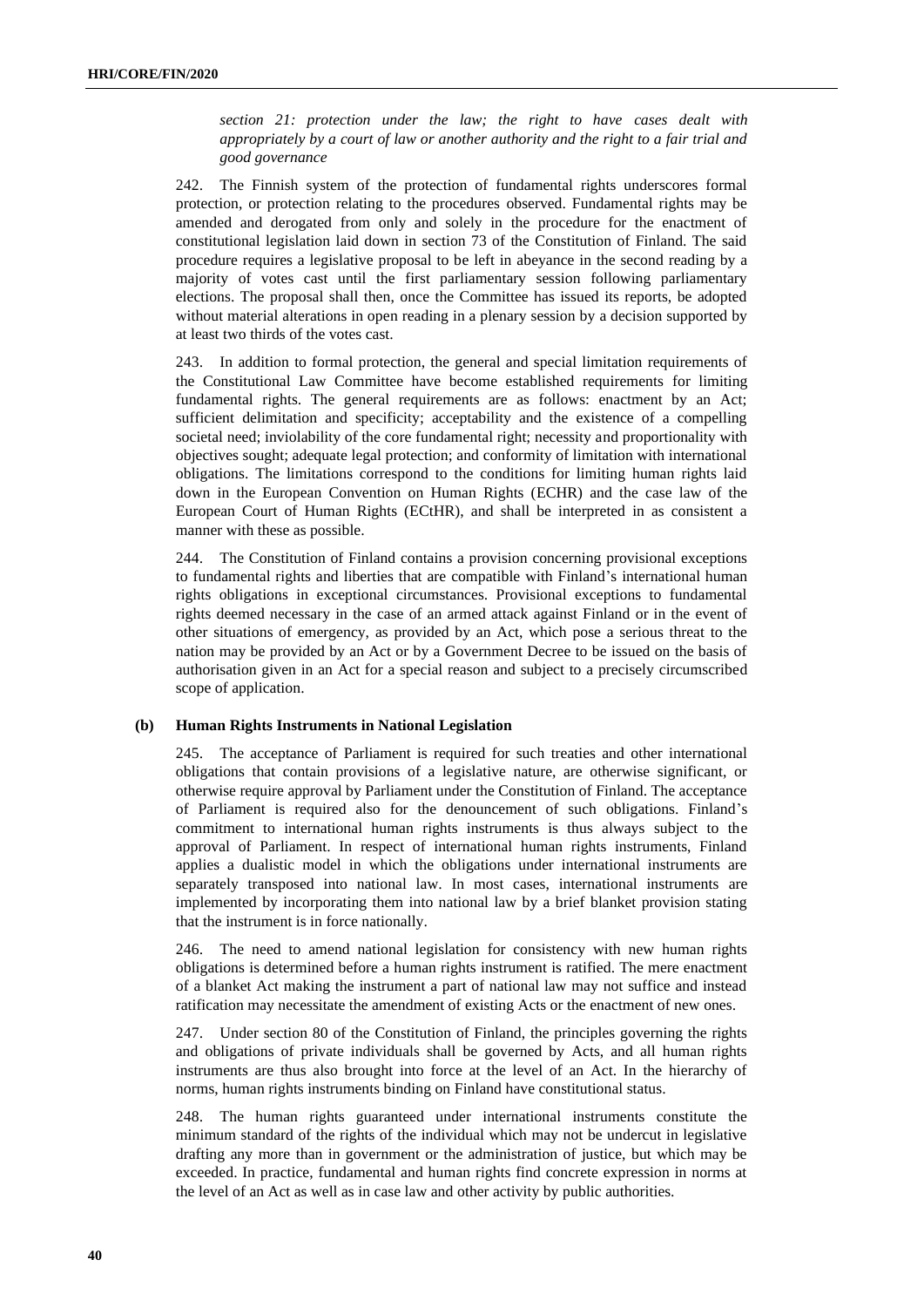# **(c) Oversight of Legality**

# **Constitutional Law Committee of Parliament**

249. The supervision of the constitutionality of proposed legislation is mainly *ex ante* supervision carried out by the Constitutional Law Committee of Parliament. Under section 74 of the Constitution of Finland, the Constitutional Law Committee shall issue statements on the constitutionality of legislative proposals and other matters brought for its consideration, as well as on their relation to international human rights treaties. The Constitutional Law Committee is made up of Members of Parliament.

# **Courts**

250. The *ex post* supervision of compliance with fundamental rights and human rights is based on the constitutional interpretation of the law by courts in the administration of justice and on their duty to not apply unconstitutional provisions. Under section 106 of the Constitution of Finland, where in a matter being tried by a court of law, the application of an Act would be in evident conflict with the Constitution, the court of law shall give primacy to the provision in the Constitution. Under section 107 of the Constitution, where a provision in a Decree or another statute of a lower level than an Act is in conflict with the Constitution or another Act, it shall not be applied by a court of law or by any other public authority. Section 107 of the Constitution applies to all authorities and the conflict need not be evident. Owing to the *ex ante* supervision by the Constitutional Law Committee, there is seldom need in Finland to rely on *ex post* supervision.

#### **Parliamentary Ombudsman**

251. Elected by Parliament for a term of four years, the Parliamentary Ombudsman exercises oversight to ensure that the courts and other authorities as well as public officials, employees of a public body and others in the performance of a public duty comply with the law and fulfil their duties. The Ombudsman oversees the legality of actions taken by the authorities primarily by investigating complaints received. The duties of the Ombudsman are governed by the Constitution of Finland and the Act on the Parliamentary Ombudsman (197/2002). The provisions laid down concerning the Parliamentary Ombudsman also apply, as applicable, to the Deputy Ombudsman. The institution of Parliamentary Ombudsman was established in Finland as early as 1920 and it is thus the second oldest of its kind in the world.

252. The Ombudsman may take matters under investigation on his own initiative. The Ombudsman also conducts on-site investigations in public offices and institutions. He has a special duty to make regular inspection visits to prisons and other institutions, such as psychiatric hospitals, in which persons can be confined against their will. Other places visited are units of the Defence Forces and Border Guard.

253. In his work, the Ombudsman concentrates on promoting fundamental and human rights. Additionally, when he makes presentations, issues statements or writes articles, he emphasises the importance of these rights in the performance of public tasks and legislative drafting. Besides advisory services and customer service, the Ombudsman actively provides the public with information about his activities. Together with the Human Rights Centre and its Delegation, the Parliamentary Ombudsman is a part of the Finnish National Human Rights Institution.

254. In 2014, the Parliamentary Ombudsman became the National Preventive Mechanism (NPM) under the Optional Protocol to the UN Convention against Torture (OPCAT). The position expands the competence of the Ombudsman to inspect all private places where people are, or may be, deprived of their liberty. These include, for example, detention facilities on board ships or aircraft, or in connection with certain public events. When carrying out duties in the capacity of the NPM, the Ombudsman may now rely on expert assistance, also from experts by experience. The Ombudsman furthermore has a statutory duty to promote, protect and monitor the implementation of the Convention on the Rights of Persons with Disabilities together with the Human Rights Centre and its Delegation. The monitoring of the rights of children has been assigned to one of the Deputy Ombudsmen.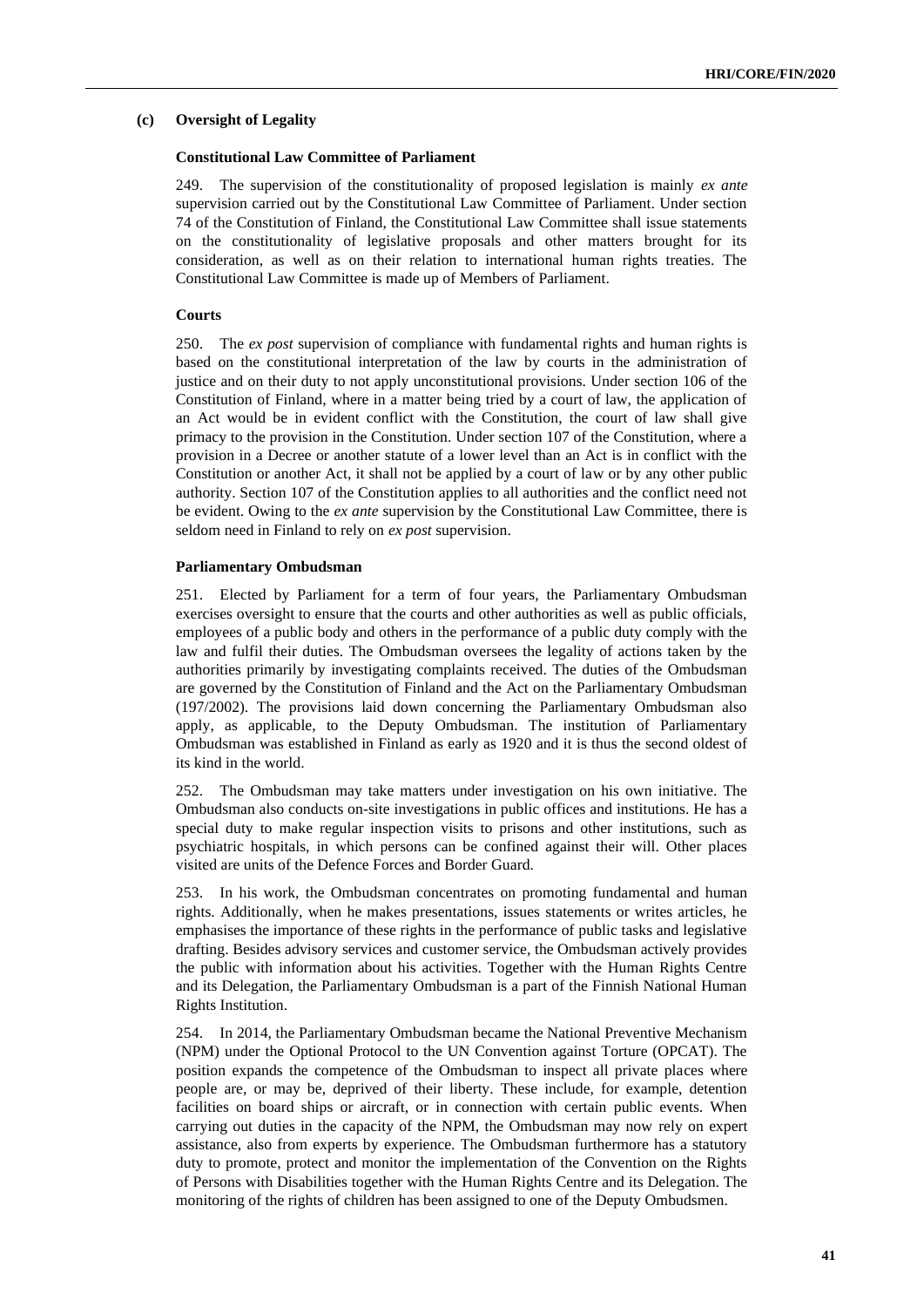255. The Parliamentary Ombudsman submits an annual report to Parliament, in which he reports on the state of administration of justice, public administration and the performance of public tasks, as well as on shortcomings observed in legislation.

# **Chancellor of Justice of the Government**

256. The second supreme overseer of legality besides the Parliamentary Ombudsman is the Chancellor of Justice of the Government, whose duty it is to supervise the lawfulness of the official acts of the Government, the ministries and the President of the Republic. The Chancellor of Justice attends all the plenary sessions of the Government as well as presidential sessions, at which the President of the Republic makes decisions on proposals presented by the Government, and Government discussions. In practice, the supervision of legality is implemented by reviewing the presentation agendas that are submitted in advance to the Chancellor of Justice. The primary duty of the Chancellor of Justice is to promote the implementation of the rule of law as prescribed by the Constitution of Finland.

257. In 2018, the Chancellor of Justice moreover introduced a new procedure of advance supervision of legislative drafting and legislative proposals, the preliminary review of draft Government proposals significant to fundamental and human rights and the application of the rule of law. One element of the preliminary review is to determine whether fundamental and human rights are realised in the manner required under international instruments binding on Finland. The preliminary review also pays attention to the appropriate application of national latitude in the implementation of international conventions.

258. Upon request, the Chancellor of Justice must furnish the President, Government and Ministries with information and statements on legal issues. The statements are generally issued in writing, but in some cases, they are also presented as oral statements.

259. The Chancellor of Justice endeavours to ensure that the courts of law, other authorities and other persons or bodies assigned to perform public tasks comply with the law and fulfil their assigned obligations. The Chancellor of Justice is entitled to perform inspections of those authorities, institutions, offices and other units that fall within the scope of his supervisory authority.

260. The Chancellor of Justice oversees, from a public interest standpoint, the actions of attorneys-at-law to ensure that they are complying with the Advocates Act and the professional code of conduct for attorneys-at-law. The Chancellor of Justice has the right of appeal in matters concerning disciplinary sanctions imposed on attorneys-at-law, public legal aid attorneys and licensed attorneys. In the performance of oversight, the Chancellor of Justice pays attention i.a. to the realisation of the right to a fair trial as well as the realisation of fundamental and human rights also in other respects in matters involving attorneys-at-law, public legal aid attorney and licensed attorneys.

261. The Chancellor of Justice also oversees the realisation of fundamental and human rights in the performance of all duties of the Chancellor. This duty entails the handling of complaints as well as observations made through inspections and otherwise, as well as *i.a.* proactive oversight of legislation and supervision of the highest echelons of government and supervision of attorneys-at-law. The Chancellor of Justice may also take up a matter on his own initiative. Besides considering individual cases, the Chancellor of Justice also pays particular attention to supervising the structural prerequisites for the realisation of fundamental and human rights.

262. The President of the Republic appoints the Chancellor of Justice and the Deputy Chancellor of Justice and also names the substitute for the Deputy Chancellor of Justice. The Deputy Chancellor of Justice and his or her substitute independently resolve matters that are brought to their attention. The Chancellor of Justice is called upon to resolve, in particular, matters concerning the supervision of the Government, as well as matters of principle or of far-reaching consequence.

263. The Chancellor of Justice submits an annual report to Parliament and the Government on his or her activities and observations on how the law has been obeyed.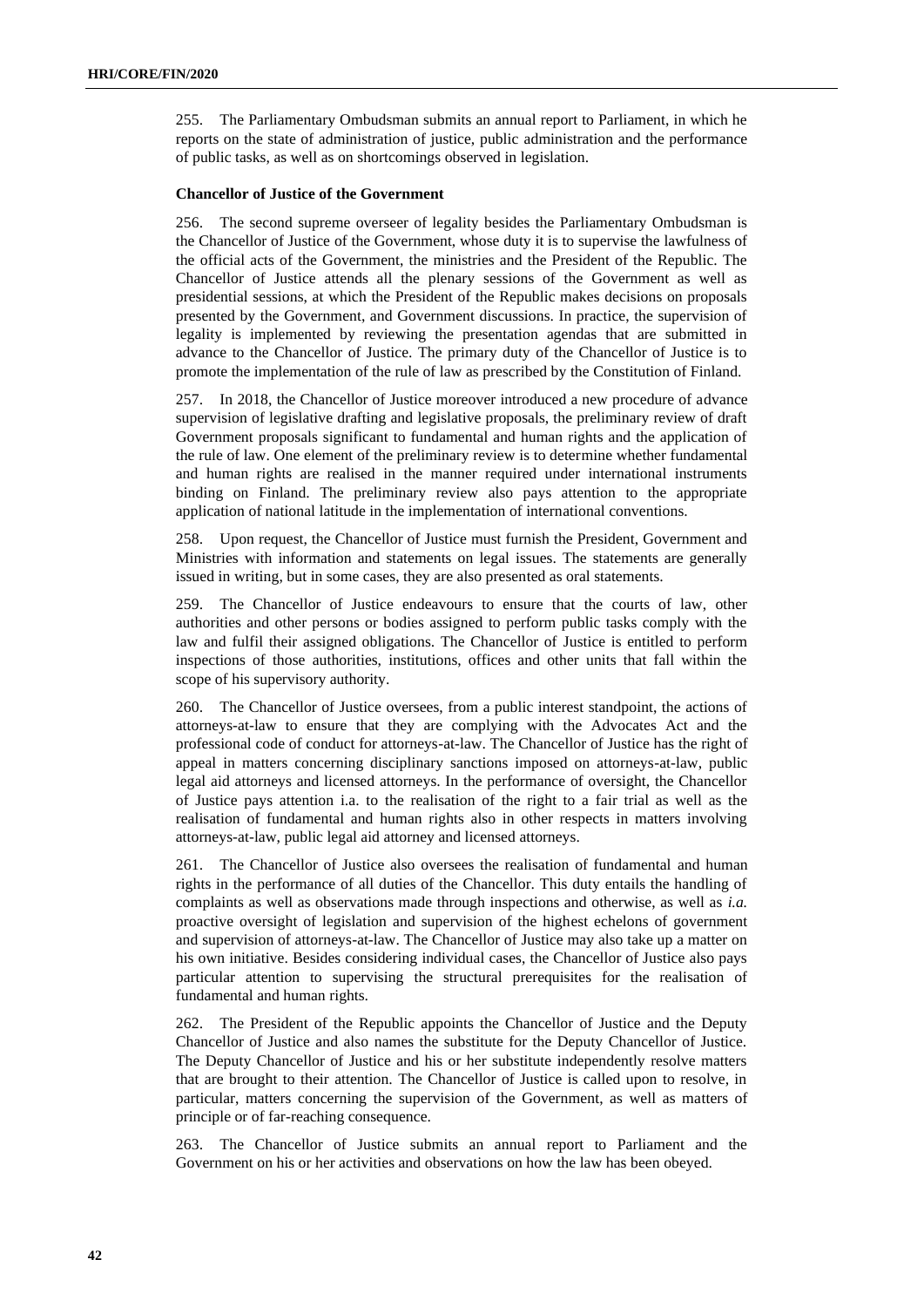#### **(d) Human rights in Finnish courts**

264. Reference to fundamental and human rights has grown considerably more commonplace in case law, especially since Finland's accession to the European Human Rights Convention in 1990, the fundamental rights reform of 1995 and the entry into force of the new Constitution of Finland on 1 March 2000. Finland's accession to the European Union in 1995 also marked an increase in the weight given to fundamental and human rights. The original trailblazer in this respect was the Supreme Administrative Court, whose reference to the Covenant on Civil and Political Rights in 1988 was the first of its kind in Finnish legal history. In the same year, the Supreme Administrative Court issued the first ever ruling in which a reference to the Convention relating to the Status of Refugees was made by a Finnish court of highest instance.

265. Breaches of human rights obligations are catered for at the level of an Act when e.g. providing for extraordinary appeal. Namely, if a judicial or supervisory body competent to supervise international human rights obligations finds judicial error in the consideration of a case, the victim of the breach may file a complaint of court error. Today, direct reference to human rights conventions as well as to concluding observations issued by the Committees can also be found in the reasoning of the decisions of lower courts.

### **(e) Human rights violations and legal remedies**

266. Any person who considers their human rights to have been violated has recourse to a court of law. In practice, a person may invoke their human rights in both civil cases, between two individuals, and in criminal cases before a general court of law, as well as in administrative cases before an administrative court. If the decision of an authority or, in certain cases an act by a private party, is found to contravene human rights provisions, the decision or act is overturned. Human rights may be invoked in all Finnish courts and at all court instances up to supreme courts.

267. When the human rights violation has caused damage, the victim of the violation is entitled to compensation in accordance with the Tort Liability Act. However, in order for liability to compensate to arise, it is usually required that the damage can be established, that it was caused by an error or omission on the part of the party which caused the damage, and that the party which caused the damage acted with negligence. The forms of compensable damage are moreover limited in the Tort Liability Act. In a supplementary manner, liability to compensate may be established by construing the Tort Liability Act with a human rights convention norm, for example Article 13 of the ECHR , when a given procedure is found to violate human rights without national legislation providing a de facto opportunity for appropriate compensation of the violation.

268. In Finland, compensation for damage is ordered payable on the principle of restitution, meaning that the compensation makes up for the entire loss caused to the party which suffered the damage. On the other hand, in Finland compensation for damage may not be excessive to the extent that subsequent to compensation, the party which suffered the damage is unjustly enriched. Punitive damages are also not in use in Finland. Since human rights in Finland are enshrined in law, the damage caused by a human rights violation is always unlawful, which in turn allows full compensation of personal injury, damage to property and purely financial loss. A public body may also be found liable to compensate but higher requirements apply in the exercise of public authority than in the exercise of private authority.

269. Where the human rights violation arises from a criminal offence, the victim of the violation, in this case the injured party in the criminal offence, may report the offence to the police for investigation. After pre-trial investigation and consideration of charges, the criminal matter is, as a rule, heard by the competent District Court. The Finnish system of sanctions in principle focuses on the offender and not the victim. Owing to the enforcement in Finland of the EU Directive on victims' rights (Directive 2012/29/EU of the European Parliament and of the Council of 25 October 2012 establishing minimum standards on the rights, support and protection of victims of crime), however, sound rights in criminal proceedings are guaranteed in Finland for the victims of crime, and Finland has moreover introduced a victim surcharge to fund support services for victims of crime, such as Victim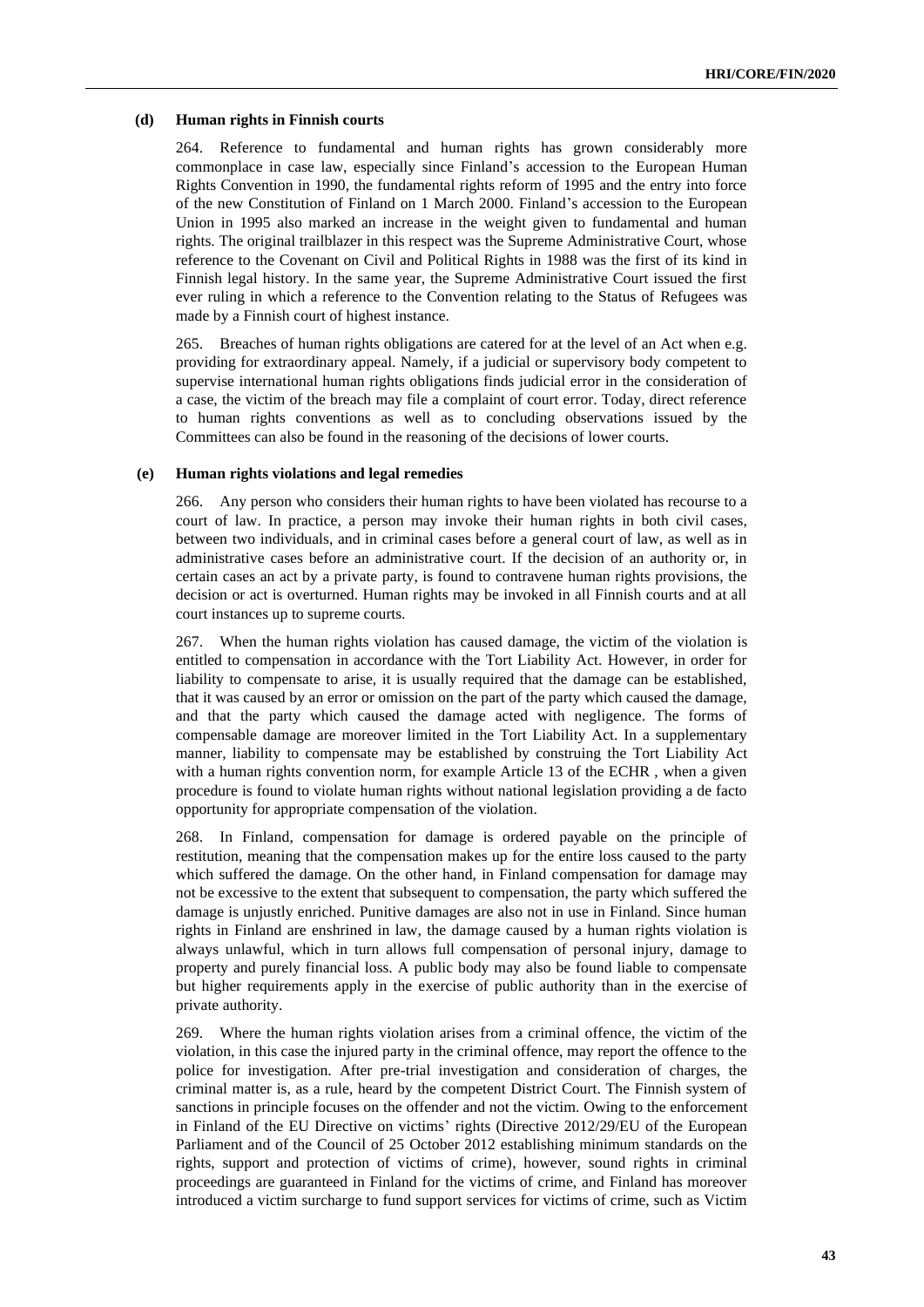Support Finland. Criminal matters are also capable of mediation with the assistance of an impartial mediator to allow the mental and material harm caused to the victim as a result of the crime to be addressed and measures to make restitution for this to be agreed on the parties' own initiative.

270. In all government activities, the basic premise shall be interpretation of the law and action that is favourable for fundamental and human rights. The rule of law requires a public body to comply with the law in all of its activities. Since fundamental and human rights have been enshrined in law, any action that contravenes them, for example an administrative decision, is unlawful as a rule. Amendment of an unlawful administrative decision may be sought either by filing a claim for a revised decision or an appeal with an administrative court. Unlawful administrative decisions shall be overturned by the administrative court and the Supreme Administrative Court.

271. An administrative complaint concerning the unlawful conduct of an authority, a person employed by an authority or another entity performing a public administrative duty, or their failure to fulfil an obligation, may be filed by anyone. The complaint shall be filed with the authority that oversees the respective activities. Ultimately a complaint may always be filed with a supreme overseer of legality.

# **(f) Monitoring the realisation of human rights**

# **Supreme overseers of legality**

272. Finland has in place two supreme overseers of legality, the Parliamentary Ombudsman and the Chancellor of Justice of the Government (see paras 250–262). Under sections 108 and 109 of the Constitution of Finland, both overseers in the performance of their duties shall monitor the implementation of fundamental and human rights. They shall also annually report on their activities, observations of compliance with law and the state of the administration of justice and shortcomings observed in legislation.

# **Non-Discrimination Ombudsman**

273. The Non-Discrimination Ombudsman is appointed by the Government for a term not to exceed five years. The Ombudsman is an independent and autonomous authority. The person appointed as Ombudsman is relieved from any other position for the duration of the appointment. The qualifications required of the Ombudsman are a master's degree, good knowledge of fundamental and human rights and the remit of the position, and proven leadership and management skills.

274. The task of the Non-Discrimination Ombudsman is to monitor compliance with the Non-Discrimination Act in the manner provided in the said Act and in general to promote equality and to prevent discrimination. The Ombudsman also serves as the National Rapporteur on Trafficking in Human Beings. The Ombudsman shall assist persons discriminated against in the investigation of their complaints of discrimination, provide assistance in the planning of measures to promote equality, issue general recommendations for the prevention of discrimination and the promotion of equality, and take measures towards reaching settlement in cases involving compliance with the Non-Discrimination Act. Besides promoting equality and addressing discrimination, the remit of the Ombudsman also covers monitoring the realisation of the rights of foreign citizens, the duties of the National Rapporteur on Trafficking in Human Beings, and monitoring the removal from the country of foreign citizens. In the performance of these duties the Ombudsman shall commission reports, submit initiatives, issue statements, promote the dissemination of information, education and training, and take part in European and international cooperation.

275. The Non-Discrimination Ombudsman has moreover been secured certain rights to enable the effective performance of the Ombudsman's duties, for example the right, secrecy provisions notwithstanding, to obtain, free of charge, from any authority or other entity performing a public administrative duty, the information necessary for the performance of the Ombudsman's monitoring duties provided in the Non-Discrimination Act and the Aliens Act. The Ombudsman also has the right to obtain from any authority or other entity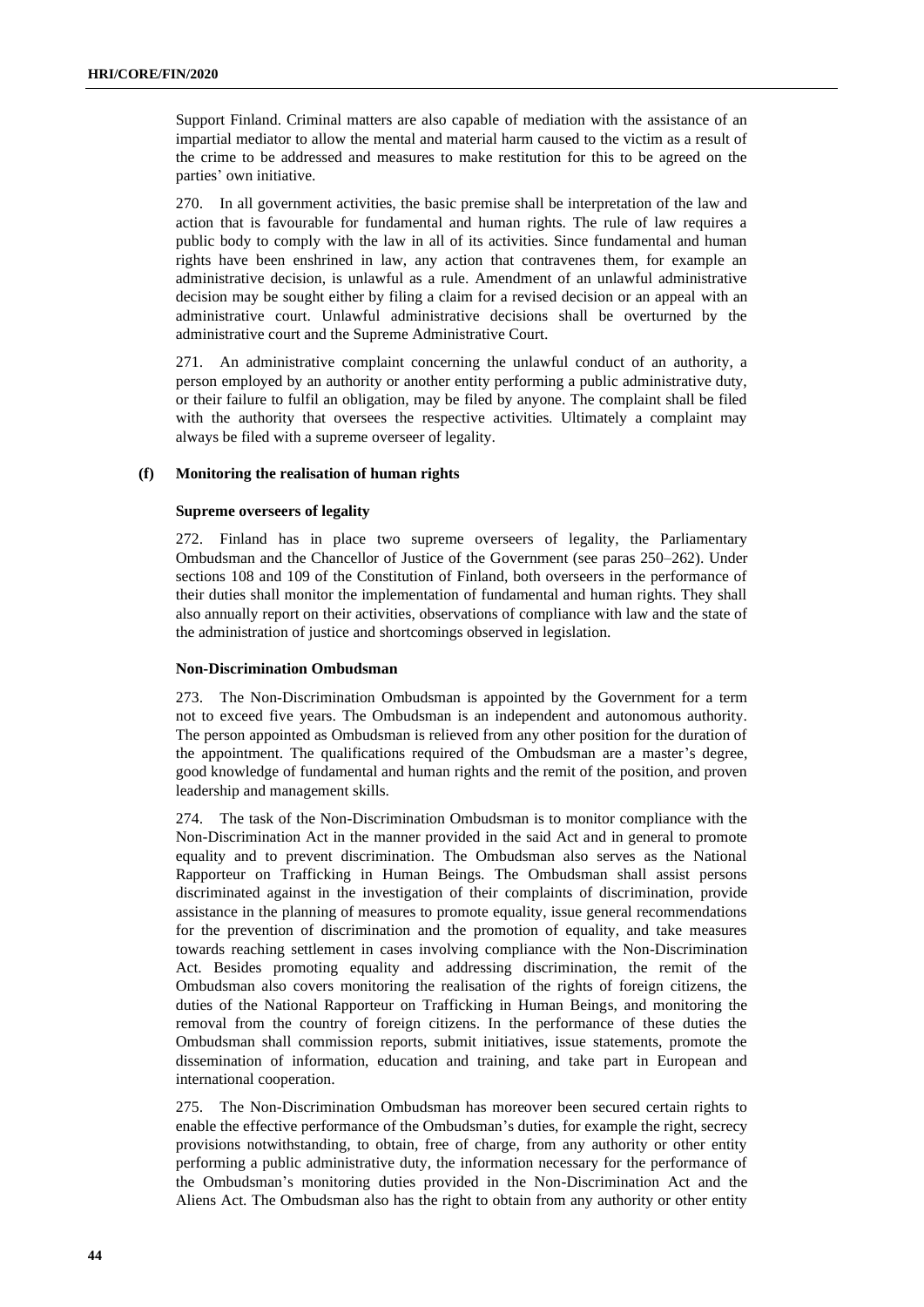performing a public administrative duty, for example from a school, as well as from their employees, any facts pertinent to the performance of the Ombudsman's duties. In addition, the Ombudsman may conduct inspections on the premises of an authority, education provider and educational institution or provider of goods or services when such an inspection is necessary in matters falling within the competence of the Ombudsman in monitoring compliance with the Non-Discrimination Act. The Ombudsman is empowered to impose a conditional fine to enforce compliance with the obligation to provide access to information. When hearing a case concerning application of the Non-Discrimination Act, a court of law shall reserve the Non-Discrimination Ombudsman an opportunity to be heard inasmuch as the case falls within the Ombudsman's remit.

276. The Non-Discrimination Ombudsman submits to the Government an annual report on activities, in addition to which a report on the realisation of equality is submitted to Parliament at intervals of four years.

#### **Ombudsman for Equality**

277. The objectives of the Act on Equality Between Women and Men, i.e. the Equality Act (609/1986), are to prevent discrimination based on gender, to promote equality between women and men, and thus to improve the status of women, particularly in working life. Furthermore, it is the objective of the Act to prevent discrimination based on gender identity or gender expression. Compliance with the Equality Act is monitored by the Ombudsman for Equality, who is appointed by the Government for a term not to exceed five years. The Ombudsman for Equality is an independent and autonomous authority within the administrative branch of the Ministry of Justice.

278. The Ombudsman monitors compliance with the prohibitions under the Equality Act against discrimination and the obligations under the Act to promote equality in respect of discrimination based on gender, gender identity or gender expression. In addition, the Ombudsman shall, by means of initiatives, advice and guidance, promote the accomplishment of the objectives of the Equality Act and provide information on equality legislation and its application in practice. Upon observation of non-compliance with the obligations laid down in the Equality Act or other breach of the provisions of the Act, the Ombudsman shall provide advice and guidance to ensure that the unlawful conduct is not continued or repeated. In addition, the Ombudsman may take measures towards reaching settlement in cases involving discrimination within the meaning of the Equality Act. In cases of discrimination, the Ombudsman shall issue an opinion on the interpretation of the Equality Act. The opinions issued by the Ombudsman are given by way of recommendation.

279. The Ombudsman for Equality has the right to obtain from the authorities, free of charge, the information necessary for monitoring compliance with the Equality Act, the provisions laid down on the confidentiality of matters or documents notwithstanding. The Ombudsman also has the right to receive information that is necessary in order to monitor compliance with the Equality Act from all relevant parties, for example an employer, within a reasonable period as specified by the Ombudsman, as well as the right to demand that they present any document that they possess, unless the person has the right or responsibility under law to refuse to testify or present the document. The Ombudsman moreover has the right to carry out inspections at a workplace, educational institution, organisation representing labour market interests, or the business facilities of a provider of goods and services, if there is reason to suspect that actions have been taken that are contrary the Equality Act or that the obligations concerning equality laid down in the Act have not otherwise been complied with. For the performance of these duties, the Ombudsman is entitled to obtain executive assistance from other authorities in carrying out inspections. The Ombudsman may additionally provide advice, for example in the preparation of an equality plan.

280. The Ombudsman for Equality submits to the Government an annual report on activities, in addition to which a report on the realisation of equality is submitted to Parliament at intervals of four years.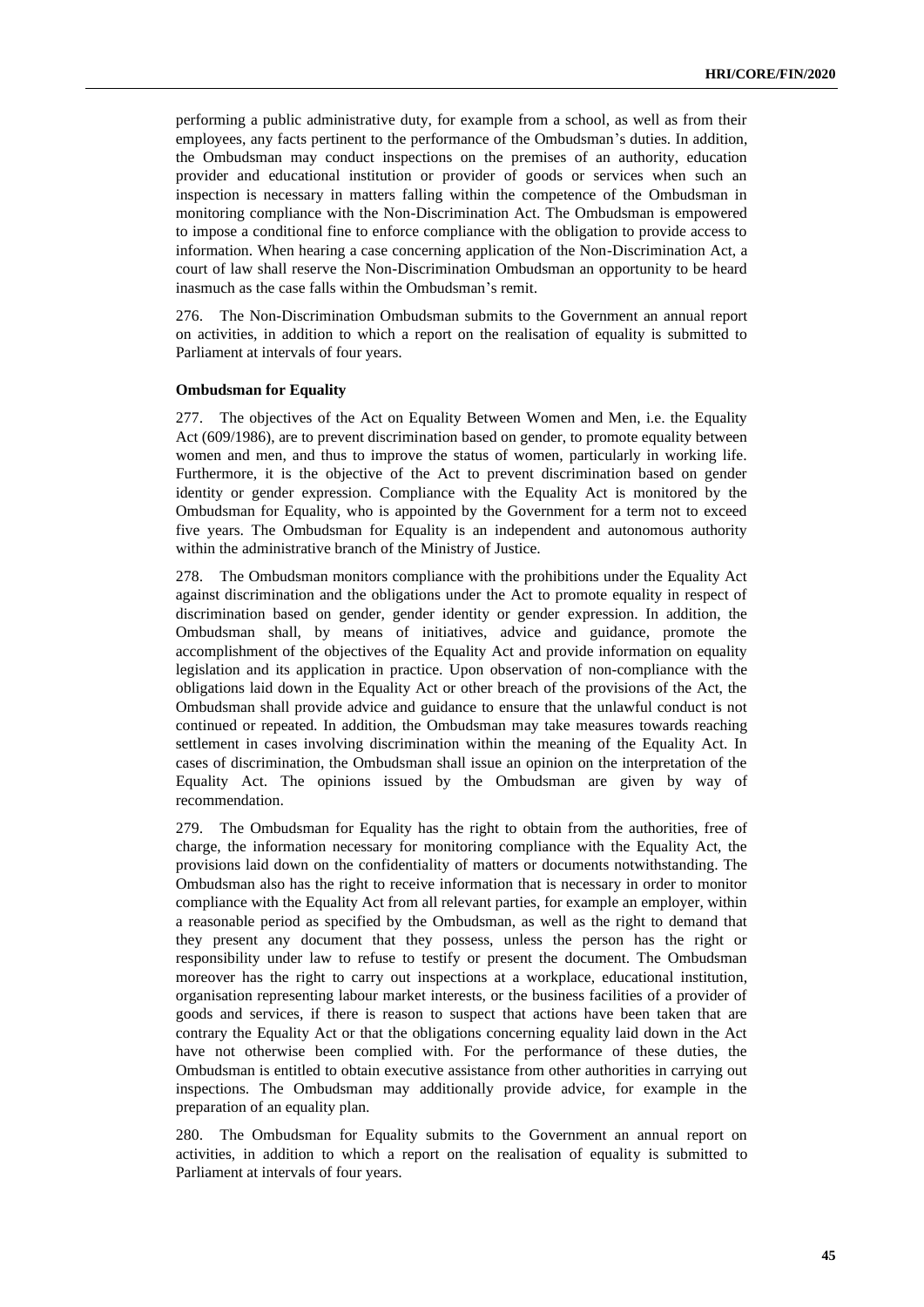# **Ombudsman for Children**

281. The Ombudsman for Children is an independent and impartial central government authority whose mandate is based on the Act on the Ombudsman for Children (1221/2004). Under the Act, the Ombudsman has a duty to protect the interests and rights of children across society. The Ombudsman does not have authority over the affairs of individual children or families, and cannot overturn the decisions of other authorities. The Ombudsman works in close cooperation with other public authorities, local governments, regional councils, researchers, non-governmental organisations, religious groups, businesses, other parties involved in the execution of policies concerning children, and a range of children's rights experts.

282. Together with the Parliamentary Ombudsman, the Ombudsman for Children makes up the national supervisory body for the rights of children required by the UN Committee on the Rights of the Child. Under law, the Ombudsman for Children has the following duties:

- Ensuring the well-being of children and young people and protecting their rights;
- Promoting the interests of children;
- Consulting children and young people and communicating their views to the decision-makers;
- Disseminating information about children's rights to government authorities and organisations that deal with children as well as to the general public;
- Encouraging cooperation between the parties involved in the execution of policies concerning children;
- Promoting compliance with the UN Convention on the Rights of the Child.

283. The Ombudsman for Children reports to the Finnish Government once a year and to the Parliament of Finland once every four years. The Ombudsman also reports on the welfare and status of children and young people to the UN Committee on the Rights of the Child by submitting its own report to the Committee in connection with the review of the Government's periodic report. The Ombudsman's annual report includes an overview of the Ombudsman's work during the year, the status of the rights of children, progress made in respect of the welfare of children and any legislative issues that have come to the Ombudsman's attention.

# **Data Protection Ombudsman**

284. The Office of the Data Protection Ombudsman is an independent and autonomous authority. The Data Protection Ombudsman and the Deputy Data Protection Ombudsmen are appointed by the Government for a term of five years at a time.

285. The Office of the Data Protection Ombudsman has i.a. the following duties:

- Supervising compliance with data protection legislation and other laws concerning the processing of personal data;
- Promoting awareness of the risks, rules, safeguards, obligations and rights related to the processing of personal data;
- Carrying out investigations and inspections;
- Imposing administrative sanctions for violations of the GDPR;
- Issuing statements on legislative and administrative changes that affect the protection of the rights and freedoms of individuals with regard to the processing of personal data;
- Issuing statements on offences involving the processing of personal data;
- Supervising the processing of credit status information and corporate credit ratings;
- Processing requests for issuing orders with regard to the rights of data subjects and notifications of other violations related to the processing of personal data;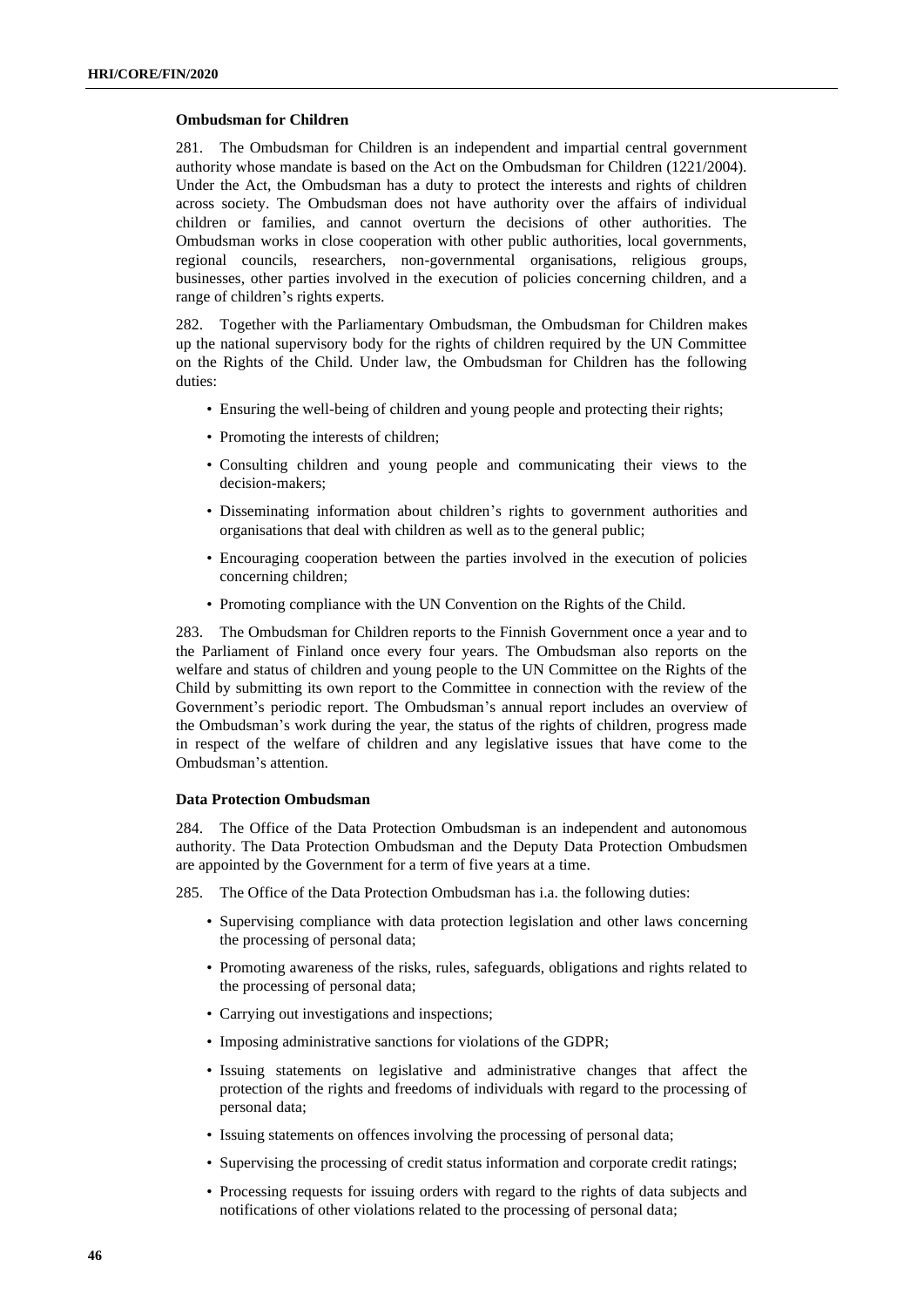- Receiving declarations of Data Protection Officers;
- Receiving reports of personal data breaches;
- Drawing up a list of circumstances in which a data protection impact assessment is required;
- Evaluating prior consultations concerning high-risk data processing;
- Approving code of practice and standard clauses;
- Encouraging the adoption of certificates, accrediting certification bodies and revoking issued certificates;
- Cooperating with the EU's other data protection authorities within the scope of the one-stop-shop principle and referring matters to the European Data Protection Board when required.

# **Intelligence Ombudsman**

286. Upon the adoption by Parliament of the new Act on the Oversight of Intelligence Gathering (121/2019), the position of Intelligence Ombudsman was established in connection with the Office of the Data Protection Ombudsman to oversee the legality of intelligence activities. The Ombudsman is an autonomous and independent authority appointed by the Government for a term of five years at a time. Before making its appointment, the Government shall reserve for the Intelligence Oversight Committee of Parliament an opportunity to be heard on the matter.

287. In its capacity of overseer of the legality of intelligence activities, the Intelligence Ombudsman has the following duties:

- Supervising the legality of the use of intelligence gathering methods and intelligence information as well as other intelligence activities;
- Supervising the realisation of basic and human rights in intelligence activities;
- Promoting the realisation of legal protection and the related best practices in intelligence activities;
- Monitoring and assessing the functionality of legislation within the Ombudsman's purview and making development proposals that the Ombudsman considers necessary.

288. The Intelligence Ombudsman must, without delay, be informed of all claims made to courts of law concerning intelligence gathering methods as well as authorisations of intelligence gathering methods issued by courts of law and decisions taken by intelligence authorities. The Ombudsman has the right to obtain the information and reports required for the performance of its oversight duties from the authorities and other entities performing public administrative duties. The Ombudsman may also carry out inspections on the premises of public authorities and other parties with public administration duties for the purpose of overseeing the legality of intelligence activities in matters falling within the competence of the Ombudsman. In the context of such inspections, the Ombudsman has the right of access to all premises and information systems necessary for oversight. The Ombudsman has the right to attend and to be heard in court upon consideration of an authorisation for an intelligence gathering method, and also the right to appeal against the decision of the court.

289. Anyone who believes that their rights have been violated in connection with intelligence activities or that other illegal actions have been taken may file a complaint with the Intelligence Ombudsman in a matter within the Ombudsman's purview. Due to a complaint, the Ombudsman takes those measures the Ombudsman considers necessary with regard to the legality of intelligence activities, the realisation of fundamental and human rights, or the realisation of legal protection. A report deemed necessary by the Ombudsman is obtained in the case.

290. Anyone who has been subject of intelligence gathering or suspects that they have been subject to intelligence gathering can ask the Intelligence Ombudsman to investigate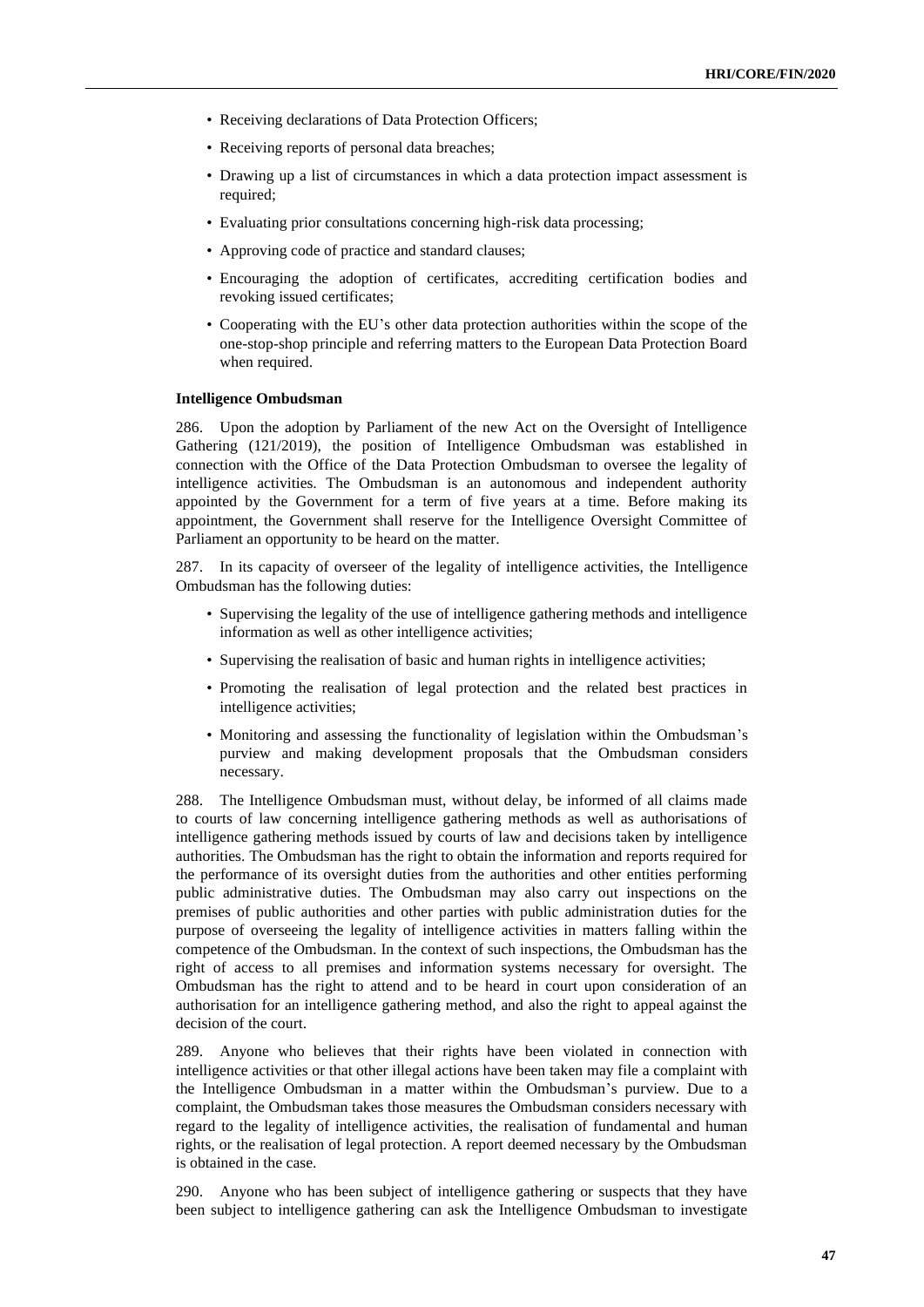the lawfulness of the used intelligence gathering methods. The Ombudsman may order the use of an intelligence gathering method to be suspended or stopped if the Ombudsman considers that the authority acted illegally in the course of its intelligence activities.

291. The Intelligence Ombudsman submits a report on its activities each year to Parliament, the Parliamentary Ombudsman and the Government and forwards any significant oversight findings for the consideration of the Intelligence Oversight Committee of Parliament.

# **(g) Regional human rights mechanisms**

# **Council of Europe and European Court of Human Rights**

292. Finland acceded to the Council of Europe in 1989. The European Convention on Human Rights (ECHR) was ratified by Finland in 1990 and at the same time Finland accepted the competence of the European Court of Human Rights (ECtHR). Owing to the aforementioned dualistic model, the ratification of the ECHR required Finland to enact numerous legislative amendments, and a simple blanket enforcement was thus not an option. In the context of the ratification, Finland recognised both the competence of the then Human Rights Committee to consider communications from individuals as well as the competence of the ECtHR. The enforcement took place by enacting an Act adopted in procedure for constitutional enactment, i.e. with two thirds majority of Parliament. Accepting the competence of the ECtHR did not require amendment of the Constitution of Finland, however.

293. The Parliament of Åland was also required to approve the Act in order for the ratification to be accomplished. The authentic versions of the ECHR in Finland are its English and French versions. The first reference made to the ECHR in case law appears in a judgment issued by a Court of Appeal on 12 September 1990 (Article 6 ECHR). The Supreme Court as well in its rulings has started to invoke the ECHR and the judgments of the ECtHR as an element of its 'human rights-friendly' interpretation of law.

294. The total number of judgments issued by the ECtHR in cases involving Finland is 190, and in 141 of these the judgment was made against the State. In Finland, the case law of the ECtHR has impacted on i.a. the interpretation of rights concerning freedom of expression and protection of privacy as well as striking a balance between these rights. Many of the judgments finding breach of the reasonable-time requirement have led to the adoption of legislation concerning compensation for legal proceedings of excessive duration, whereas in cases involving the principle of ne bis in idem in taxation, the Finnish Supreme Court has in certain respects adopted a stricter approach than the ECtHR.

295. In Finland, the execution of the judgments of the ECtHR is monitored and coordinated by the Government Agent before the ECtHR, who is the head of the Unit for Human Rights Courts and Conventions at the Ministry for Foreign Affairs. The measures to execute the judgments (apart from payment of compensation and distribution of judgment) are assessed by the sectoral ministries in cooperation with the Government Agent, who also prepares all plans and reports of action.

296. To date, a total of 173 cases to which Finland has been party have been submitted to the Council of Europe's Committee of Ministers for supervision of execution. Of these, 144 cases have been closed by final resolution while 29 cases remain pending. In these, national execution measures have been undertaken but reports on action are yet to be completed.

# **European Union**

297. Besides the constitutions of the EU Member States, human rights and fundamental rights have also been strengthened in the Charter of Fundamental Rights of the European Union. Regulation to promote fundamental rights has moreover been put in place within the EU. While the Charter complements national systems, it does not replace them. Where the fundamental rights of individuals are not respected, it is up to the national courts to decide such cases. In special cases where a Member State fails to comply with EU law and violates the rights of an individual, the European Commission may bring an action against the Member State in the Court of Justice of the European Union.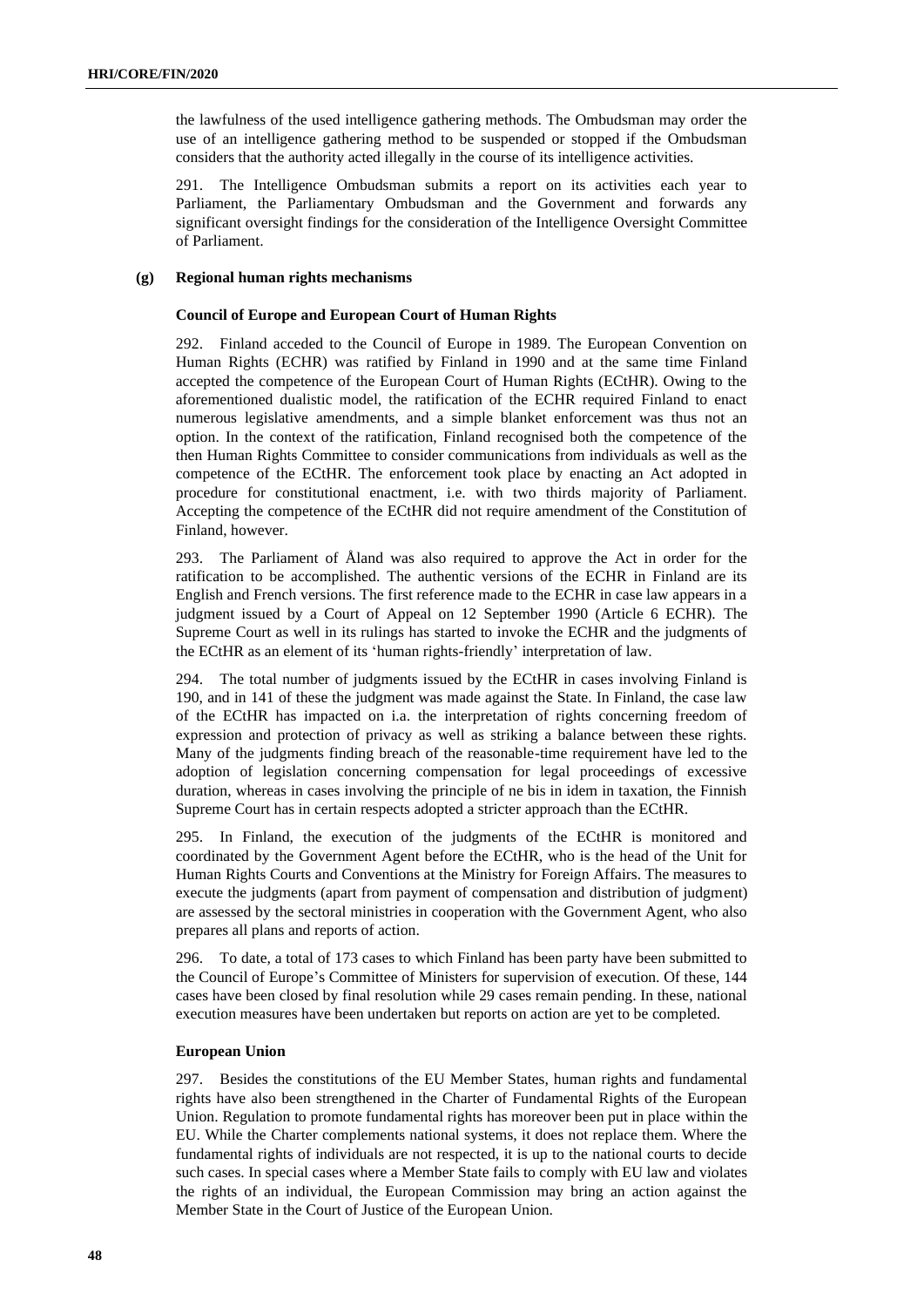# **E. Framework for the promotion of human rights**

## **(a) Parliament of Finland**

298. The basic premise is the equal value of all human rights and civil and political rights as well as economic, social and cultural rights along with all other human rights. All human rights are equally important, and they are mutually interdependent. Human rights obligations are binding on those exercising public authority at all levels: national, regional and local. Under section 124 of the Constitution of Finland, a public administrative task may be delegated to others than public authorities only by an Act or by virtue of an Act, if this is necessary for the appropriate performance of the task and if fundamental rights and liberties, legal remedies and other requirements of good governance are not endangered. In such an event, the party to which the task has been delegated shall also, in its activities, respect fundamental and human rights and comply with Finland's international obligations.

299. Pursuant to section 3 of the Constitution of Finland, legislative power in Finland is exercised by Parliament, which also decides on State finances. In its exercise of legislative power, Parliament must comply with the law. Among other things, Parliament already during legislative drafting must ensure that an Act is not unconstitutional and thus contrary to fundamental and human rights. Attention to fundamental and human rights in legislative drafting is paid i.a. during the procedure for obtaining statements and in consideration by the Government, both of which take place before an Act is adopted and enters into force.

300. Under section 35 of the Constitution of Finland, for each electoral term, Parliament appoints the Grand Committee, the Constitutional Law Committee, the Foreign Affairs Committee, the Finance Committee, the Audit Committee and the other standing Committees provided in the Parliament's Rules of Procedure. The principal function of the Constitutional Law Committee is to issue statements on bills sent to it for consideration and on the constitutionality of other matters and their bearing on international human rights instruments. The Constitutional Law Committee drafts the Constitution as well as legislation closely connected to it, such as the legislation pertaining to autonomy of Åland, election, citizenship, language and political parties. The Constitutional Law Committee is a permanent special committee of Parliament.

301. The Constitutional Law Committee shall consist of at least 17 members who are appointed from among the Members of Parliament. The Committee is responsible for legislative drafting in matters concerning enactment or amendment of the Constitution or legislation closely related thereto. The reports of the Committee usually address appropriateness aspects and may also put forward interpretation of the Constitution of Finland. Upon request of another Committee or the plenary session of Parliament, the Committee shall submit opinions in which it assesses the constitutionality of the legislative drafting projects in hand and their relationship with international human rights conventions. The opinion of the Committee is usually requested on legislative drafting projects where the relationship of the proposed legislation with the Constitution is unclear or on the subject matter of which the Committee has issued no earlier opinion.

302. With the Constitutional Law Committee responsible for the constitutionality of legislation, it is customary for the Committee, for example when preparing an opinion, to consult experts in constitutional law and, from time to time, also other branches of law, in accordance with established practice and in reliance on the Parliament's Rules of Procedure. The Committee has consulted extensively with law researchers and professors. The institution of consultation of experts by the Constitutional Law Committee has become so established, commonplace and extensive in terms of persons involved that it may de facto be considered the Committee's most important tool in the ex ante supervision of the constitutionality of legislation. The consultation procedure itself in many cases takes place in writing, i.e. experts are asked to submit a written opinion on the matter in hand.

# **(b) Local Government**

303. Human rights shall also be promoted at the level of local government. This obligation is based on section 22 of the Constitution of Finland, in which 'public authorities' refers to both central and local government. The duty of the public authorities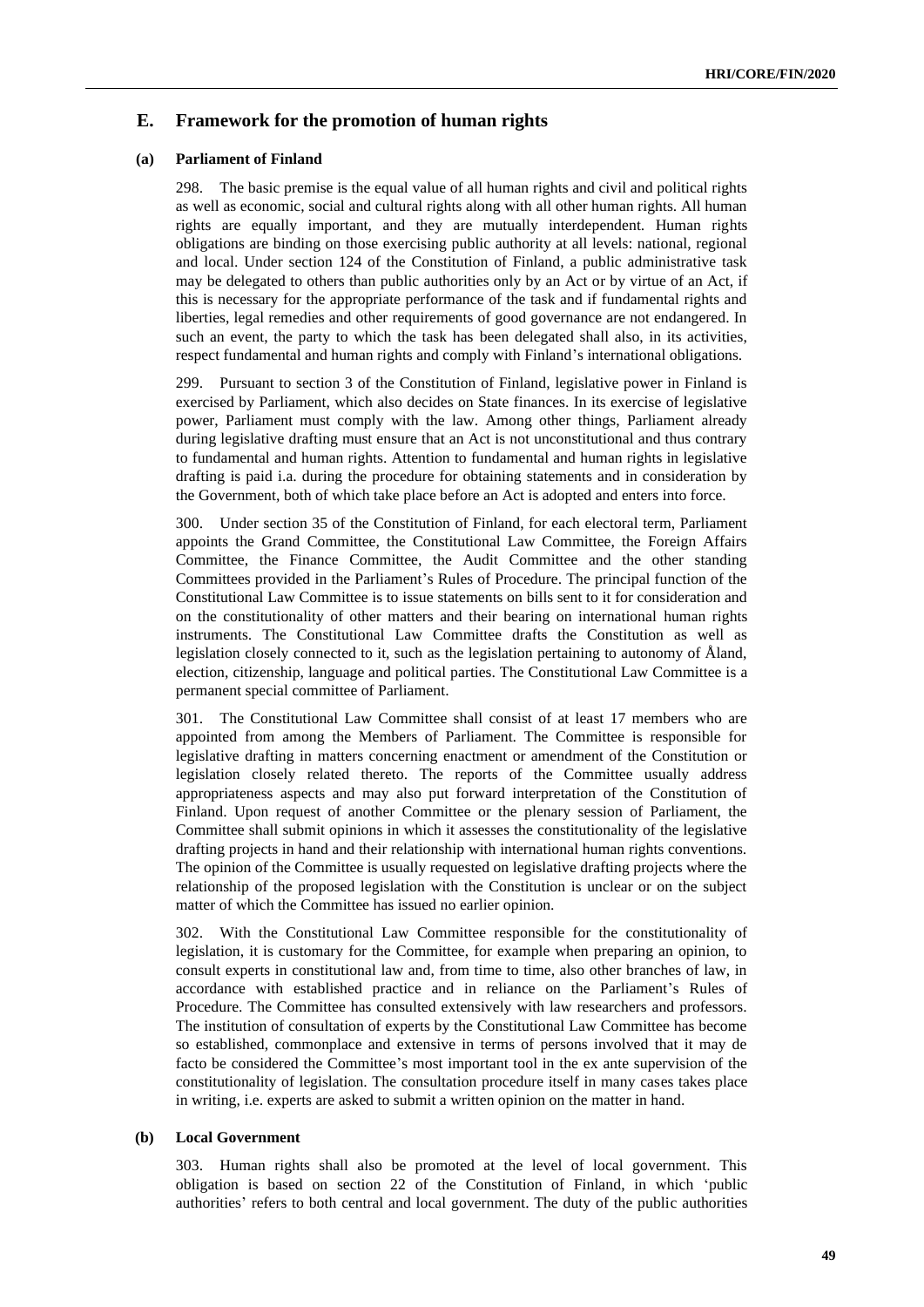to guarantee fundamental rights and liberties and human rights is an extension of the sanctions-containing human rights system, as is made apparent by the fact that the said provision equates fundamental rights and human rights. However, no sanctions are in place in respect of the duty of local government to guarantee fundamental rights and human rights. The legal interests in fundamental and human rights nonetheless converge to such an extent that action by the public authorities in many cases accomplishes both objectives.

# **(c) National Human Rights Institution (NHRI)**

304. The National Human Rights Institution of Finland consists of the Human Rights Centre and its Delegation together with the Parliamentary Ombudsman. The National Human Rights Institution of Finland was accredited with status A in the years 2014 and 2019.

305. The NHRI as a whole promotes, protects and monitors the implementation of the UN Convention on the Rights of Persons with Disabilities on the basis of an Act, in accordance with Article 33(2) of the Convention.

306. An additional focus in the activities of the NHRI is the promotion of the rights of older persons with the aim of strengthening the legislative perspective in activities and decision making related to older persons as well as more extensively with regard to attitudes.

# **Human Rights Centre**

307. The Human Rights Centre started its operation in March 2012. Its duties are laid down in the Act on the Parliamentary Ombudsman. The Human Rights Centre is an autonomous and independent expert institution whose task is to promote the implementation of fundamental and human rights and to increase cooperation and exchange of information between various actors. It is administratively connected to the Office of the Parliamentary Ombudsman.

308. The statutory tasks of the Human Rights Centre are:

- To promote information provision, training, education and research on fundamental and human rights;
- To draft reports on the implementation of fundamental and human rights;
- To take initiatives and give statements for the promotion and implementation of fundamental and human rights;
- To participate in European and international cooperation related to the promotion and protection of fundamental and human rights;
- To perform other similar tasks associated with the promotion and implementation of fundamental and human rights;
- To promote, protect and monitor the implementation of the UN Convention of the Rights of Persons with disabilities.
- 309. The Centre does not handle complaints or other individual cases.

310. The Centre monitors compliance with international human rights instruments in Finland, the implementation of concluding observations adopted by international treaty monitoring bodies concerning Finland, and the execution of judgments and other rulings of the EctHR and other international treaty bodies.

311. The Centre engages in extensive international cooperation within the European Network of National Human Rights Institutions (ENNHRI) and the Global Alliance of National Human Rights Institutions (GANHRI) as well as their thematic working groups.

# **Human Rights Delegation**

312. The Human Rights Centre has a 20 to 40-member Human Rights Delegation whose members broadly represent the Finnish human rights actors. The Delegation's composition is diverse in terms of expertise as well as representative, and the selection process is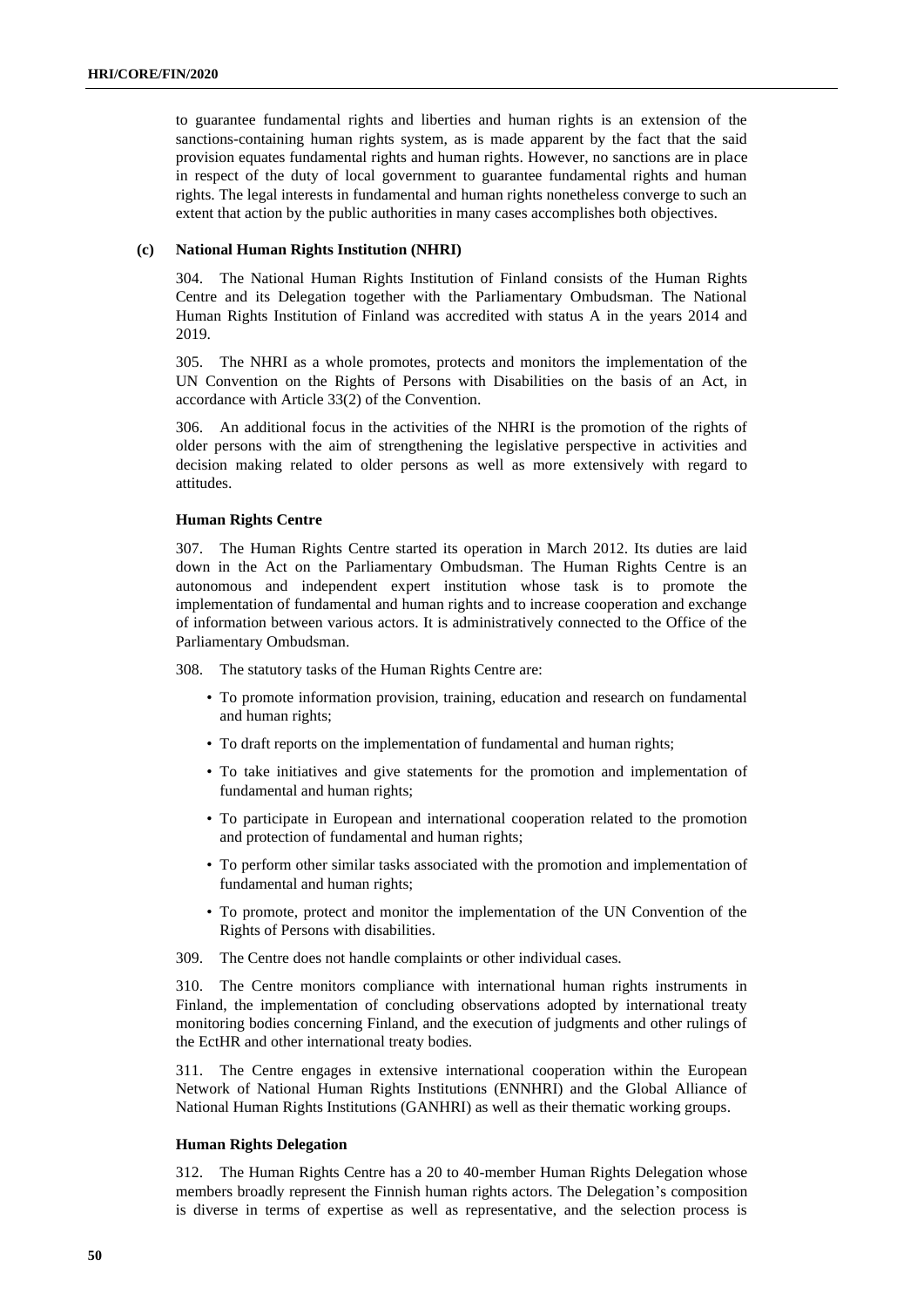transparent. The Delegation functions as a cooperative body in the field of fundamental and human rights and helps to intensify information flow between the different actors. It also deals with human rights issues of a far-reaching significance and principal importance. The Delegation regularly submits initiatives and opinions on topical fundamental and human rights issues and strives to advocate for them i.a. in domestic human rights policy. The Parliamentary Ombudsman appoints the Delegation for a term of four years at a time after consulting the Director of the Human Rights Centre, who also chairs the Delegation. The Delegation selects its Vice Chair. The Delegation convenes two to four times per year.

313. The meetings and work of the Human Rights Delegation are prepared, together with the Human Rights Centre, by a working committee made up of 6–8 Delegation members. The Delegation is also empowered to establish divisions to which it appoints the members from among its number. Divisions may be appointed for the purpose of preparing and considering specific tasks. A permanent division of the Delegation is the Disability Rights Committee, which takes part in the duties defined in Article 33(2) of the UN Convention on the Rights of Persons with Disabilities in the manners determined in the Rules of Procedure of the Delegation. The Delegation may also establish temporary divisions as necessary.

# **(d) Government network of fundamental and human rights contact persons**

314. The Government network of fundamental and human rights contact persons serves to strengthen the realisation of fundamental and human rights in Finland. The duties of the network include monitoring the fundamental and human rights situation in Finland and the national implementation of international obligations and Government fundamental and human rights policy. The network also takes part in strengthening internal coordination within the Government and dialogue in fundamental and human rights issues. In addition, the network initiates studies and development projects aiming at producing information on the realisation of fundamental and human rights in Finland and promoting their realisation. All ministries are represented in the network, which also includes experts from the Parliamentary Ombudsman and the Chancellor of Justice of the Government and the Human Rights Centre.

315. One of the key duties of the Government network of fundamental and human rights contact persons is to supervise the implementation of the National Action Plan on Fundamental and Human Rights. The establishment of the network has provided a new tool for the systematic monitoring of plan implementation. The network holds regular meetings and drafts its own agenda independently. The network frequently engages in analysis and benchmarking of recommendations issued pursuant to international human rights instruments and monitors their implementation. Increased communication between stakeholders may also be attributed to the network of fundamental and human rights contact persons.

# **F. Publication, dissemination and awareness of human rights instruments**

# **(a) Awareness of Human Rights**

316. The Finnish and Swedish translations of human rights instruments are published in the Treaty Series of the Statute Book of Finland. The Statute Book is available at major public libraries, in addition to which the instruments may be reviewed online in the Finlex internet service on legal information [\(www.finlex.fi/en\)](http://www.finlex.fi/en) and the website of the Ministry for Foreign Affairs [\(https://um.fi/kahdenvaliset-ja-monenvaliset-sopimukset\)](https://um.fi/kahdenvaliset-ja-monenvaliset-sopimukset). Free internet access is provided in Finland by e.g. public libraries.

317. The periodic reports of the Government on the implementation of the instruments are published on the Ministry for Foreign Affairs website [\(https://um.fi/kahdenvaliset-ja](https://um.fi/kahdenvaliset-ja-monenvaliset-sopimukset)[monenvaliset-sopimukset\)](https://um.fi/kahdenvaliset-ja-monenvaliset-sopimukset), which also provides concluding observations in three languages (English, Finnish, Swedish).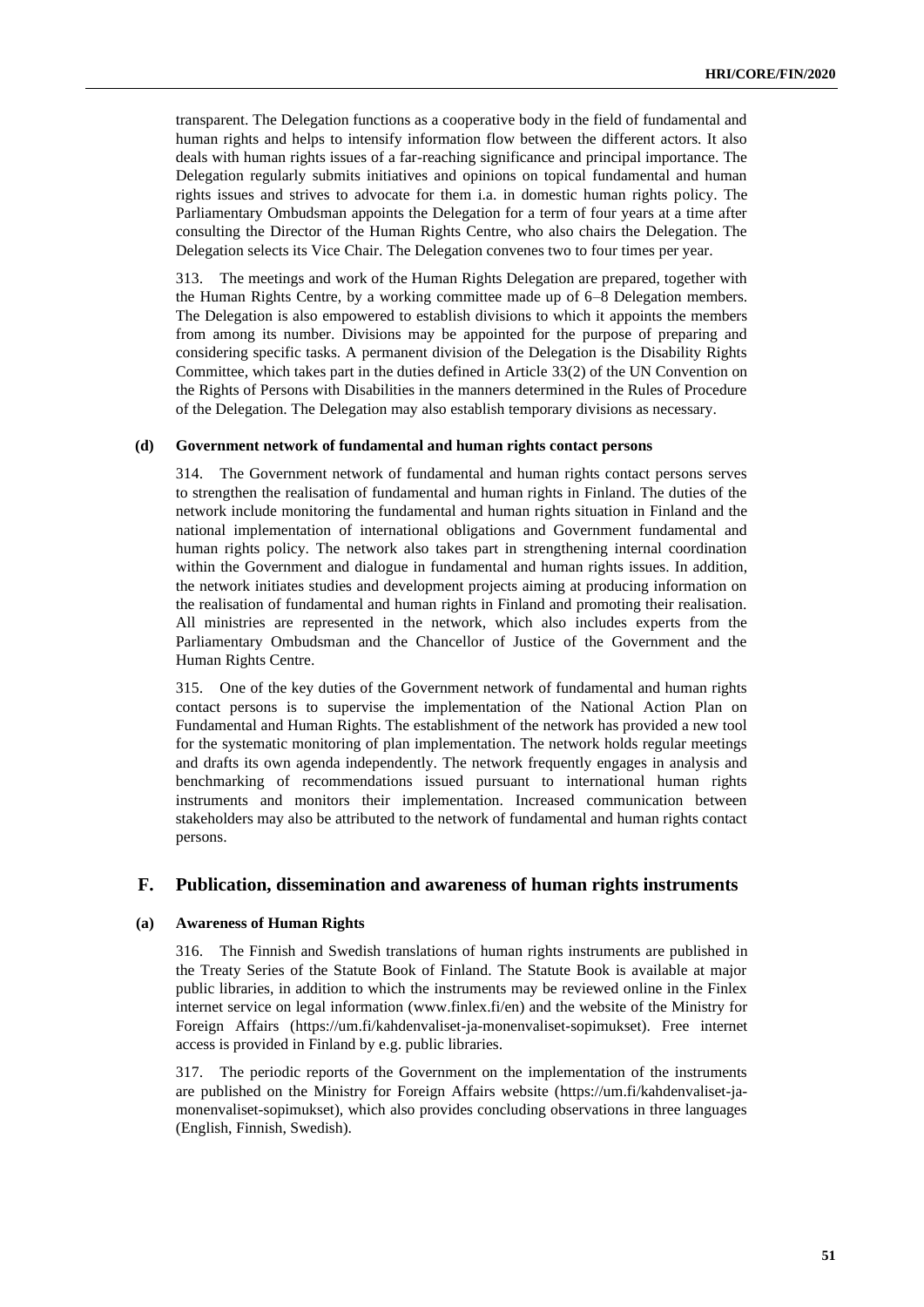### **National Action Plan on Fundamental and Human Rights**

318. In raising awareness of human rights, the National Action Plans on Fundamental and Human Rights for 2012–2013 and for 2017–2019 have played an instrumental role. The third National Action Plan on Fundamental and Human Rights 2020–2023 is currently being drafted. It will focus on the development of fundamental and human rights indicators. A systematic monitoring system will be developed to monitor the implementation of fundamental and human rights, based on measurable indicators.

319. As regards the second National Action Plan on Fundamental and Human Rights for 2017–2019, the Government took a decision in principle to accept the Action Plan on 16 February 2017. The objective of the Action Plan was to promote the obligation of the public authority to guarantee the observance of fundamental rights and liberties and human rights as stipulated in Section 22 of the Constitution of Finland. The measures taken under the Action Plan were designed to act on identified problems with fundamental and human rights and to complement the work being carried out in various policy sectors to promote fundamental and human rights.

320. In preparing the Action Plan, particular note was taken of the recommendations to Finland from international treaty monitoring bodies, the views of the overseers of legality and the special ombudsmen, as well as the areas of concern raised by civil society organisations. The main areas the National Action Plan focused on fundamental and human rights education, equality, the right to self-determination as well as fundamental rights and digitalisation. The Action Plan included a total of 43 projects and it strived to provide a framework for the realisation of human rights over a given period of time in spite of numerous changes in society taking place over the same time period.

321. The selected priority areas in the Action Plan were broad in scope and covered horizontal themes, i.e. themes relevant to the mandate of several ministries. The priority areas allowed for every ministry to participate in the implementation of the objectives and measures of the Action Plan. The selection of horizontal themes also promoted the development of cooperation in the realisation of fundamental and human rights across the ministries' sectoral boundaries.

322. The Action Plan was also designed to improve awareness of fundamental and human rights both among certain professional and population groups and among the general public. The implementation of the Action Plan was also envisioned to ensure consistency in Finland's national and international fundamental and human rights policies.

323. Indicators were defined for each measure in the Action Plan for monitoring their implementation. The indicators were primarily general indicators of implementation. The work on indicators has been continued within the framework of the Action Plan through developing equality indicators and a fundamental rights barometer.

324. With regard to education and training in fundamental and human rights, projects under the Action Plan have strengthened the fundamental and human rights competence of Government officials, developed the assessment of fundamental and human rights impacts of statute projects, promoted fundamental and human rights education and training in schools, and increased knowledge of fundamental and human rights among asylum seekers. The Action Plan also comprised a national fundamental rights barometer implemented in 2019 as a complement to the Fundamental Rights Survey of the EU Agency for Fundamental Rights to determine the views, experiences and awareness of fundamental and human rights and their realisation in Finland among Swedish, Russian and Arabic speakers as well as persons with disabilities.

325. The education and training projects under the Action Plan have also involved partners outside the Government, such as the Human Rights Centre, the Finnish National Agency for Education, the Sámi Parliament and the teacher education programme at the University of Helsinki.

326. The Action Plan stated that increasing research-based information and lowering the threshold for reporting discrimination are key means for improving identification of discrimination and for making it visible, and that discrimination can be prevented by influencing the attitudes and perceived security of various groups as well as interaction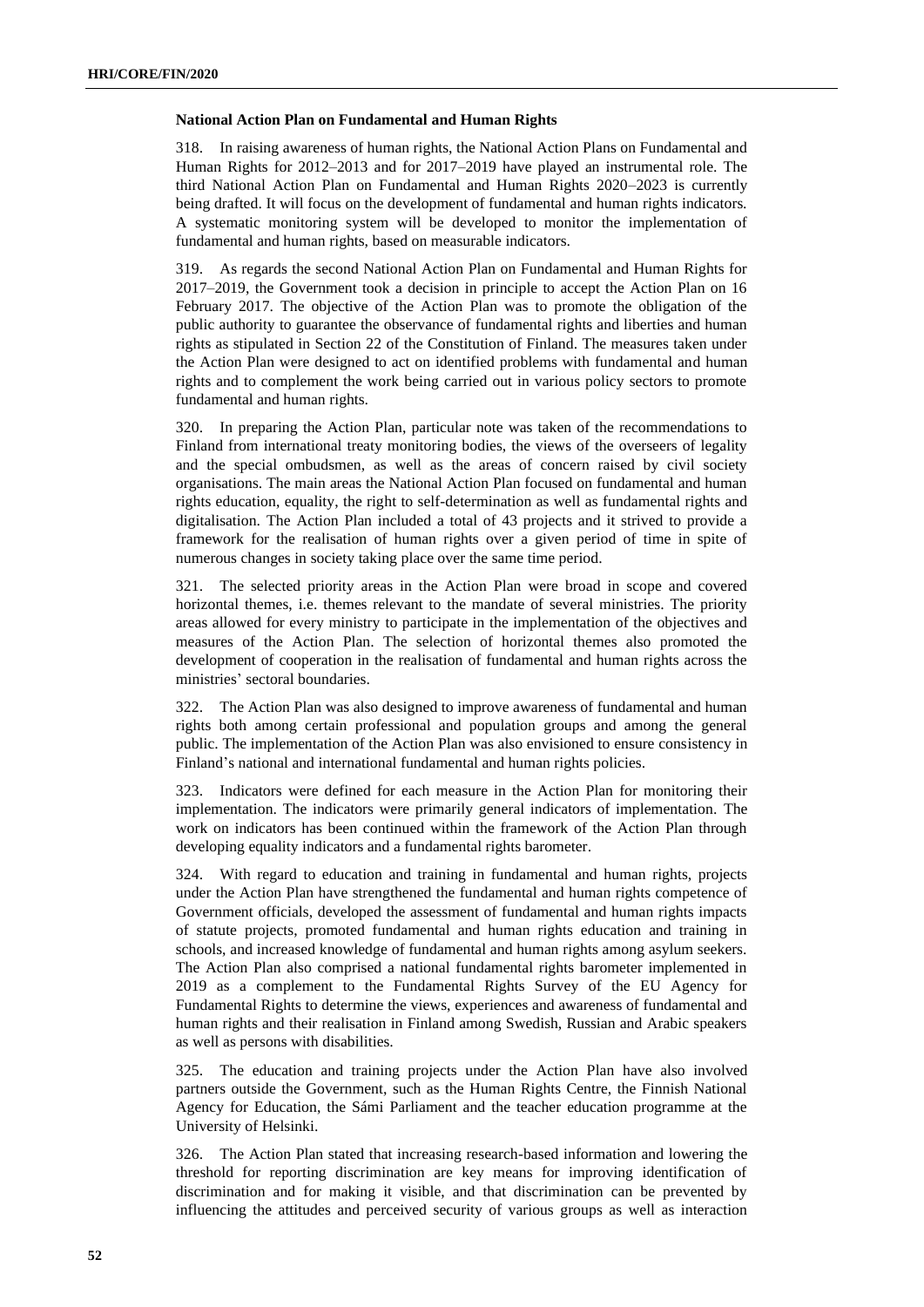between them and their inclusion in society. Projects under the Action Plan have i.a. increased awareness of equality, influenced attitudes and the culture of civic debate, promoted the development of good relations between population groups, improved the equal opportunities of different population groups, supported equality planning in local government, and increased the capacity of the Government to assess the realisation of equality, to identify and address discrimination, and to promote equality. As a part of the Action Plan, the discrimination monitoring group also established a set of equality and discrimination indicators to monitor the following five sectors: 1) attitudes, 2) experiences and observations of discrimination, 3) judgments and complaints concerning discrimination, 4) hate crimes and hate speech, and 5) equality promotion. Research data and statistical data relating to these monitored thematic sectors are compiled regularly on a monitoring indicator page on the website www.yhdenvertaisuus.fi.

#### **Awareness of human rights in the education system**

327. Human rights have been built into all sectors of the new national curriculum for basic education that took effect in August 2016. Democracy education and equality education are moreover catered for in the vocational education of persons working with children and young people, and also included as themes in the further and continuing education provided to them. Equality work is moreover carried out expressly in basic education and early childhood education and care. A joint project of the Human Rights Centre, the Ministry of Justice and the University of Helsinki launched in 2018 examines ways to make democracy education and human rights education a component of teacher education and school culture in a manner that goes beyond the occasional theme day. The contents of democracy education and human rights education are at the core of the professional skills of teachers and are only growing in importance in our increasingly diverse society. The project is a part of the wider DINO (Development of democracy and human rights education and promotion of youth participation) coordination project of the Ministry of Justice for the development of education for democratic citizenship and human rights education as well as the involvement of young people.

#### **(b) Fundamental and human rights research**

328. The status of fundamental and human rights research in Finland is good. Finland has solid expertise in this field of research, which has become an established discipline over the past few decades. Finland has taken note of the high volume of human rights research as well as the multidimensionality of its content. While human rights research is primarily carried out at universities and their research institutions, research is also generated in other quarters including governmental research facilities, the Government and the ministries, CSOs and consultancy agencies, and independent researchers. Multidisciplinarity is appreciated, as it is perceived to enrich all parties taking part in the research and to enhance the thinking of the researchers owing to the multiple approaches adopted in the research.

329. The research has come on an established footing in tandem with the incorporation of fundamental and human rights into the laws of Finland. To date, the focus in the research has been on fundamental rights, which is reflected i.a. in the fact that most of the research is published in Finnish or Swedish, although in recent years English-language research publications have become more commonplace. The number of courses and study modules offered in Finnish in fundamental and human rights has nonetheless been considered low, and this has been reflected in the choice of research topics.

330. Relevant research at universities may be carried out in several faculties but the emphasis is on the disciplines of law and public law. Research institutions specialising in fundamental and human rights have also been established in Finland under the auspices of universities. The remit of certain governmental research institutions separate from universities, such as the Finnish Institute for Health and Welfare (THL) and the Finnish Institute of International Affairs (FIIA), includes the generation of societally useful sectoral research. The researchers at these institutes address fundamental and human rights in their research. Central government authorities, such as the Government and individual ministries, also commission research into fundamental and human rights in order to make use of the findings in decision-making and legislative drafting.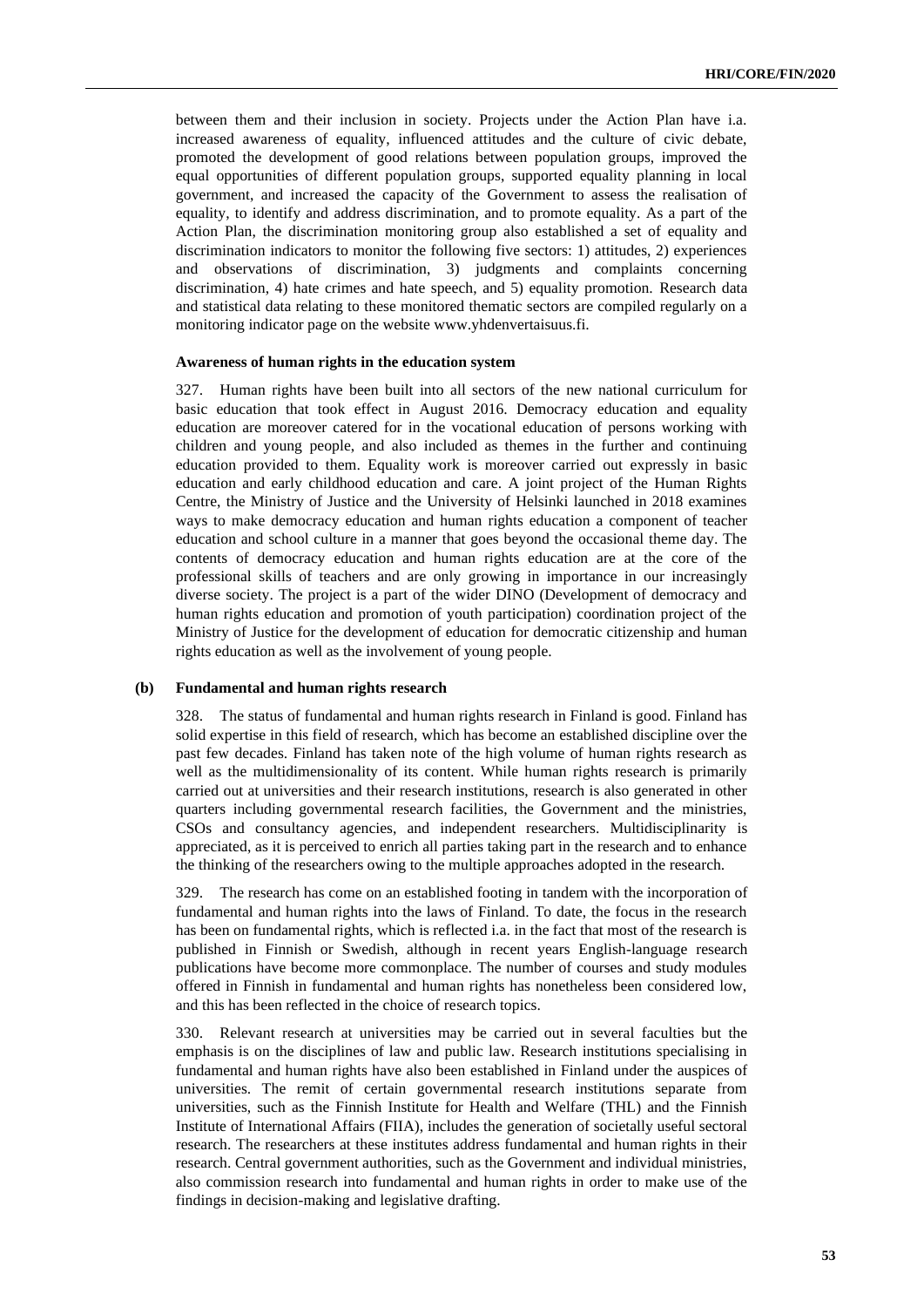# **(c) Role of civic participation in the promotion of human rights**

331. In Finnish democracy, the Constitution of Finland guarantees the right of the individual to participate in and influence the development of society and his or her living conditions. Official channels for civic participation consist of voting, the citizens' initiative, and CSOs and political organisations. Civic participation moreover includes communication with Members of Parliament and members of local councils, lobbying and consultations of experts, public debate, petitions, and sometimes also boycotts and demonstrations.

332. Under Finnish legislation, authorities must act in an open and transparent manner. Citizens must be provided with opportunities to protect their rights and interests, receive information about decisions being prepared by authorities, and influence decision-making on matters that concern them. Public authorities must consult citizens when they prepare matters that affect the citizens' lives. Under the Act on the Openness of Government Activities, the activities of authorities are guided by the principle of openness. Official documents, for example, are in the public domain as a rule. Authorities must also inform the public about their activities and services as well as about the rights and obligations that private individuals and corporations have in matters falling within the authorities' field of competence. Everyone has the right to receive information about matters being prepared by authorities and participate in and influence the development of society and their own living environment. Online democracy services allow citizens and stakeholders to participate in the preparation of matters and to contribute to decision-making.

333. Consultation is an integral part of the law drafting process in fundamental and human rights. Consultation refers to a stage of the law drafting process where the key stakeholders' views, knowledge and experiences of the matter being prepared are obtained. The purpose of consulting citizens and stakeholders is to ensure that the law drafting process is open, transparent and of high quality.

# **(d) Budget allocations to human rights**

334. Budget appropriations for promoting human rights include in particular appropriations in the administrative branch of the Ministry of Justice for national human rights issues and in the administrative branch of the Ministry for Foreign Affairs for development cooperation.

# **(e) Development Cooperation**

335. In 2019, Finland's development cooperation appropriations of EUR 989 million represent 0.41% of the gross national income (GNI). The appropriations will be used to fund the official development assistance (ODA) and for other development cooperation activities.

336. The Ministry for Foreign Affairs is responsible for Finland's exclusive ODA budget item. The funds thereunder are used for e.g. bilateral development cooperation between Finland and its partner countries, support for work done by the UN agencies, development banks and Finnish CSOs, and humanitarian aid.

337. In statistics, other development cooperation funding covers costs arising from the reception of refugees, Finland's contribution to the European Union's development cooperation budget, and other disbursements falling under development assistance in various administrative sectors. It also includes an estimate of the investments made by the Finnish Fund for Industrial Cooperation Finnfund in 2019, which are considered to fall under development cooperation activities and an estimate of other development policy investments.

338. Finland has pledged to reach the ODA target level of 0.7% as a proportion of GNI.

339. The ten biggest partner countries or regions in 2018 were Afghanistan, Ethiopia, Nepal, Indonesia, Kenya, Mozambique, Tanzania, Somalia, Syrian Arab Republic and Vietnam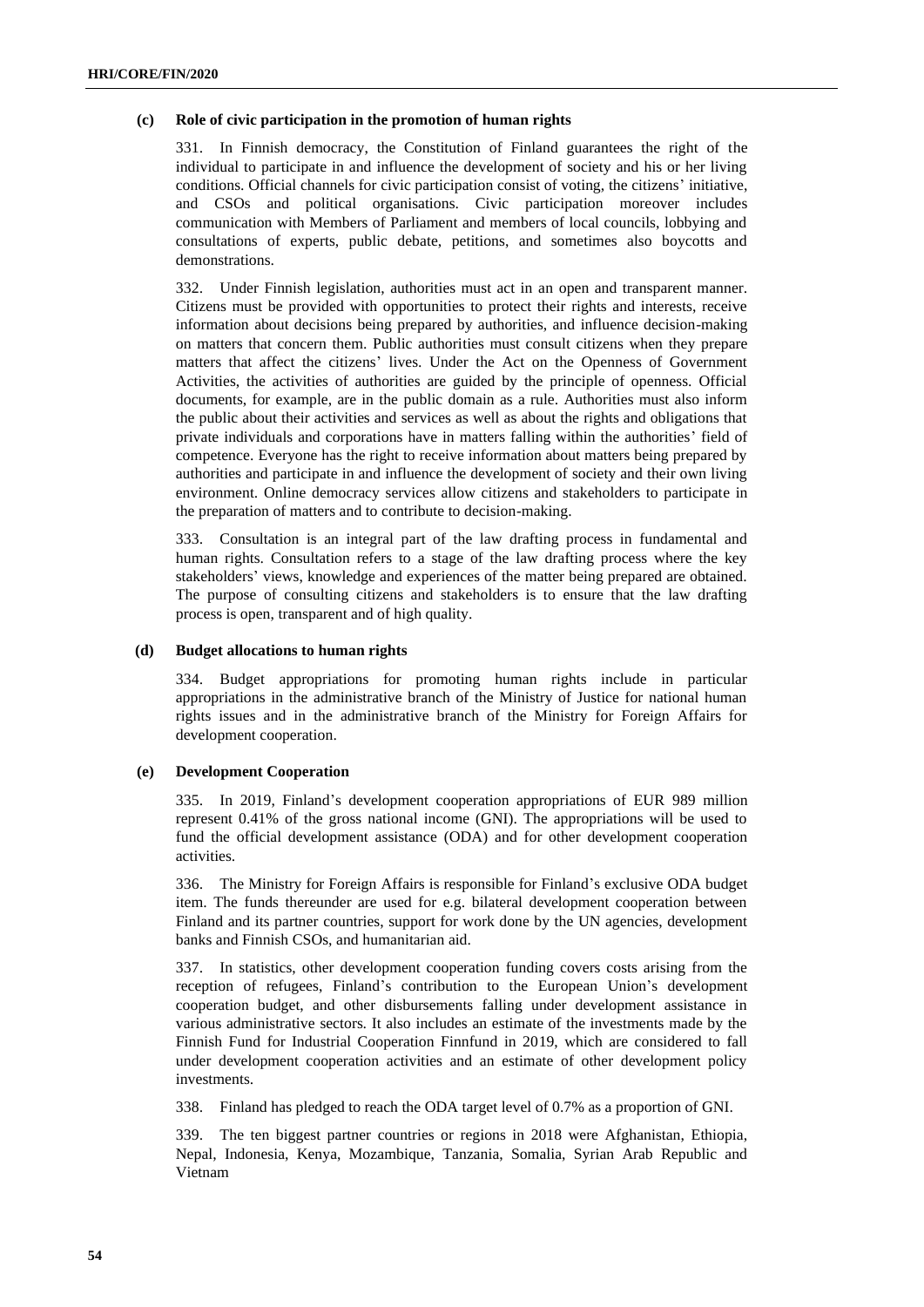340. Finland is committed to channelling annually about 10% of its development aid appropriations for humanitarian aid directed to official development assistance recipient countries. Finnish aid is directed to countries that have made a formal aid request to the UN, provided that their humanitarian situation has been subject to a reliable needs assessment and a UN-coordinated consolidated appeal has been made by humanitarian aid organisations. When making an aid decision, Finland considers several factors: the extent of the crisis, the proportion of the population affected by it, the numbers of dead and sick, those in need of emergency aid and acutely malnourished children under the age of five. The Ministry for Foreign Affairs channels its funds for humanitarian aid through UN bodies, the international Red Cross movement and Finnish aid organisations.

# **G. Reporting procedure at the national level**

#### **(a) National coordination of periodic reporting**

341. In Finland, the periodic reports on the core human rights treaties of the UN and the Council of Europe as well as the UN Universal Periodic Review (UPR) have been centralised on the Unit for Human Rights Courts and Conventions at the Ministry for Foreign Affairs. The Ministry prepares and coordinates the draft reports, finalises the reports and forwards these to the Committees. In addition, the Ministry conducts the preparations for Finland's participation in the hearings by the treaty bodies and also coordinates the comments of the Government on the draft general comments/ recommendations of the treaty bodies.

#### **(b) Involvement of governmental and non-governmental bodies**

342. The periodic reports submitted to the international treaty bodies are prepared openly at the Ministry for Foreign Affairs in collaboration with the other ministries and in consultation with the overseers of legality, special ombudsmen, advisory boards, churches and religious communities, and civil society. The Ministry for Foreign Affairs prepares the draft report circulated for comments and submitted for consultation. Opinions on the draft reports are invited i.a. via the online service Lausuntopalvelu.fi which allows also private individuals to submit their contributions.

343. The National Human Rights Institution represented in international cooperation by the Human Rights Centre is also extensively involved in periodic reporting by drafting its own opinions at the various stages of the reporting process, by organising events relating to the reports, by providing guidance to CSOs and by taking part in hearings before the treaty bodies.

#### **(c) Draft report hearings**

344. The Ministry for Foreign Affairs organises national hearings on the draft reports to allow direct interaction between the authorities and civil society.

# **(d) Follow-Up on and distribution of concluding observations**

345. The concluding observations are translated into Finland's national languages, Finnish and Swedish, and also, as necessary, into Northern Sámi in respect of recommendations concerning the Sámi. The Government issues a press release on the concluding observations of the UN treaty bodies, in addition to which the concluding observations are also directly distributed to the President of the Republic, Parliament, the ministries, the supreme courts and overseers of legality, the National Human Rights Institution, special ombudsmen, advisory boards, the Association of Finnish Local and Regional Authorities, the Åland Government, churches, religious communities, human rights institutes at universities and numerous CSOs. The language versions of the concluding observations are made available on the Ministry for Foreign Affairs website.

346. The Government network of fundamental and human rights contact persons considers the recommendations issued to Finland and strives for its part to promote their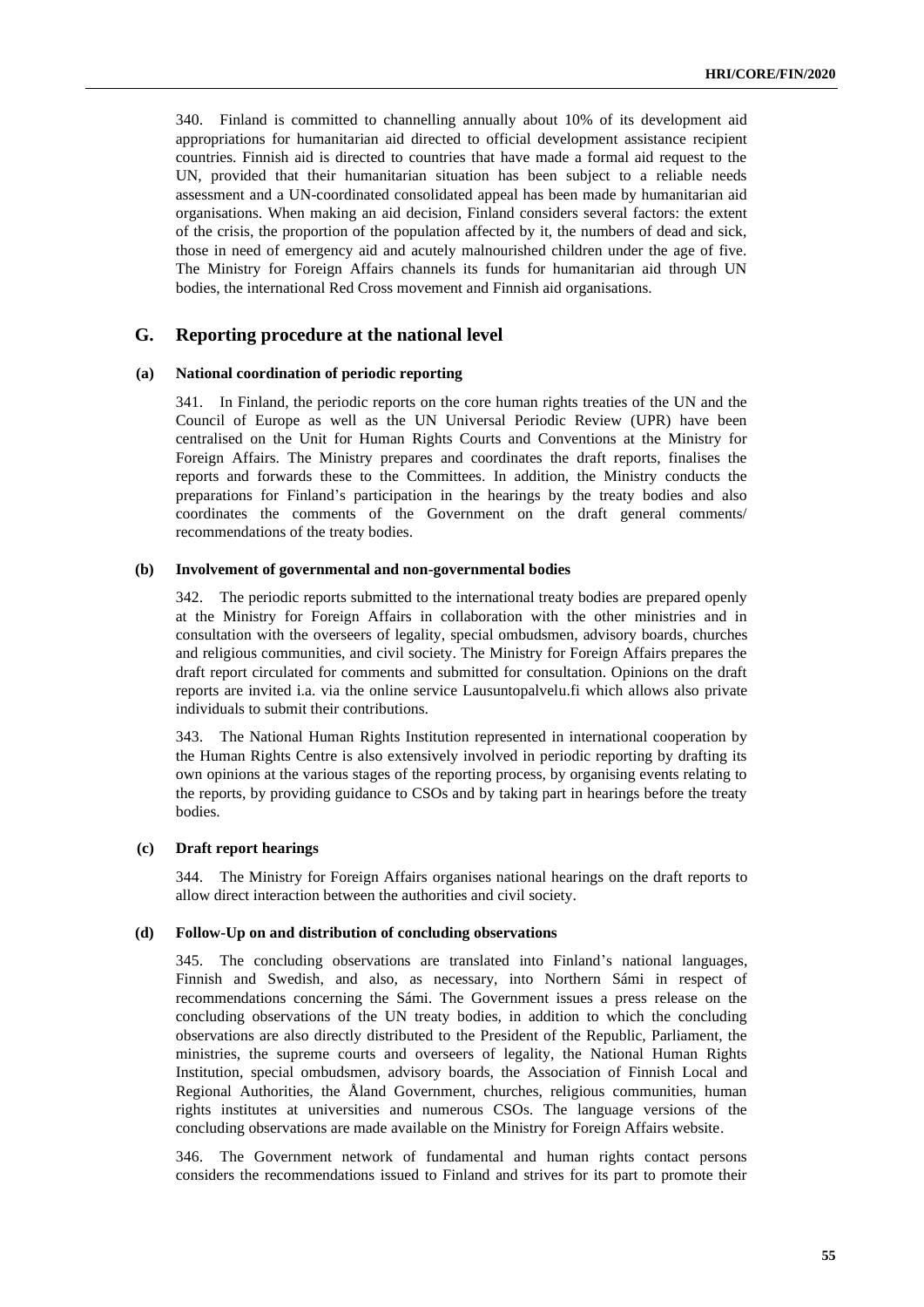implementation in the ministries. The implementation of the concluding observations is also addressed at seminars.

# **H. Other information relating to human rights**

# **Agenda2030**

347. The Prime Minister's Office assumed responsibility at the start of 2016 for coordinating the national implementation of Agenda2030 and for the national sustainable development policy by means of secretariat to the National Commission on Sustainable Development. The coordination secretariat established at the Prime Minister's Office plans, prepares, coordinates and ensures the national implementation of Agenda2030. The coordination secretariat consists of representatives of the general secretariat of the National Commission on Sustainable Development, the Ministry for Foreign Affairs and the Prime Minister's Office.

348. The National Commission on Sustainable Development, which is chaired by the Prime Minister, is a key actor responsible for monitoring and assessing the implementation of Agenda2030. The Commission is tasked with integrating the implementation of Agenda2030 as a part of national sustainable development efforts. A second duty of the Commission is to promote, monitor and assess the implementation of the national Society's Commitment to Sustainable Development and to communicate its results. The Expert Panel on Sustainable Development hosted by the Finnish Innovation Fund Sitra prepares, challenges and evaluates the work of the Commission and the progress made on the Commitment.

349. A second key actor in the implementation of Agenda2030 is the Development Policy Committee. Whereas the National Commission on Sustainable Development monitors and assesses progress in sustainable development mainly in Finland and from the perspective of national policy action, the Development Policy Committee looks outward from Finland to monitor and assess the realisation of Finland's development policies and international commitments. It monitors the implementation of Agenda2030 with regard to Finland's development policy and supervises the implementation of the Government Programme and the Government's development policy.

350. The Government prepared a National Action Plan for the implementation of Agenda2030 and the plan was incorporated into the Government Programme. The foundation for the implementation of Agenda2030 consists of the Government's policy and legislative action and the enforcement of national and international instruments and strategies binding on Finland. Numerous strategies, programmes and measures that directly implement or support Agenda2030 are implemented in the various administrative branches.

351. To this end, a study on Finland's capabilities and baseline situation in implementing Agenda2030 was carried out. The study mapped the areas where Finland has the greatest gaps to overcome and those where it has exceeded objectives, as well as areas where Finland could share its expertise with other States. Finland revised its national sustainable development indicators in autumn 2016 in an effort that involved not only the national indicator network but also CSOs.

352. Finland was among the first States to report their plans for Agenda2030 implementation before the UN High-Level Political Forum on Sustainable Development in July 2016.

# **III. Non-discrimination, equality and legal remedies**

# **I. In general on equality and non-discrimination**

353. The equality provision enshrined in the Constitution of Finland (section 6) confirms the equality before the law of everyone in Finland's jurisdiction. The provision is of particular significance in terms of the relationship between individual and government, but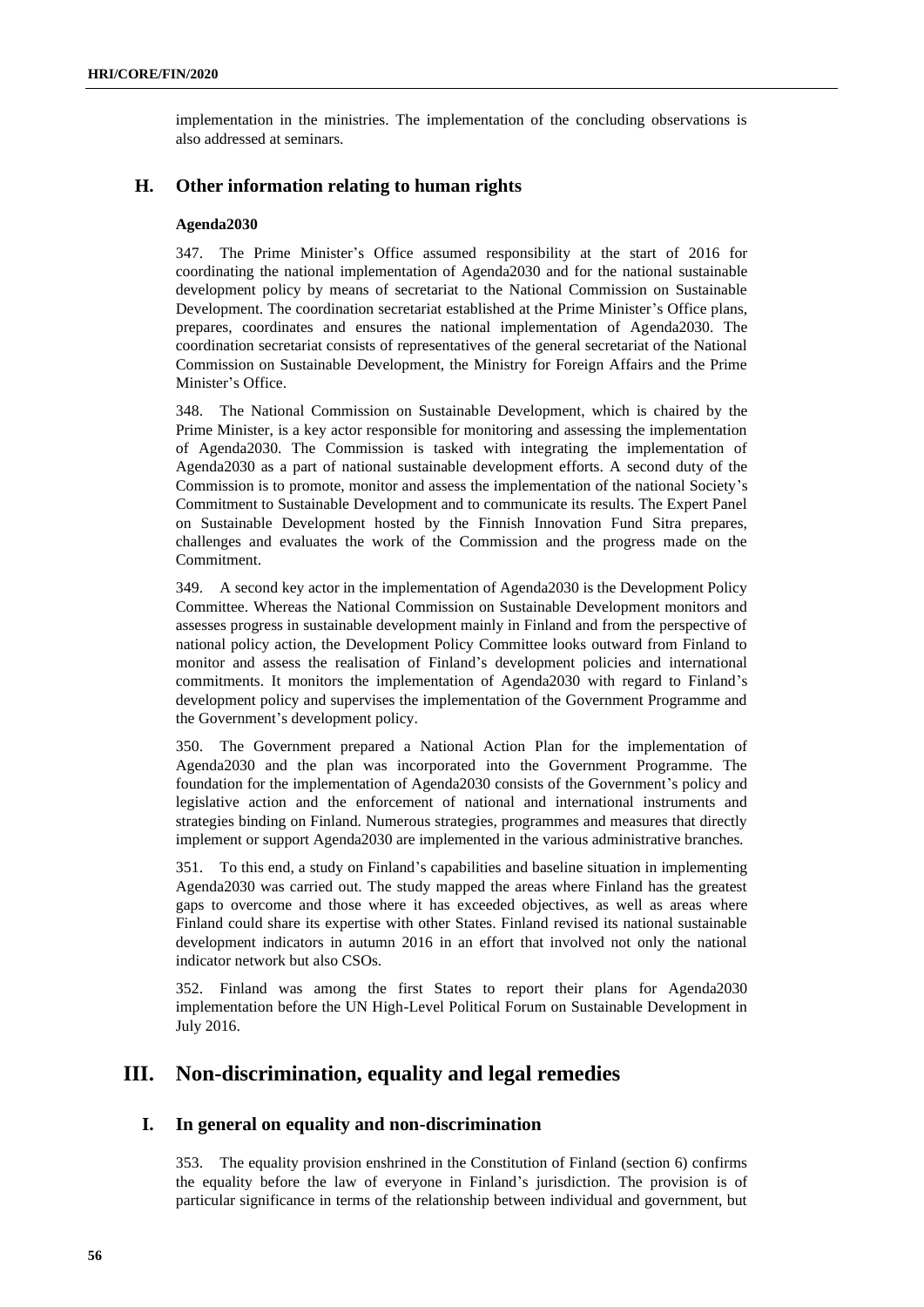it also applies to relations between private individuals. The provision not only expresses the traditional requirement of equality before the law, but also the notion of de facto equality. The section consists of the general equality clause (subsection 1), the prohibition of discrimination (subsection 2), the provision on treating children equally and as individuals and the provision of the right of children to influence matters pertaining to themselves to a degree corresponding to their level of development (subsection 3), and the provision on the equality of the sexes (subsection 4).

354. The regulation of equality and non-discrimination under the Constitution of Finland sets a minimum standard and consequently specialised regulation (e.g. the Non-Discrimination Act) is broader in scope. The minimum standard of equality and nondiscrimination set by the Constitution may always be derogated from in a manner favourable to fundamental rights protection. Nonetheless, section 6 of the Constitution is a provision that provides guidance to legislators as well as the findings of courts of law.

355. Section 6 of the Constitution of Finland is excluded from the scope of application of the exceptional powers in crisis conditions under section 23 of the Constitution, and consequently no such provisional exceptions to the equality and non-discrimination provision that are deemed necessary in the case of an armed attack against Finland or in the event of other situations of emergency, as provided by an Act, which pose a serious threat to the nation, may be provided by an Act or by a Government Decree to be issued on the basis of authorisation given in an Act for a special reason and subject to a precisely circumscribed scope of application.

356. The general equality clause in the Constitution of Finland expresses the main principle of non-discrimination and equality. It includes the prohibition of arbitrary treatment and the requirement of equal treatment in equal cases. A person or a group of persons cannot arbitrarily be placed in a more advantageous or disadvantageous position than others. However, the clause does not require all people to be treated the same in all respects, unless the circumstances are the same. Equality viewpoints are relevant both when extending benefits and rights through legislation and when imposing obligations. On the other hand, it is characteristic of legislation that owing to a certain acceptable societal interest, people are treated differently in legislation i.a. in order to promote de facto equality.

357. The non-discrimination provisions in the Constitution of Finland supplement the general equality clause. Section 6, subsection 2 of the Constitution contains a list of certain prohibited grounds for discrimination, making express mention of sex, age, origin, language, religion, conviction, opinion, health and disability. The list is non-exhaustive, however. Other reasons that concern the person are equated with the specifically mentioned prohibited grounds for discrimination. Such other reasons include social status, wealth, participation in the activities of an association, family relations, pregnancy, legitimacy of a child, sexual orientation, and place of residence.

358. The non-discrimination provision does not prohibit all manner of discrimination even if the discrimination is based on a reason expressly mentioned in the provision. What is essential is whether the discrimination can be justified in a manner acceptable in terms of the system of fundamental rights. High requirements apply to such justification, however, particularly in respect of the prohibited grounds for discrimination enumerated in the provision. The praxis of the Constitutional Law Committee has drawn attention not only to the acceptability of the discrimination but also to the proportionality of the chosen means of discrimination. The non-discrimination provision also applies to segregation. The provision of services, while equivalent per se, to different population groups in a segregated manner is prohibited unless in a given situation, this can be deemed justified on the basis of an acceptable reason.

359. The Constitution of Finland also prohibits indirect discrimination, i.e. measures the effects of which de facto – if only indirectly – lead to a discriminatory outcome. Favouritism or placing an individual or a group in a privileged position is likewise prohibited when substantively it would translate into discrimination against others.

360. The equality and non-discrimination provisions of the Constitution of Finland do not preclude positive discrimination necessary to safeguard de facto equality, i.e. measures to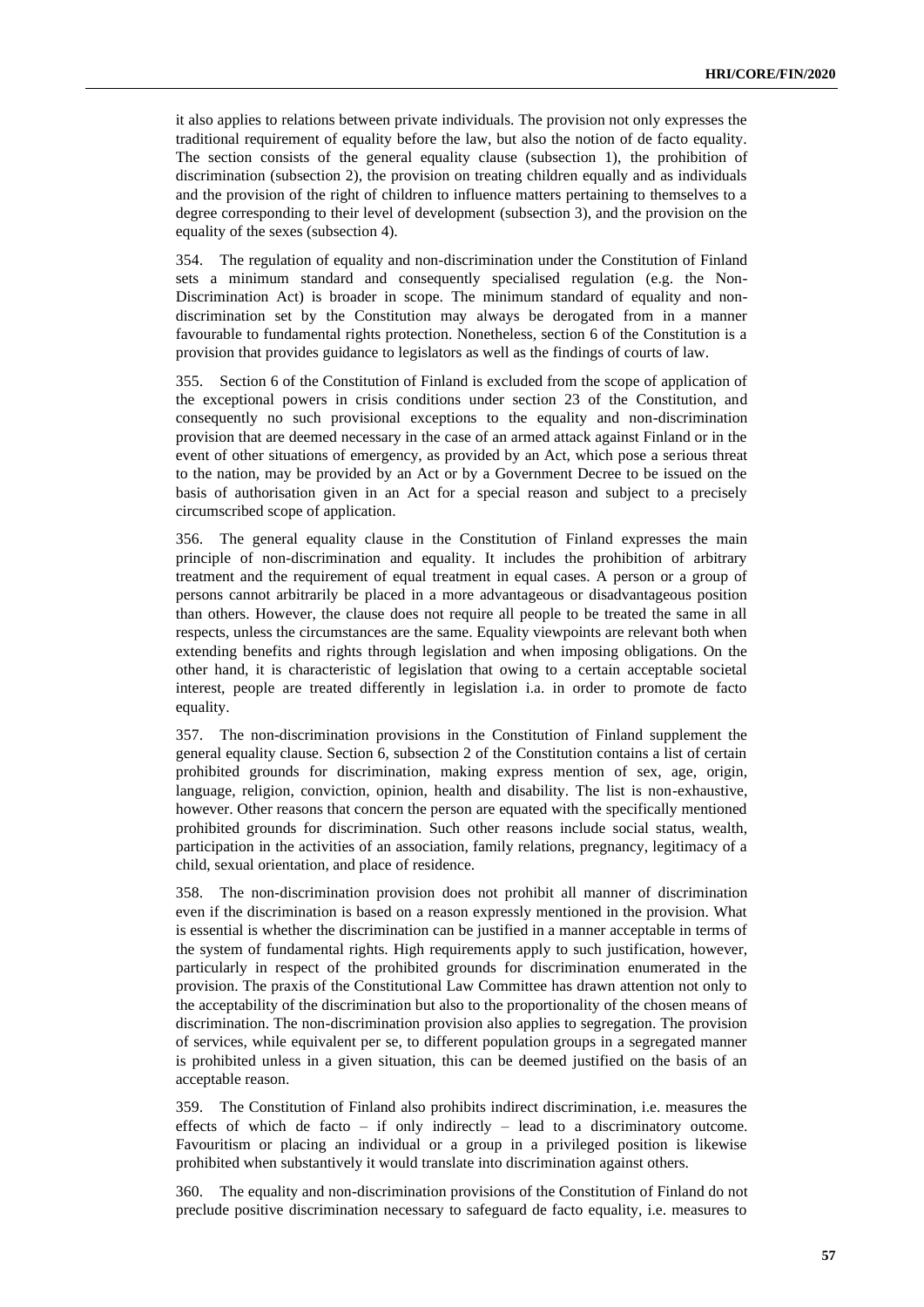improve the status and circumstances of a given group (e.g. women, children, minorities, the unemployed).

361. In Finland, equality is integrally linked also to the status of children, as the provisions in section 6, subsection 3 of the Constitution of Finland on the equal treatment of children emphasise that children shall be treated as equals with the adult population, having equal fundamental rights in principle, and also treated equally with one another. The provision on the right of children to influence matters pertaining to them correspondingly illustrates how every child shall be treated as an individual and not merely the passive object of activities.

362. Section 6, subsection 4 of the Constitution of Finland contains the general obligation to promote the equality of the sexes in societal activity and working life, especially in the determination of pay and the other terms of employment, as provided in more detail by an Act. The promotion of equality in societal activity refers i.a. to promoting the equal opportunities for participation and civic action for the sexes in decision-making in society. The provision does not specify the means to be employed in promoting the equality of the sexes and instead leaves this decision up to the legislator.

363. Discrete Acts have been enacted to put the provisions of section 6 of the Constitution of Finland in concrete terms: the Non-Discrimination Act and the Equality Act.

# **J. Promotion of equality and non-discrimination and the prevention of discrimination**

364. The new Non-Discrimination Act entered into force on 1 January 2015. The Act provides broad protection against discrimination. Besides public activities, the Act also applies also to private activities, however excluding activities pertaining to private or family life and the practising of religion. The Act provides for equally broad protection against discrimination regardless of whether the discrimination is based on origin, age, nationality, language, religion, belief, opinion, state of health, disability, sexual orientation or other personal characteristics.

365. The duty laid down in the Non-Discrimination Act to promote equality applies not only to the authorities but also to education and training providers, educational institutions and schools, and employers. They are subject to an obligation to prepare a plan for promoting equality. The plan preparation obligation applies to employers who regularly employ at least 30 persons. The plan shall be prepared to cover all grounds for discrimination under the Non-Discrimination Act. Earlier, preparation of the plan was only required for promoting ethnic equality.

366. An authority, education provider, employer or provider of goods and services has to make due and appropriate adjustments necessary in each situation for a person with disabilities to be able, equally with others, to deal with the authorities and gain access to education, work and generally available goods and services, as well as to manage their work tasks and to advance their career. The goods and services offered must also be equally obtainable by all. A person's disability must be taken into account in the service setting and e.g. accessible routes must be arranged inasmuch as possible for anyone who needs them. Employers have already to date been subject to an obligation to make due and appropriate adjustments for an employee with disabilities, whereas this is a new obligation for providers of goods and services, such as hotels, restaurants and supermarkets.

367. For the purposes of the Act, provider of goods and services also applies to public providers of goods and services. Although the requirement of due and appropriate adjustments applied to employers already under the previous Non-Discrimination Act, a new obligation applies to employers to promptly provide, upon request, a written report on the grounds of its procedures to a person with disabilities, who considers that they have been discriminated against as a result of the denial of reasonable adjustments in applying for employment or public service employment or in an employment relationship or in an employment relationship under public law.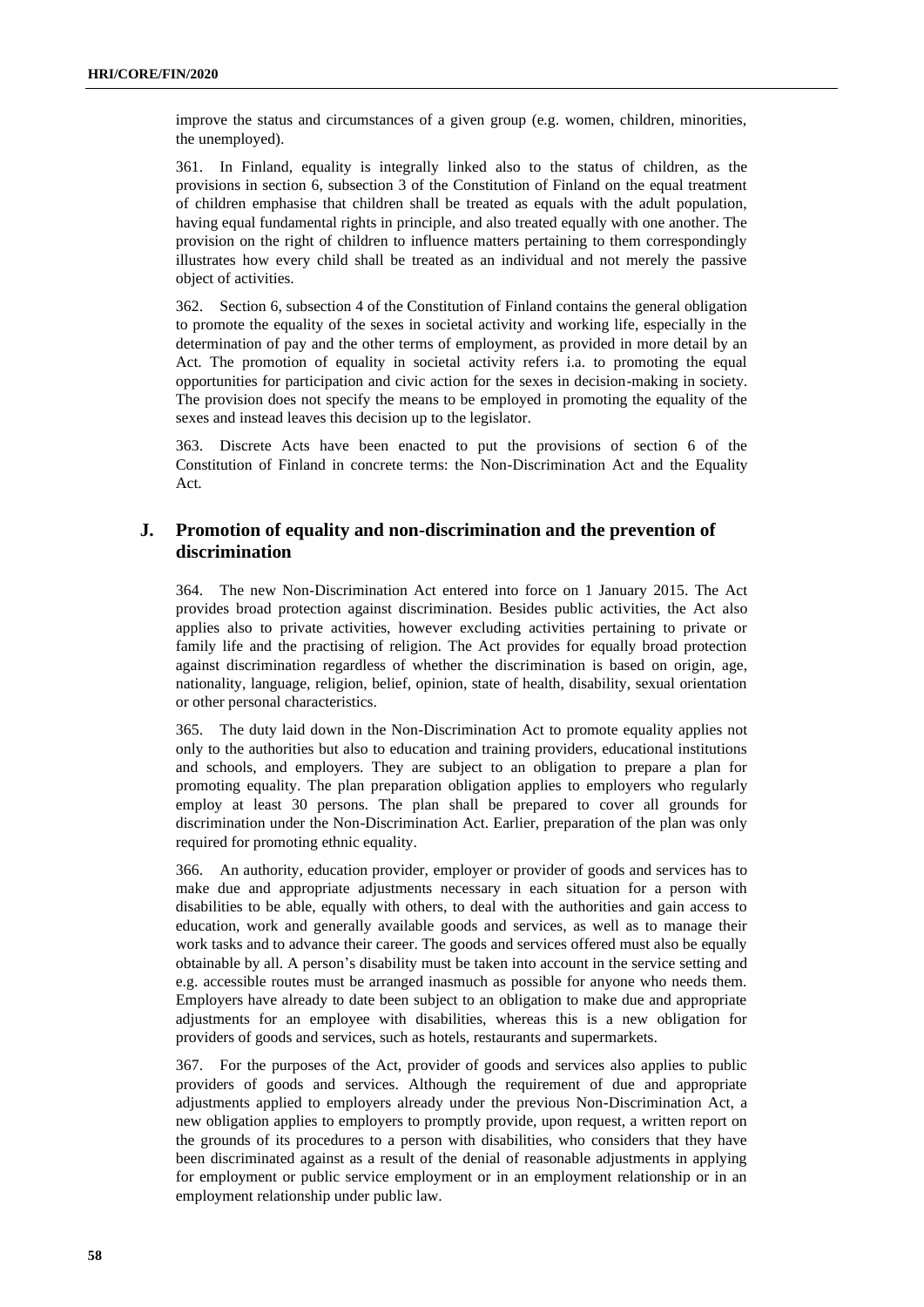368. Compliance with the Non-Discrimination Act is supervised by the Non-Discrimination Ombudsman, the National Non-Discrimination and Equality Tribunal, and the occupational safety and health authorities. The Non-Discrimination Ombudsman also has duties involving equality in working life although in individual working life cases, the realisation of equality remains subject to the supervision of the occupational safety and health authorities.

369. The provisions on prohibiting discrimination based on gender and the equality of the sexes continue to be enshrined in the Act on Equality between Women and Men. The purpose of the Act is to prevent gender-based discrimination and promote equality between women and men, as well as to improve the standing of women especially in the workplace. The aim of the Act is also to prevent discrimination based on gender identity or gender expression.

370. Provisions on the prohibition of discrimination based on gender identity or gender expression have been added to the Equality Act, the provisions of the Act concerning the equality plan in the workplace have been revised, and equality planning at educational institutions has been extended to apply also to schools providing the education referred to in the Basic Education Act.

371. The Ombudsman for Equality supervises compliance with the Equality Act (on the mandate of the Ombudsman, please see paras 276–279). Where a person believes they have been subjected to discrimination prohibited under the Equality Act, they may turn to the Ombudsman for Equality for advice, guidance or promotion of settlement. Where the Ombudsman observes failure to comply with the obligations under the Equality Act or violation of its provisions, the Ombudsman shall seek to prevent such conduct primarily by means of providing guidance and advice. The Ombudsman for Equality is authorised to submit a case of unlawful discrimination against an individual to the National Non-Discrimination and Equality Tribunal for consideration.

372. Besides the Ombudsman for Equality, a Non-Discrimination Ombudsman promotes equality and address discrimination (on the mandate of the Ombudsman, please see paras 272–275). Persons who have experienced or observed discrimination on the basis of age, origin, nationality, language, religion, belief, opinion, political or trade union activity, family relations, health, disability, sexual orientation or other personal characteristic may contact the Non-Discrimination Ombudsman, who is subject to an active statutory duty to promote the circumstances and rights of groups at risk of discrimination.

373. The remit of the National Non-Discrimination and Equality Tribunal covers supervision of all grounds for discrimination. The Tribunal may issue injunctions and orders and confirm a conciliation settlement between the parties to a case, and also impose a conditional fine in order to enforce its injunction or order. Compliance with the Non-Discrimination Act on working life is outside the Tribunal's supervisory remit.

374. The National Non-Discrimination and Equality Tribunal is an impartial and independent judicial body. In cases concerning the Non-Discrimination Act, a petition with the Tribunal may be filed by the person alleging discrimination or by the Non-Discrimination Ombudsman. In cases concerning the Equality Act, the petition is filed by the Ombudsman for Equality with the consent of the person concerned. The Tribunal is not empowered to take up cases or to undertake supervisory action on its own initiative. The Tribunal is appointed by the Government to supervise compliance with the Non-Discrimination Act and the Equality Act. The mandate of the Tribunal covers both private activities and public administrative and commercial activities, while matters related to private life and family life are excluded from its mandate. A matter concerning the Parliament of Finland may be submitted to the Tribunal for consideration only if the matter concerns the activities of the Parliament or one of its organs as public authority or employer. The supervision carried out by the Tribunal does not cover the activities of the President of the Republic, the Government plenary session, the courts of law and other judicial bodies, the Chancellor of Justice of the Government or the Parliamentary Ombudsman.

375. The National Non-Discrimination and Equality Tribunal will not investigate a case that is already pending before another authority. In cases where the Tribunal issues a